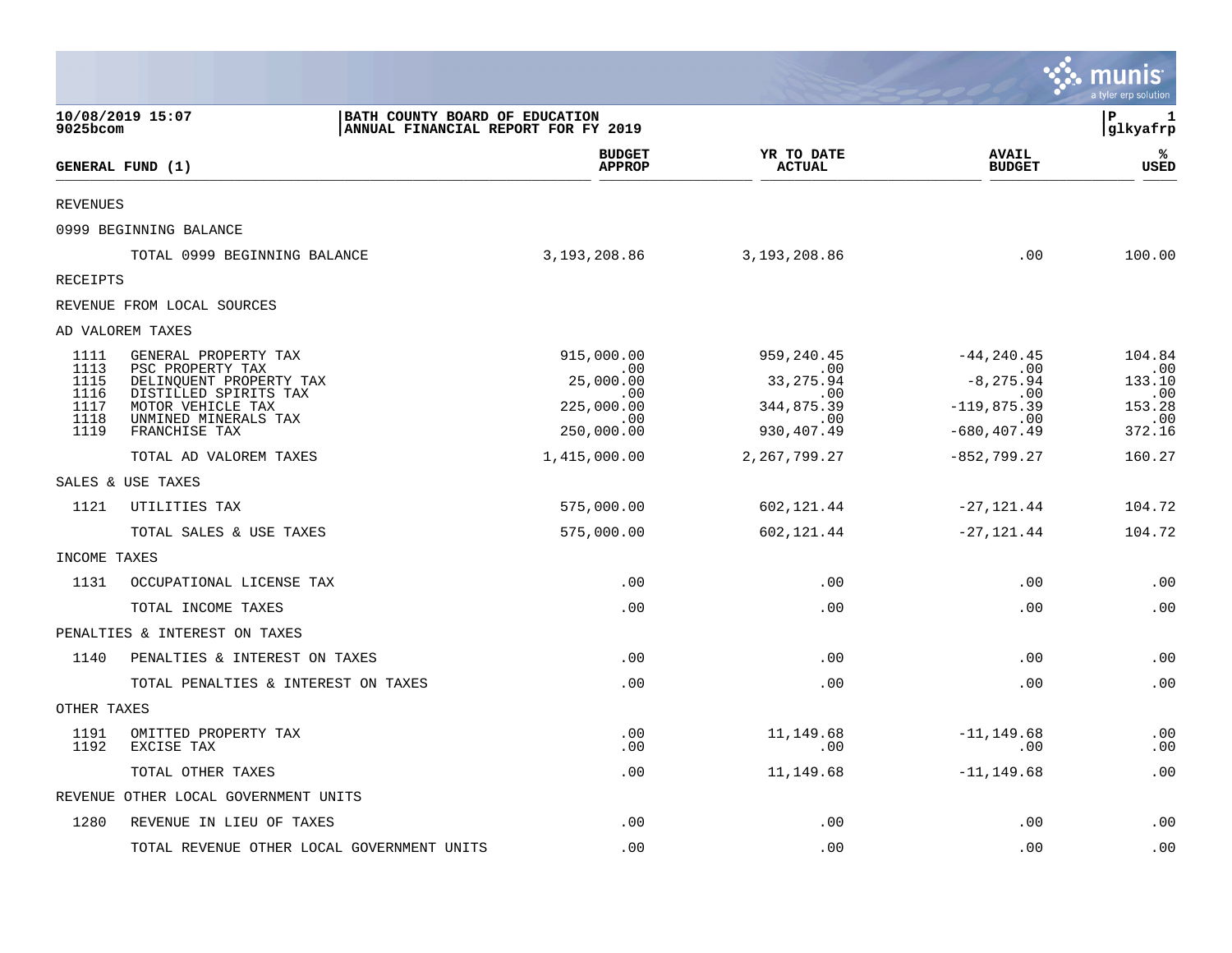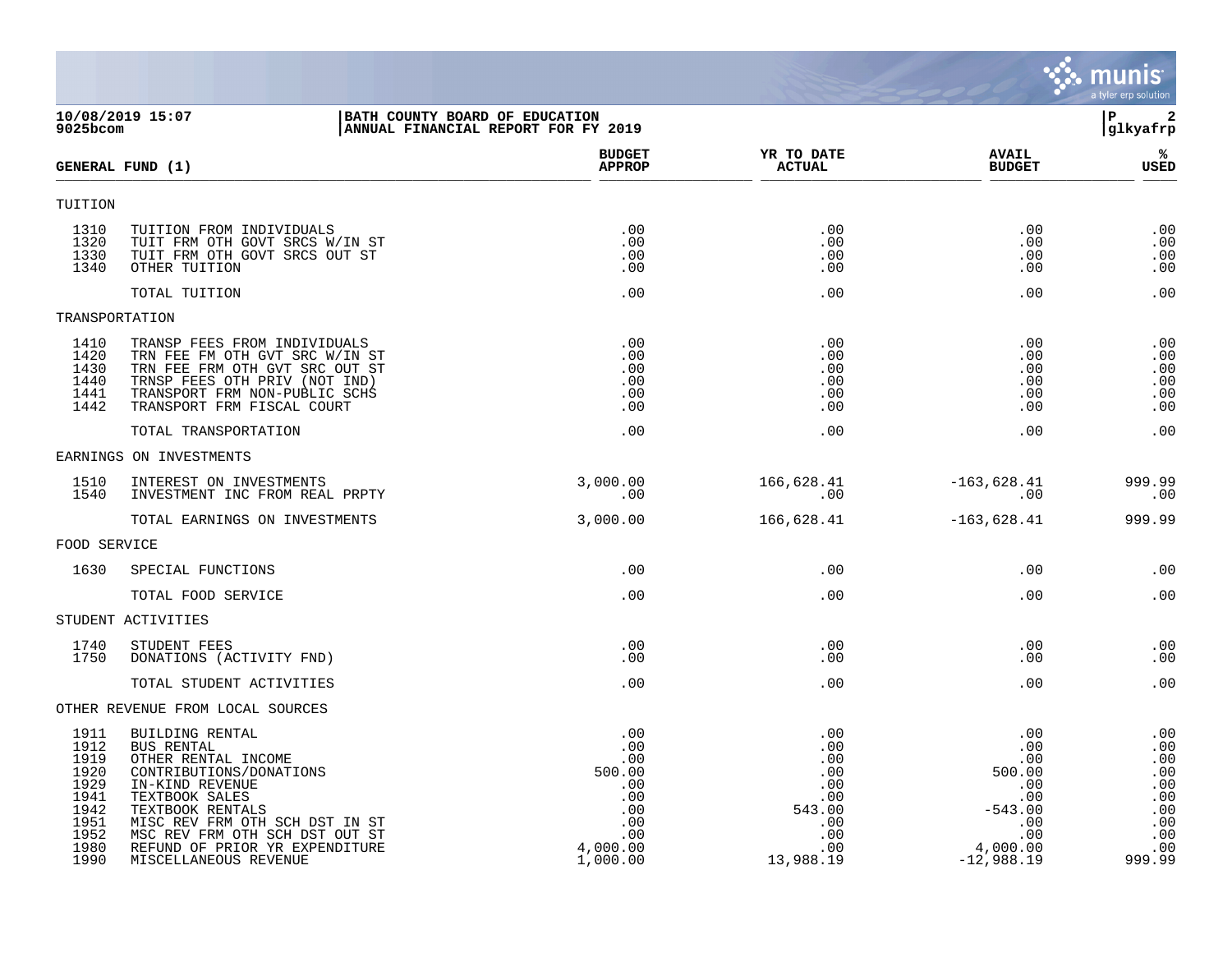|                                                      |                                                                                                                                                                                               |                                               |                                               |                                               | a tyler erp solution                          |
|------------------------------------------------------|-----------------------------------------------------------------------------------------------------------------------------------------------------------------------------------------------|-----------------------------------------------|-----------------------------------------------|-----------------------------------------------|-----------------------------------------------|
| $9025$ bcom                                          | BATH COUNTY BOARD OF EDUCATION<br>10/08/2019 15:07<br>ANNUAL FINANCIAL REPORT FOR FY 2019                                                                                                     |                                               |                                               |                                               | P<br>3<br>glkyafrp                            |
|                                                      | GENERAL FUND (1)                                                                                                                                                                              | <b>BUDGET</b><br><b>APPROP</b>                | YR TO DATE<br><b>ACTUAL</b>                   | <b>AVAIL</b><br><b>BUDGET</b>                 | ℁<br><b>USED</b>                              |
| 1991<br>1993                                         | TRANSCRIPT FEES<br>OTHER REBATES                                                                                                                                                              | .00<br>.00                                    | .00<br>.00                                    | .00<br>.00                                    | .00<br>.00                                    |
|                                                      | TOTAL OTHER REVENUE FROM LOCAL SOURCES                                                                                                                                                        | 5,500.00                                      | 14,531.19                                     | $-9,031.19$                                   | 264.20                                        |
|                                                      | TOTAL REVENUE FROM LOCAL SOURCES                                                                                                                                                              | 1,998,500.00                                  | 3,062,229.99                                  | $-1,063,729.99$                               | 153.23                                        |
|                                                      | REVENUE FROM STATE SOURCES                                                                                                                                                                    |                                               |                                               |                                               |                                               |
| STATE PROGRAM                                        |                                                                                                                                                                                               |                                               |                                               |                                               |                                               |
| 3111                                                 | SEEK PROGRAM                                                                                                                                                                                  | 9,000,000.00                                  | 9,152,264.00                                  | $-152, 264.00$                                | 101.69                                        |
|                                                      | TOTAL STATE PROGRAM                                                                                                                                                                           | 9,000,000.00                                  | 9,152,264.00                                  | $-152, 264.00$                                | 101.69                                        |
|                                                      | OTHER STATE FUNDING                                                                                                                                                                           |                                               |                                               |                                               |                                               |
| 3122<br>3124<br>3125<br>3126<br>3127<br>3128<br>3129 | VOCATIONAL TRANSPORTATION<br>DIST VOCATIONAL SCHOOL<br>BUS DRVR TRAINING REIMB<br>SUB SALARY REIMB (STATE)<br>FLEXIBLE SPENDING REFUND<br>AUDIT REIMBURSEMENT<br>KSB/KSD TRANSP REIMBURSEMENT | .00<br>.00<br>.00<br>.00<br>.00<br>.00<br>.00 | .00<br>.00<br>.00<br>.00<br>.00<br>.00<br>.00 | .00<br>.00<br>.00<br>.00<br>.00<br>.00<br>.00 | .00<br>.00<br>.00<br>.00<br>.00<br>.00<br>.00 |
|                                                      | TOTAL OTHER STATE FUNDING                                                                                                                                                                     | .00                                           | .00                                           | .00                                           | .00                                           |
|                                                      | EXPENDITURE REIMBURSEMENTS                                                                                                                                                                    |                                               |                                               |                                               |                                               |
| 3130<br>3131                                         | NATIONAL BOARD CERT REIMB<br>MISCELLANEOUS REIMBURSEMENTS                                                                                                                                     | .00<br>3,000.00                               | 8,561.00<br>58,298.87                         | $-8,561.00$<br>$-55, 298.87$                  | .00<br>999.99                                 |
|                                                      | TOTAL EXPENDITURE REIMBURSEMENTS                                                                                                                                                              | 3,000.00                                      | 66,859.87                                     | $-63,859.87$                                  | 999.99                                        |
|                                                      | REVENUE IN LIEU OF TAXES/STATE                                                                                                                                                                |                                               |                                               |                                               |                                               |
| 3800                                                 | IN LIEU OF TAXES/STATE SOURCES                                                                                                                                                                | 25,000.00                                     | 26, 421.15                                    | $-1,421.15$                                   | 105.68                                        |
|                                                      | TOTAL REVENUE IN LIEU OF TAXES/STATE                                                                                                                                                          | 25,000.00                                     | 26, 421.15                                    | $-1,421.15$                                   | 105.68                                        |
|                                                      | REVENUE FOR ON BEHALF PAYMENTS                                                                                                                                                                |                                               |                                               |                                               |                                               |
| 3900                                                 | ON-BEHALF PAYMENTS/STATE                                                                                                                                                                      | .00                                           | 4,640,884.48                                  | $-4,640,884.48$                               | .00                                           |
|                                                      | TOTAL REVENUE FOR ON BEHALF PAYMENTS                                                                                                                                                          | .00                                           | 4,640,884.48                                  | $-4,640,884.48$                               | .00                                           |
|                                                      | TOTAL REVENUE FROM STATE SOURCES                                                                                                                                                              | 9,028,000.00                                  | 13,886,429.50                                 | $-4,858,429.50$                               | 153.82                                        |
|                                                      | REVENUE FROM FEDERAL SOURCES                                                                                                                                                                  |                                               |                                               |                                               |                                               |
|                                                      | RESTRICTED DIRECT                                                                                                                                                                             |                                               |                                               |                                               |                                               |
| 4300                                                 | RESTRICTED DIRECT FEDERAL                                                                                                                                                                     | .00                                           | .00                                           | .00                                           | .00                                           |

 $\ddot{\ddot{\mathbf{w}}}$  munis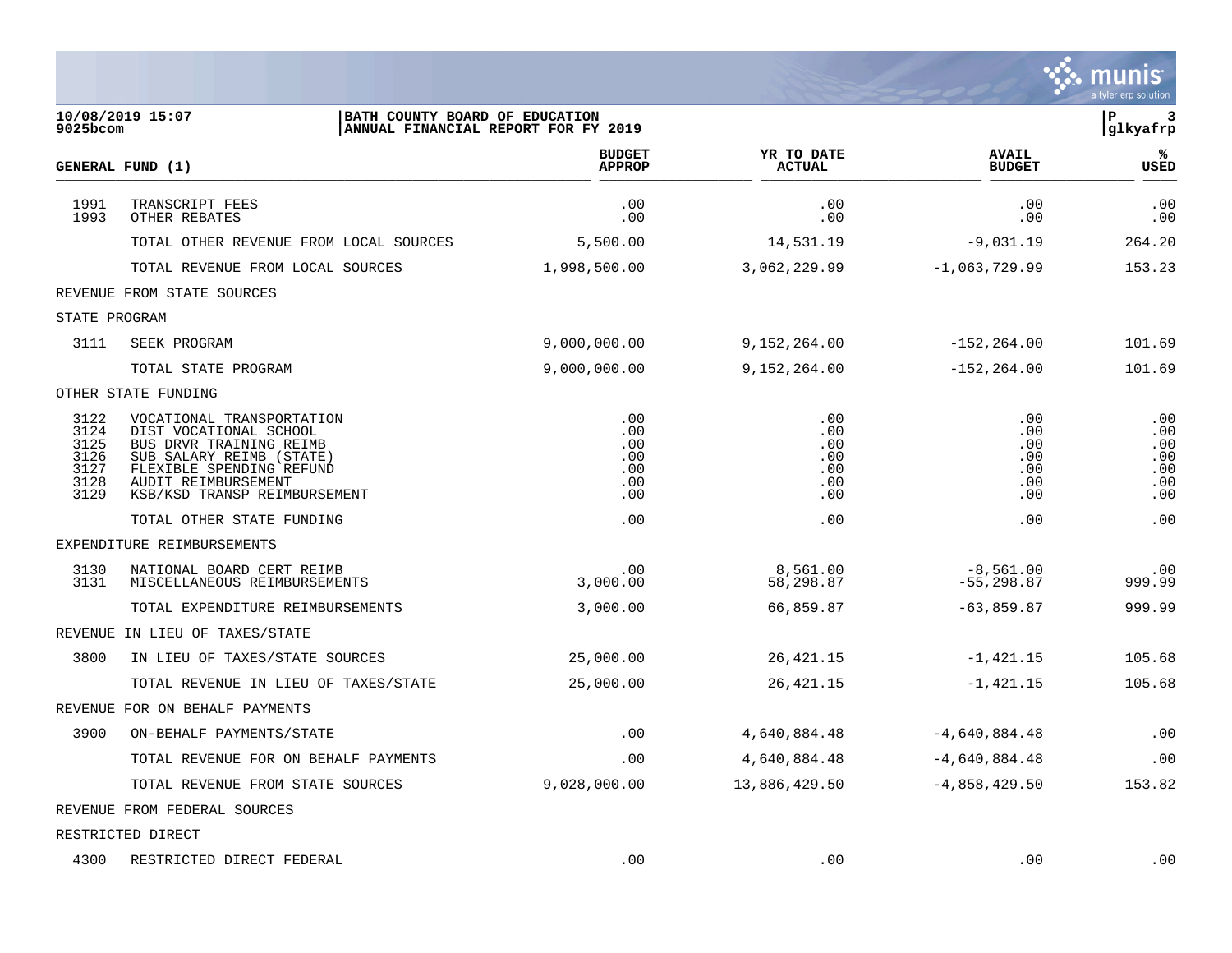

| 9025bcom                                     | 10/08/2019 15:07                                                                                                                                                  | BATH COUNTY BOARD OF EDUCATION<br>ANNUAL FINANCIAL REPORT FOR FY 2019 |                                        |                                             | ∣P<br>4<br>glkyafrp                    |
|----------------------------------------------|-------------------------------------------------------------------------------------------------------------------------------------------------------------------|-----------------------------------------------------------------------|----------------------------------------|---------------------------------------------|----------------------------------------|
|                                              | GENERAL FUND (1)                                                                                                                                                  | <b>BUDGET</b><br><b>APPROP</b>                                        | YR TO DATE<br><b>ACTUAL</b>            | <b>AVAIL</b><br><b>BUDGET</b>               | ℁<br><b>USED</b>                       |
|                                              | TOTAL RESTRICTED DIRECT                                                                                                                                           | .00                                                                   | .00                                    | .00                                         | .00                                    |
|                                              | RESTRICTED THROUGH THE STATE                                                                                                                                      |                                                                       |                                        |                                             |                                        |
| 4500                                         | RESTRICTED FED THRU STATE                                                                                                                                         | .00                                                                   | .00                                    | .00                                         | .00                                    |
|                                              | TOTAL RESTRICTED THROUGH THE STATE                                                                                                                                | .00                                                                   | .00                                    | .00                                         | .00                                    |
|                                              | THROUGH INTERMEDIATE AGENCIES                                                                                                                                     |                                                                       |                                        |                                             |                                        |
| 4700                                         | FEDERAL REV THRU INTERMED SRC                                                                                                                                     | .00                                                                   | .00                                    | .00                                         | .00                                    |
|                                              | TOTAL THROUGH INTERMEDIATE AGENCIES                                                                                                                               | .00                                                                   | .00                                    | .00                                         | .00                                    |
|                                              | FEDERAL REIMBURSEMENT                                                                                                                                             |                                                                       |                                        |                                             |                                        |
| 4810                                         | MEDICAID REIMBURSEMENT<br>4810N MEDICAID REIMB--HEALTH/NURSES                                                                                                     | 50,000.00<br>30,000.00                                                | 77,735.86<br>251,230.93                | $-27,735.86$<br>$-221, 230.93$              | 155.47<br>837.44                       |
|                                              | TOTAL FEDERAL REIMBURSEMENT                                                                                                                                       | 80,000.00                                                             | 328,966.79                             | $-248,966.79$                               | 411.21                                 |
|                                              | TOTAL REVENUE FROM FEDERAL SOURCES                                                                                                                                | 80,000.00                                                             | 328,966.79                             | $-248,966.79$                               | 411.21                                 |
| OTHER RECEIPTS                               |                                                                                                                                                                   |                                                                       |                                        |                                             |                                        |
|                                              | INTERFUND TRANSFERS                                                                                                                                               |                                                                       |                                        |                                             |                                        |
| 5210<br>5220                                 | FUND TRANSFER<br>INDIRECT COSTS TRANSFER                                                                                                                          | .00<br>40,000.00                                                      | 385,450.00<br>60,042.22                | $-385, 450.00$<br>$-20,042.22$              | .00<br>150.11                          |
|                                              | TOTAL INTERFUND TRANSFERS                                                                                                                                         | 40,000.00                                                             | 445,492.22                             | $-405, 492.22$                              | 999.99                                 |
|                                              | SALE OR COMP FOR LOSS OF ASSETS                                                                                                                                   |                                                                       |                                        |                                             |                                        |
| 5311<br>5312<br>5331<br>5332<br>5341<br>5342 | SALE OF LAND & IMPROVEMENTS<br>LOSS COMP - LAND & IMPROVEMNTS<br>SALE OF BUILDINGS<br>LOSS COMP - BUILDINGS<br>SALE OF EQUIPMENT ETC<br>LOSS COMP - EQUIPMENT ETC | .00<br>.00<br>.00<br>.00<br>5,000.00<br>.00                           | .00<br>.00<br>.00<br>.00<br>.00<br>.00 | .00<br>.00<br>.00<br>.00<br>5,000.00<br>.00 | .00<br>.00<br>.00<br>.00<br>.00<br>.00 |
|                                              | TOTAL SALE OR COMP FOR LOSS OF ASSETS                                                                                                                             | 5,000.00                                                              | .00                                    | 5,000.00                                    | .00                                    |
|                                              | CAPITAL LEASE PROCEEDS                                                                                                                                            |                                                                       |                                        |                                             |                                        |
| 5500                                         | CAPITAL LEASE PROCEEDS                                                                                                                                            | .00                                                                   | .00                                    | .00                                         | .00                                    |
|                                              | TOTAL CAPITAL LEASE PROCEEDS                                                                                                                                      | .00                                                                   | .00                                    | .00                                         | .00                                    |
|                                              | TOTAL OTHER RECEIPTS                                                                                                                                              | 45,000.00                                                             | 445,492.22                             | $-400, 492.22$                              | 989.98                                 |
|                                              | TOTAL RECEIPTS                                                                                                                                                    | 11, 151, 500.00                                                       | 17,723,118.50                          | $-6,571,618.50$                             | 158.93                                 |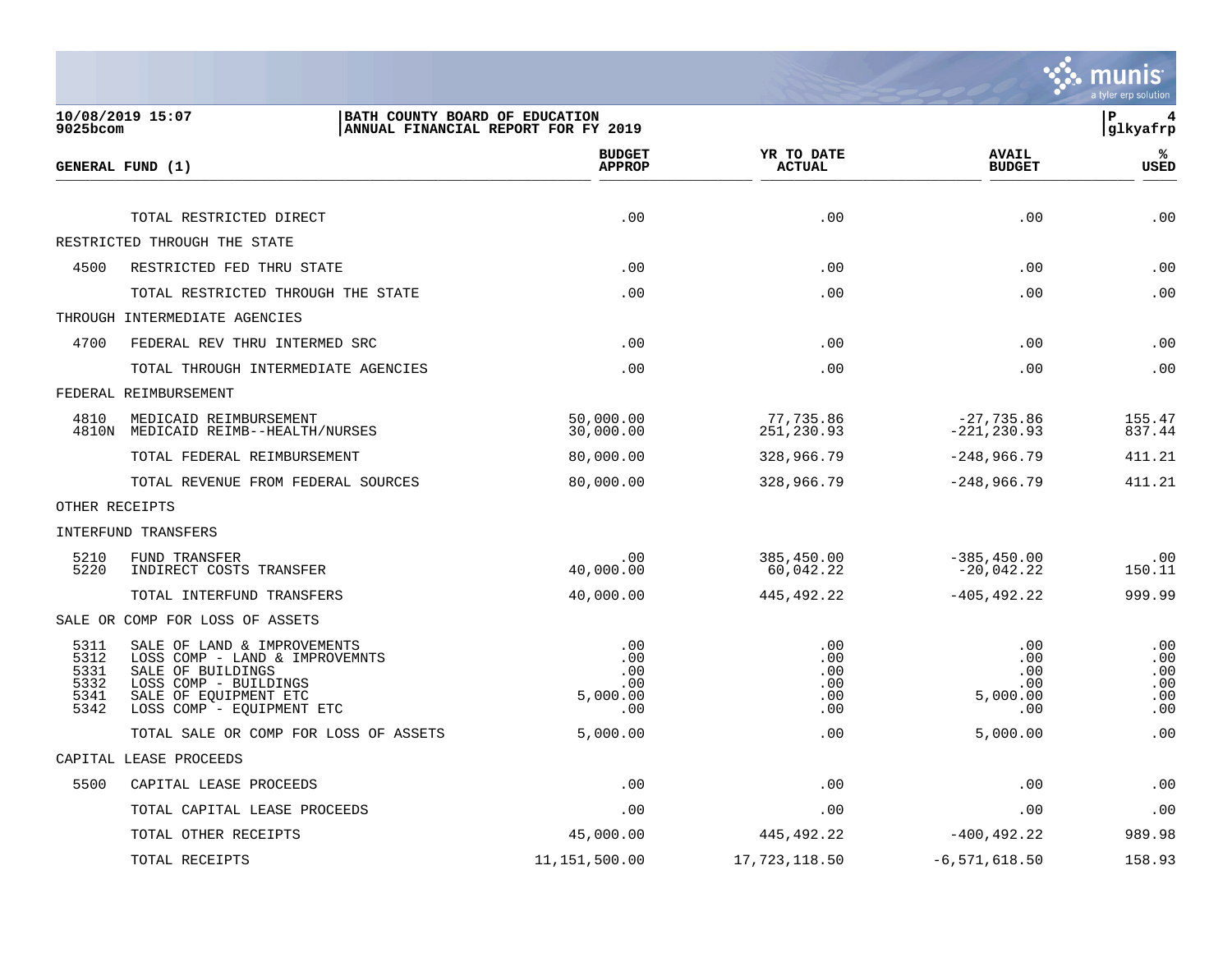|                                                                                                       |                 |                         |                      |                               | munis<br>a tyler erp solution |
|-------------------------------------------------------------------------------------------------------|-----------------|-------------------------|----------------------|-------------------------------|-------------------------------|
| 10/08/2019 15:07<br>BATH COUNTY BOARD OF EDUCATION<br>9025bcom<br>ANNUAL FINANCIAL REPORT FOR FY 2019 |                 |                         |                      | glkyafrp                      |                               |
| GENERAL FUND (1)                                                                                      |                 | <b>BUDGET</b><br>APPROP | YR TO DATE<br>ACTUAL | <b>AVAIL</b><br><b>BUDGET</b> | ℁<br>USED                     |
| TOTAL REVENUES                                                                                        | 14, 344, 708.86 |                         | 20,916,327.36        | $-6,571,618.50$               | 145.81                        |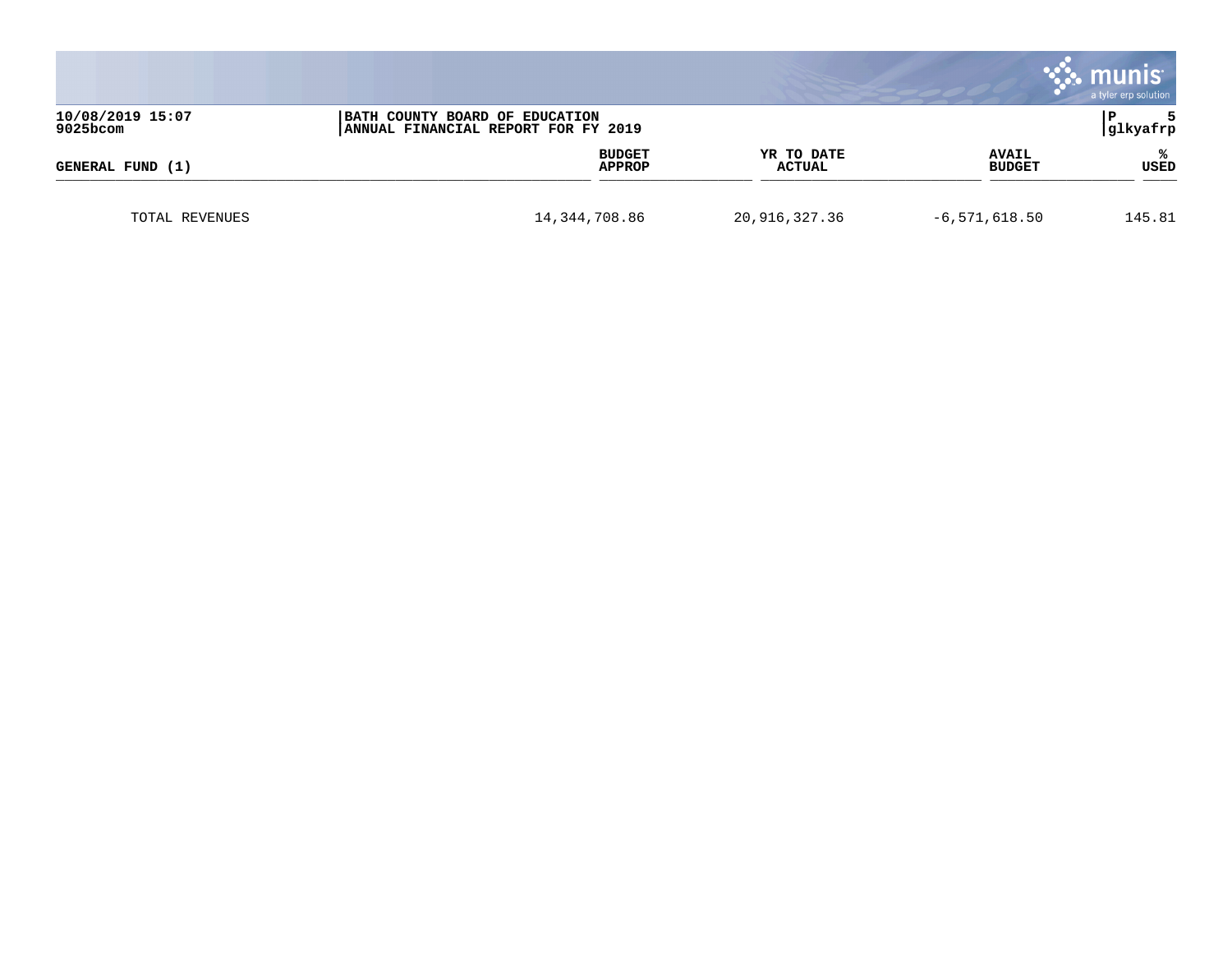|                                                                                                                                                                                                                                                                                                                          |                                                                       |                                                                                                                                  |                                                                                                                                  |                                                                                                                                      | munis<br>a tyler erp solution                                                      |
|--------------------------------------------------------------------------------------------------------------------------------------------------------------------------------------------------------------------------------------------------------------------------------------------------------------------------|-----------------------------------------------------------------------|----------------------------------------------------------------------------------------------------------------------------------|----------------------------------------------------------------------------------------------------------------------------------|--------------------------------------------------------------------------------------------------------------------------------------|------------------------------------------------------------------------------------|
| 10/08/2019 15:07<br>9025bcom                                                                                                                                                                                                                                                                                             | BATH COUNTY BOARD OF EDUCATION<br>ANNUAL FINANCIAL REPORT FOR FY 2019 |                                                                                                                                  |                                                                                                                                  |                                                                                                                                      | l P<br>6<br> glkyafrp                                                              |
| GENERAL FUND (1)                                                                                                                                                                                                                                                                                                         |                                                                       | <b>BUDGET</b><br><b>APPROP</b>                                                                                                   | YR TO DATE<br><b>ACTUAL</b>                                                                                                      | <b>AVAIL</b><br><b>BUDGET</b>                                                                                                        | ℁<br>USED                                                                          |
| <b>EXPENDITURES</b>                                                                                                                                                                                                                                                                                                      |                                                                       |                                                                                                                                  |                                                                                                                                  |                                                                                                                                      |                                                                                    |
| 0000 RESTRICT TO REV & BAL SHT ONLY                                                                                                                                                                                                                                                                                      |                                                                       |                                                                                                                                  |                                                                                                                                  |                                                                                                                                      |                                                                                    |
| 0200 EMPLOYEE BENEFITS                                                                                                                                                                                                                                                                                                   |                                                                       | .00                                                                                                                              | .00                                                                                                                              | .00                                                                                                                                  | .00                                                                                |
| TOTAL 0000 RESTRICT TO REV & BAL SHT ONLY                                                                                                                                                                                                                                                                                |                                                                       | .00                                                                                                                              | .00                                                                                                                              | .00                                                                                                                                  | .00                                                                                |
| 1000 INSTRUCTION                                                                                                                                                                                                                                                                                                         |                                                                       |                                                                                                                                  |                                                                                                                                  |                                                                                                                                      |                                                                                    |
| 0100<br>SALARIES PERSONNEL SERVICES<br>0200<br>EMPLOYEE BENEFITS<br>0280<br><b>ON-BEHALF</b><br>0300<br>PURCHASED PROF AND TECH SERV<br>0400<br>PURCHASED PROPERTY SERVICES<br>0500<br>OTHER PURCHASED SERVICES<br>0600<br>SUPPLIES<br>0700<br>PROPERTY<br>0800<br>DEBT SERVICE AND MISCELLANEOUS<br>0840<br>CONTINGENCY |                                                                       | 6,002,337.00<br>401,923.16<br>.00<br>202,109.00<br>82,975.00<br>21,045.73<br>288, 198. 25<br>386,381.63<br>25,120.56<br>6,011.42 | 5,807,050.45<br>330,072.61<br>3,019,366.47<br>175,774.55<br>81,866.31<br>9,001.84<br>131,782.53<br>84,364.15<br>18,699.90<br>.00 | 195,286.55<br>71,850.55<br>$-3,019,366.47$<br>26,334.45<br>1,108.69<br>12,043.89<br>156,415.72<br>302,017.48<br>6,420.66<br>6,011.42 | 96.75<br>82.12<br>.00<br>86.97<br>98.66<br>42.77<br>45.73<br>21.83<br>74.44<br>.00 |
| TOTAL 1000<br>INSTRUCTION                                                                                                                                                                                                                                                                                                |                                                                       | 7,416,101.75                                                                                                                     | 9,657,978.81                                                                                                                     | $-2, 241, 877.06$                                                                                                                    | 130.23                                                                             |
| 2100 STUDENT SUPPORT SERVICES                                                                                                                                                                                                                                                                                            |                                                                       |                                                                                                                                  |                                                                                                                                  |                                                                                                                                      |                                                                                    |
| 0100<br>SALARIES PERSONNEL SERVICES<br>0200<br>EMPLOYEE BENEFITS<br>0280<br><b>ON-BEHALF</b><br>0300<br>PURCHASED PROF AND TECH SERV<br>0400<br>PURCHASED PROPERTY SERVICES<br>0500<br>OTHER PURCHASED SERVICES<br>0600<br>SUPPLIES<br>0700<br>PROPERTY                                                                  |                                                                       | 593,712.00<br>88,164.00<br>.00<br>8,140.00<br>.00<br>3,220.00<br>11,732.00<br>400.00                                             | 561,593.62<br>72,801.15<br>291,999.68<br>3,809.59<br>.00<br>1,164.71<br>6,771.56<br>.00                                          | 32,118.38<br>15, 362.85<br>$-291,999.68$<br>4,330.41<br>.00<br>2,055.29<br>4,960.44<br>400.00                                        | 94.59<br>82.57<br>.00<br>46.80<br>.00<br>36.17<br>57.72<br>.00                     |
| TOTAL 2100<br>STUDENT SUPPORT SERVICES                                                                                                                                                                                                                                                                                   |                                                                       | 705,368.00                                                                                                                       | 938,140.31                                                                                                                       | $-232,772.31$                                                                                                                        | 133.00                                                                             |
| 2200 INSTRUCTIONAL STAFF SUPP SERV                                                                                                                                                                                                                                                                                       |                                                                       |                                                                                                                                  |                                                                                                                                  |                                                                                                                                      |                                                                                    |
| 0100<br>SALARIES PERSONNEL SERVICES<br>0200<br>EMPLOYEE BENEFITS<br>0280<br>ON-BEHALF<br>0300<br>PURCHASED PROF AND TECH SERV<br>0400<br>PURCHASED PROPERTY SERVICES<br>0500<br>OTHER PURCHASED SERVICES<br>0600<br>SUPPLIES<br>0700<br>PROPERTY<br>0800<br>DEBT SERVICE AND MISCELLANEOUS<br>0840<br>CONTINGENCY        |                                                                       | 147,515.51<br>6,933.30<br>.00<br>8,309.00<br>4,940.00<br>8,950.56<br>6,673.00<br>.00<br>.00<br>.00                               | 122,096.97<br>5,265.63<br>63,484.12<br>7,293.00<br>.00<br>521.62<br>70.35<br>.00<br>.00<br>.00                                   | 25,418.54<br>1,667.67<br>$-63, 484.12$<br>1,016.00<br>4,940.00<br>8,428.94<br>6,602.65<br>.00<br>.00<br>.00                          | 82.77<br>75.95<br>87.77<br>.00<br>5.83<br>1.05<br>.00<br>.00<br>.00                |
| TOTAL 2200                                                                                                                                                                                                                                                                                                               | INSTRUCTIONAL STAFF SUPP SERV                                         | 183,321.37                                                                                                                       | 198,731.69                                                                                                                       | $-15,410.32$                                                                                                                         | 108.41                                                                             |

2300 DISTRICT ADMIN SUPPORT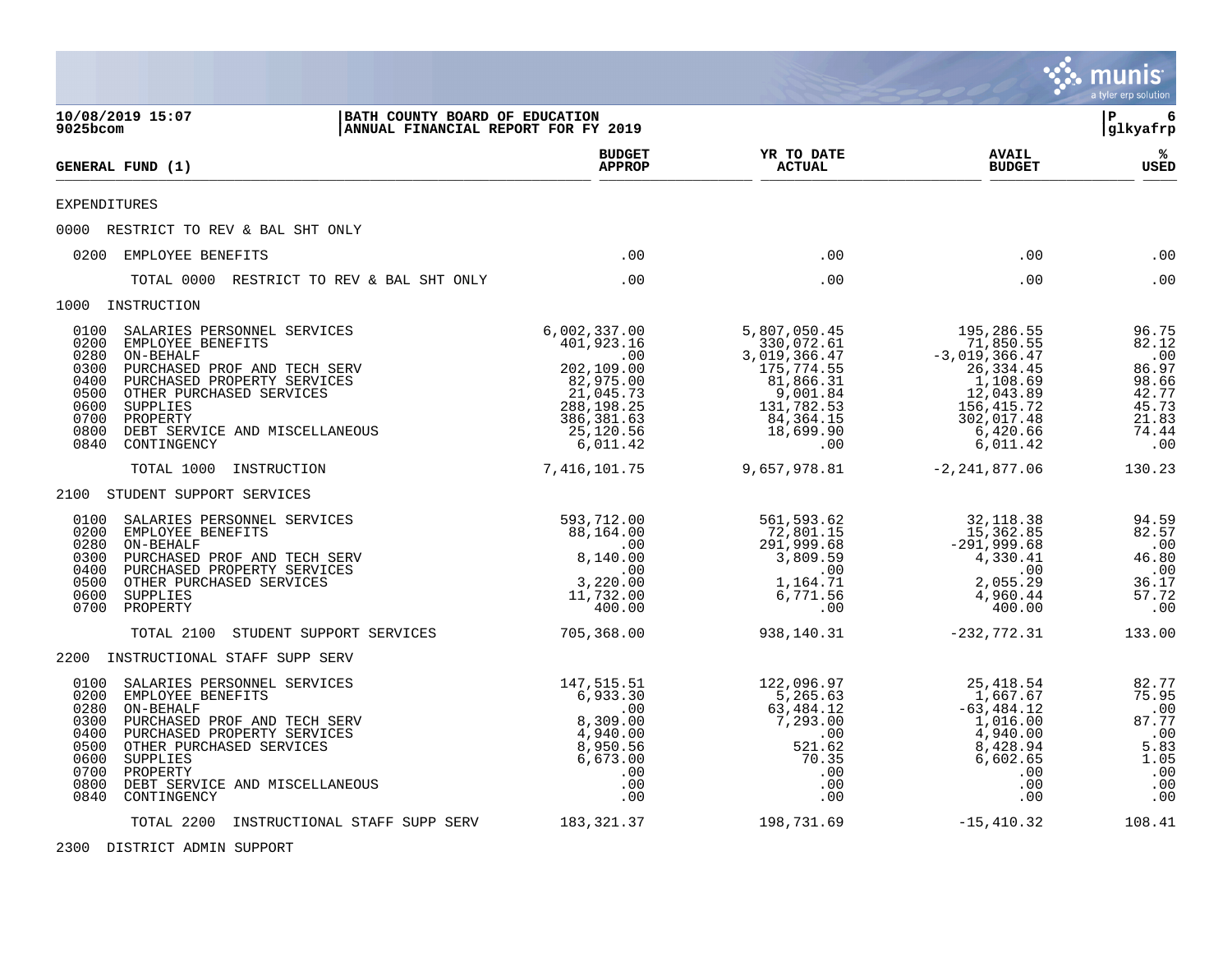

## **10/08/2019 15:07 |BATH COUNTY BOARD OF EDUCATION |P 7 9025bcom |ANNUAL FINANCIAL REPORT FOR FY 2019 |glkyafrp**

| GENERAL FUND (1)                                                                                                                                                                                                                                                                                                  | <b>BUDGET</b><br><b>APPROP</b>                                                                                                              | YR TO DATE<br><b>ACTUAL</b>                                                                                                  | <b>AVAIL</b><br><b>BUDGET</b>                                                                                                 | ℁<br>USED                                                                                 |
|-------------------------------------------------------------------------------------------------------------------------------------------------------------------------------------------------------------------------------------------------------------------------------------------------------------------|---------------------------------------------------------------------------------------------------------------------------------------------|------------------------------------------------------------------------------------------------------------------------------|-------------------------------------------------------------------------------------------------------------------------------|-------------------------------------------------------------------------------------------|
| 0100<br>SALARIES PERSONNEL SERVICES<br>0200<br>EMPLOYEE BENEFITS<br>ON-BEHALF<br>0280<br>PURCHASED PROF AND TECH SERV<br>0300<br>0400<br>PURCHASED PROPERTY SERVICES<br>0500<br>OTHER PURCHASED SERVICES<br>0600<br>SUPPLIES<br>0700<br>PROPERTY<br>0800<br>DEBT SERVICE AND MISCELLANEOUS<br>0840<br>CONTINGENCY | 266,086.00<br>382,344.00<br>$\ldots$<br>188,250.00<br>27,440.00<br>136,500.00<br>74,500.00<br>35,200.00<br>41,591.00<br>.00                 | 237,037.53<br>161,729.63<br>123,247.28<br>110,666.98<br>15,590.15<br>79,344.76<br>62,597.41<br>30,450.00<br>19,245.66<br>.00 | 29,048.47<br>220,614.37<br>$-123, 247.28$<br>77,583.02<br>11,849.85<br>57,155.24<br>11,902.59<br>4,750.00<br>22,345.34<br>.00 | 89.08<br>42.30<br>.00<br>58.79<br>56.82<br>$\frac{58.13}{84.02}$<br>86.51<br>46.27<br>.00 |
| TOTAL 2300 DISTRICT ADMIN SUPPORT                                                                                                                                                                                                                                                                                 | 1,151,911.00                                                                                                                                | 839,909.40                                                                                                                   | 312,001.60                                                                                                                    | 72.91                                                                                     |
| 2400 SCHOOL ADMIN SUPPORT                                                                                                                                                                                                                                                                                         |                                                                                                                                             |                                                                                                                              |                                                                                                                               |                                                                                           |
| 0100<br>SALARIES PERSONNEL SERVICES<br>0200<br>EMPLOYEE BENEFITS<br>0280<br>ON-BEHALF<br>0300<br>PURCHASED PROF AND TECH SERV<br>0500<br>OTHER PURCHASED SERVICES<br>0600<br>SUPPLIES<br>0700<br>PROPERTY                                                                                                         | 774,877.00<br>86,932.00<br>.00<br>$.00\,$<br>1,200.00<br>$.00 \,$<br>.00                                                                    | 757,890.76<br>77,874.17<br>394,064.06<br>.00<br>996.37<br>.00<br>.00                                                         | 16,986.24<br>9,057.83<br>$-394,064.06$<br>.00<br>203.63<br>.00<br>.00                                                         | 97.81<br>89.58<br>.00<br>.00<br>83.03<br>.00<br>.00                                       |
| TOTAL 2400<br>SCHOOL ADMIN SUPPORT                                                                                                                                                                                                                                                                                | 863,009.00                                                                                                                                  | 1,230,825.36                                                                                                                 | $-367,816.36$                                                                                                                 | 142.62                                                                                    |
| 2500 BUSINESS SUPPORT SERVICES                                                                                                                                                                                                                                                                                    |                                                                                                                                             |                                                                                                                              |                                                                                                                               |                                                                                           |
| 0100<br>SALARIES PERSONNEL SERVICES<br>0200 EMPLOYEE BENEFITS<br>0280<br>ON-BEHALF<br>0300<br>PURCHASED PROF AND TECH SERV<br>0500<br>OTHER PURCHASED SERVICES<br>0600<br>SUPPLIES<br>0700<br>PROPERTY<br>0800<br>DEBT SERVICE AND MISCELLANEOUS                                                                  | 205,949.00<br>47,330.00<br>.00<br>300.00<br>300.00<br>500.00<br>8,000.00<br>.00                                                             | 206,112.30<br>37,487.83<br>107,167.75<br>$\sim 00$<br>85, 346.93<br>$\sim$ 00<br>6, 295.26<br>.00                            | $-163.30$<br>9,842.17<br>9,842.17<br>107,167.75–<br>300.00<br>$-85,046.93$<br>500.00<br>1,704.74<br>.00                       | 100.08<br>79.21<br>.00<br>00.<br>99.99<br>.00<br>78.69<br>.00                             |
| TOTAL 2500 BUSINESS SUPPORT SERVICES                                                                                                                                                                                                                                                                              | 262, 379.00                                                                                                                                 | 442,410.07                                                                                                                   | $-180,031.07$                                                                                                                 | 168.61                                                                                    |
| 2600 PLANT OPERATIONS & MAINTENANCE                                                                                                                                                                                                                                                                               |                                                                                                                                             |                                                                                                                              |                                                                                                                               |                                                                                           |
| 0100<br>SALARIES PERSONNEL SERVICES<br>0200 EMPLOYEE BENEFITS<br>0280<br>ON-BEHALF<br>0300<br>PURCHASED PROF AND TECH SERV<br>0400<br>PURCHASED PROPERTY SERVICES<br>0500<br>OTHER PURCHASED SERVICES<br>0600<br>SUPPLIES<br>0700<br>PROPERTY<br>0800<br>DEBT SERVICE AND MISCELLANEOUS                           | 479,548.00<br>158,464.00<br>.00<br>63,100.00<br>217,250.00<br>170,700.00<br>581,200.00<br>581,200.00<br>81,000.00<br>18,600.00<br>18,600.00 | 445,091.11<br>121,551.75<br>231, 424.39<br>29,374.55<br>143,595.10<br>118,271.39<br>507,474.99<br>37,662.46<br>23,381.53     | 34,456.89<br>36,912.25<br>$-231, 424.39$<br>33,725.45<br>73,654.90<br>52,428.61<br>73,725.01<br>43,337.54<br>$-4,781.53$      | 92.81<br>76.71<br>.00<br>46.55<br>66.10<br>69.29<br>87.32<br>46.50<br>125.71              |
| TOTAL 2600 PLANT OPERATIONS & MAINTENANCE                                                                                                                                                                                                                                                                         | 1,769,862.00                                                                                                                                | 1,657,827.27                                                                                                                 | 112,034.73                                                                                                                    | 93.67                                                                                     |

2700 STUDENT TRANSPORTATION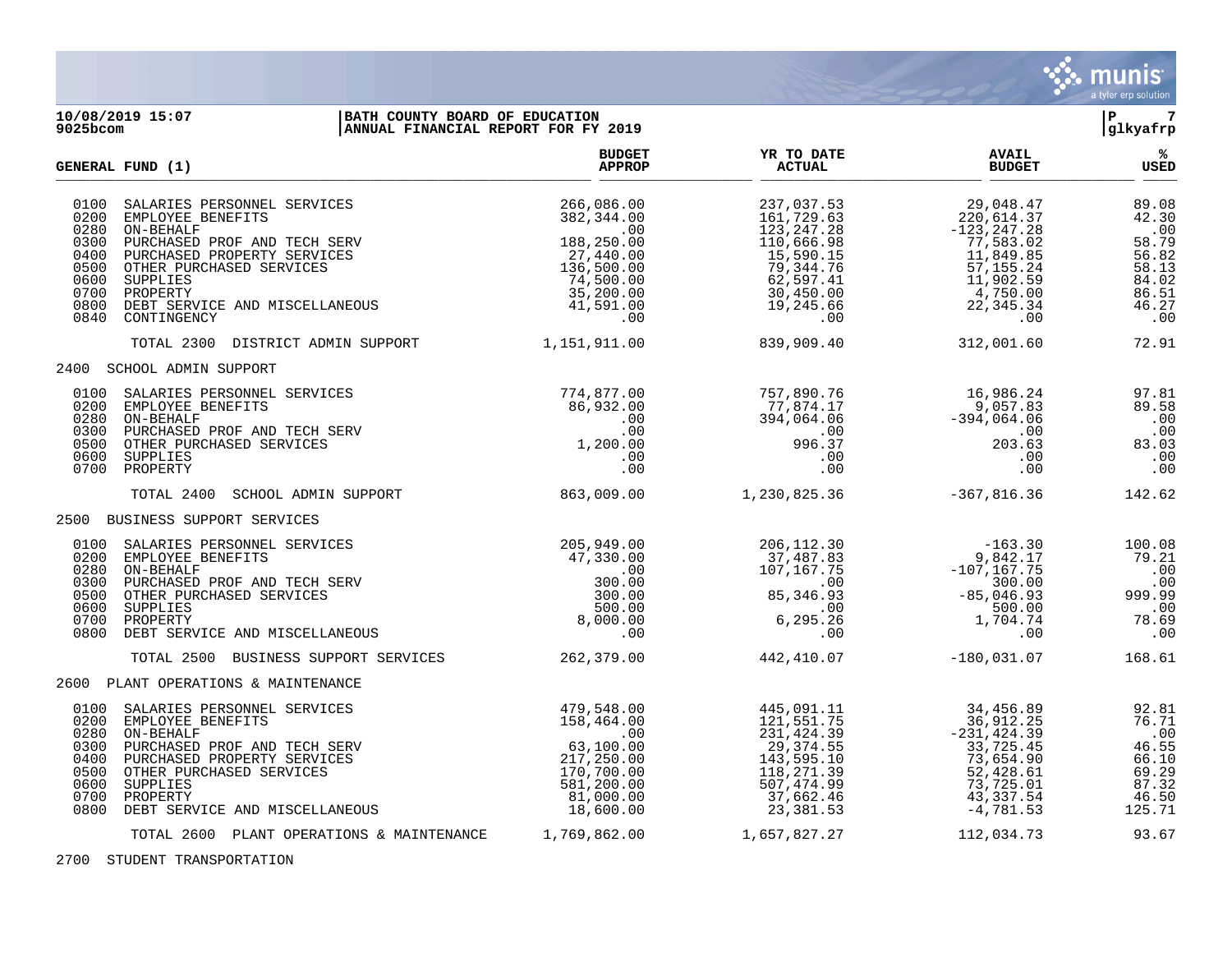

**10/08/2019 15:07 |BATH COUNTY BOARD OF EDUCATION |P 8 ANNUAL FINANCIAL REPORT FOR FY 2019 BUDGET YR TO DATE AVAIL % GENERAL FUND (1) APPROP ACTUAL BUDGET USED**  $\frac{A_{\text{H}^{\text{F}}\text{N}}}{A_{\text{H}}\text{N}}$   $\frac{A_{\text{H}}\text{N}}{A_{\text{H}}\text{N}}$   $\frac{A_{\text{H}}\text{N}}{A_{\text{H}}\text{N}}$   $\frac{A_{\text{H}}\text{N}}{A_{\text{H}}\text{N}}$   $\frac{B_{\text{H}}\text{N}}{B_{\text{H}}\text{N}}$ 0100 SALARIES PERSONNEL SERVICES 61 (1993) 535,440.87 501,240.43 51,240.43 54,200.44 93.61 501,240.43 34,200.44 535,440.87 5.36 0200 EMPLOYEE BENEFITS 176,204.12 132,783.00 43,421.12 75.36 0280 ON-BEHALF .00 295,082.26 -295,082.26 .00 0300 PURCHASED PROF AND TECH SERV 12,650.00  $12,650.00$ <br>0400 PURCHASED PROPERTY SERVICES 21,300.00  $4,738.71$  16,561.29 16,561.29 22.25 0400 PURCHASED PROPERTY SERVICES 21,300.00 4,738.71 16,561.29 22.25<br>0500 OTHER PURCHASED SERVICES 49,500.00 53,557.68 -4,057.68 108.20 0500 OTHER PURCHASED SERVICES (108.20 = 19,500.00 = 53,557.68 = 108.20 = 4,057.68 = 108.20 = 108.20 = 108.20 =<br>283,300.00 = 230,157.17 = 53,142.83 = 53,142.83 = 81.24 0600 SUPPLIES 283,300.00 230,157.17 53,142.83 81.24  $\frac{165}{376}$ .7200 PROPERTY 116.46 AND MISCELLANEOUS 165,376.72 192,590.00 -27,213.28 116.46<br>00 0.00 -601.90 -601.90 0800 DEBT SERVICE AND MISCELLANEOUS TOTAL 2700 STUDENT TRANSPORTATION 1,243,771.71 1,417,790.25 -174,018.54 113.99 3100 FOOD SERVICE OPERATION 0100 SALARIES PERSONNEL SERVICES .00 .00 .00 .00 0200 EMPLOYEE BENEFITS .00 .00 .00 .00 0280 ON-BEHALF .00 .00 .00 .00 0600 SUPPLIES .00 .00 .00 .00 TOTAL 3100 FOOD SERVICE OPERATION .00 .00 .00 .00 3200 DAY CARE OPERATIONS 0280 ON-BEHALF .00 .00 .00 .00 TOTAL 3200 DAY CARE OPERATIONS .00 .00 .00 .00 3300 COMMUNITY SERVICES 0100 SALARIES PERSONNEL SERVICES (39,475.00 26,595.82 12,879.18 67.37 16.0200 EMPLOYEE BENEFITS (39,475.00 200 0200 EMPLOYEE BENEFITS 14,059.00 8,609.90 5,449.10 61.24 0280 ON-BEHALF .00 29,731.64 -29,731.64 .00 0500 OTHER PURCHASED SERVICES .00 .00 .00 .00 0600 SUPPLIES .00 .00 .00 .00 TOTAL 3300 COMMUNITY SERVICES 53,534.00 64,937.36 -11,403.36 121.30 3400 ADULT EDUCATION OPERATIONS 0280 ON-BEHALF .00 .00 .00 .00 TOTAL 3400 ADULT EDUCATION OPERATIONS .00 .00 .00 .00 5100 DEBT SERVICE 0800 DEBT SERVICE AND MISCELLANEOUS 193,609.93 193,608.92 1.01 100.00 TOTAL 5100 DEBT SERVICE 100.00 193,609.93 193,608.92 193,608.92 1.01 100.00 5200 FUND TRANSFERS

0900 OTHER ITEMS 50,000.00 37,371.00 12,629.00 74.74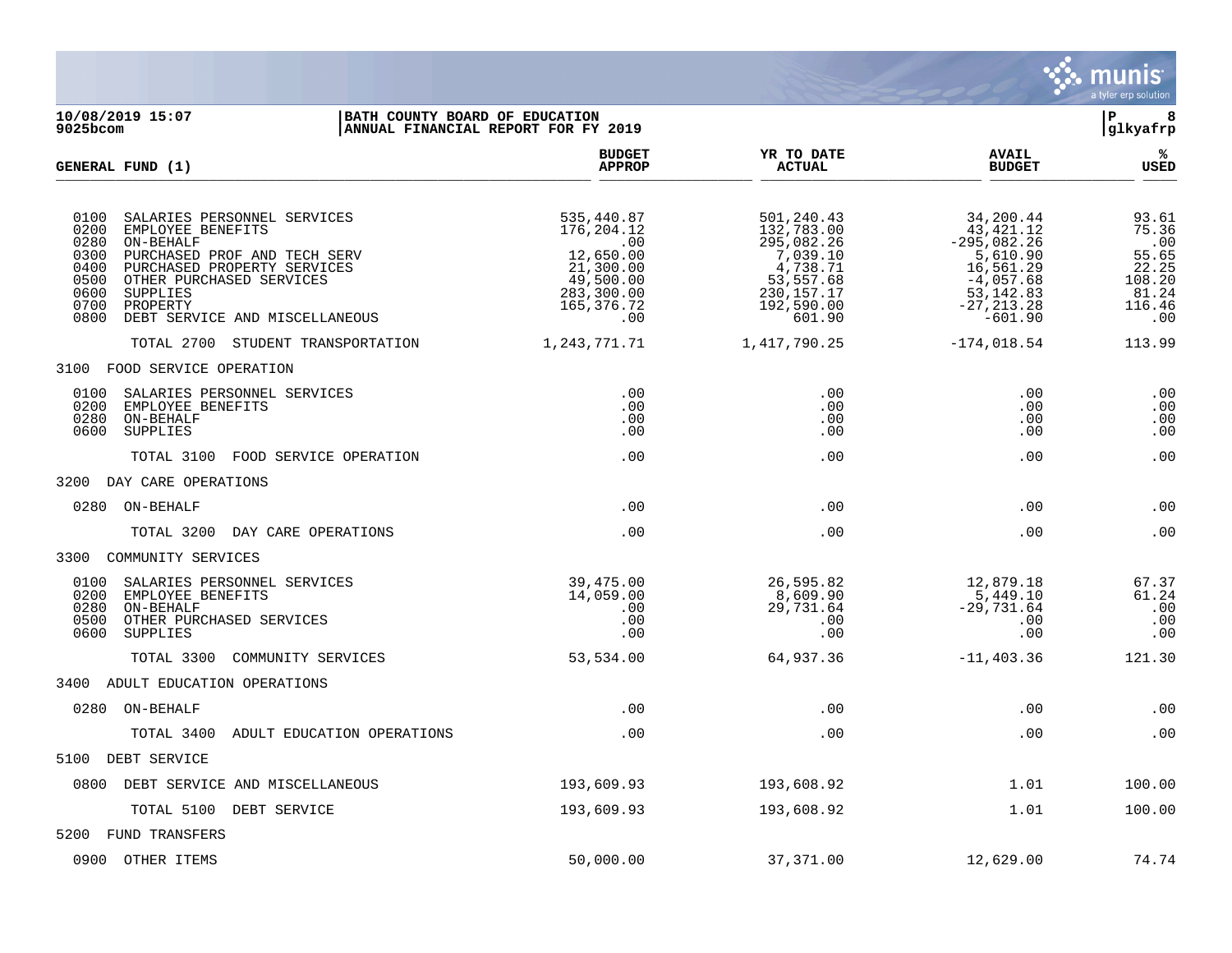

| 10/08/2019 15:07<br>$9025$ bcom |                | BATH COUNTY BOARD OF EDUCATION<br>ANNUAL FINANCIAL REPORT FOR FY 2019 |                             |                               |            |  |
|---------------------------------|----------------|-----------------------------------------------------------------------|-----------------------------|-------------------------------|------------|--|
| GENERAL FUND (1)                |                | <b>BUDGET</b><br><b>APPROP</b>                                        | YR TO DATE<br><b>ACTUAL</b> | <b>AVAIL</b><br><b>BUDGET</b> | %ะ<br>USED |  |
| TOTAL 5200                      | FUND TRANSFERS | 50,000.00                                                             | 37,371.00                   | 12,629.00                     | 74.74      |  |
| 5300<br>CONTINGENCY             |                |                                                                       |                             |                               |            |  |
| 0840<br>CONTINGENCY             |                | 451,841.10                                                            | .00                         | 451,841.10                    | .00        |  |
| TOTAL 5300<br>CONTINGENCY       |                | 451,841.10                                                            | .00                         | 451,841.10                    | .00        |  |
| TOTAL EXPENDITURES              |                | 14, 344, 708.86                                                       | 16,679,530.44               | $-2, 334, 821.58$             | 116.28     |  |
| TOTAL FOR GENERAL FUND (1)      |                | .00                                                                   | 4,236,796.92                | $-4,236,796.92$               | .00        |  |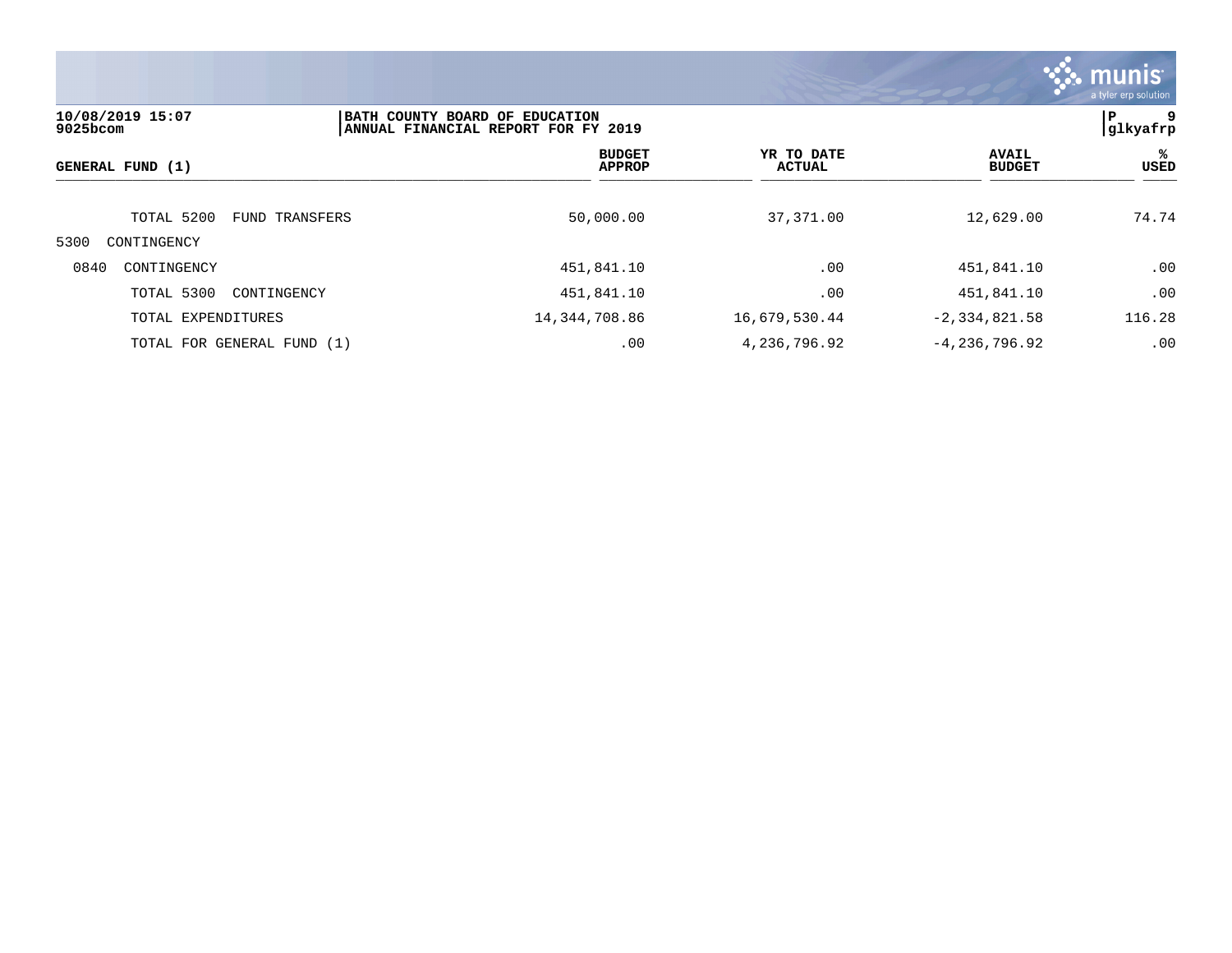|              |                                                                                           |                                |                             |                               | munis<br>a tyler erp solution |
|--------------|-------------------------------------------------------------------------------------------|--------------------------------|-----------------------------|-------------------------------|-------------------------------|
| 9025bcom     | 10/08/2019 15:07<br>BATH COUNTY BOARD OF EDUCATION<br>ANNUAL FINANCIAL REPORT FOR FY 2019 |                                |                             |                               | lР<br>10<br> glkyafrp         |
|              | SPECIAL REVENUE (2)                                                                       | <b>BUDGET</b><br><b>APPROP</b> | YR TO DATE<br><b>ACTUAL</b> | <b>AVAIL</b><br><b>BUDGET</b> | ℁<br>USED                     |
| REVENUES     |                                                                                           |                                |                             |                               |                               |
|              | 0999 BEGINNING BALANCE                                                                    |                                |                             |                               |                               |
|              | TOTAL 0999 BEGINNING BALANCE                                                              | .00                            | .00                         | .00                           | .00                           |
| RECEIPTS     |                                                                                           |                                |                             |                               |                               |
|              | REVENUE FROM LOCAL SOURCES                                                                |                                |                             |                               |                               |
| TUITION      |                                                                                           |                                |                             |                               |                               |
| 1310         | TUITION FROM INDIVIDUALS                                                                  | .00                            | .00                         | .00                           | .00                           |
|              | TOTAL TUITION                                                                             | .00                            | .00                         | .00                           | .00                           |
|              | EARNINGS ON INVESTMENTS                                                                   |                                |                             |                               |                               |
| 1510         | INTEREST ON INVESTMENTS                                                                   | 172,000.00                     | 133,657.64                  | 38, 342. 36                   | 77.71                         |
|              | TOTAL EARNINGS ON INVESTMENTS                                                             | 172,000.00                     | 133,657.64                  | 38, 342. 36                   | 77.71                         |
| FOOD SERVICE |                                                                                           |                                |                             |                               |                               |
| 1637         | VENDING                                                                                   | .00                            | .00                         | .00                           | .00                           |
|              | TOTAL FOOD SERVICE                                                                        | .00                            | .00                         | .00                           | .00                           |
|              | STUDENT ACTIVITIES                                                                        |                                |                             |                               |                               |
| 1740<br>1790 | STUDENT FEES<br>OTHER STUDENT ACTIVITY INCOME                                             | .00<br>.00                     | .00<br>.00                  | .00<br>.00                    | .00<br>.00                    |
|              | TOTAL STUDENT ACTIVITIES                                                                  | .00                            | .00                         | .00                           | .00                           |
|              | OTHER REVENUE FROM LOCAL SOURCES                                                          |                                |                             |                               |                               |
| 1920<br>1990 | CONTRIBUTIONS/DONATIONS<br>MISCELLANEOUS REVENUE                                          | 12,175.00<br>93,689.86         | 50,028.13<br>86,161.07      | $-37,853.13$<br>7,528.79      | 410.91<br>91.96               |
|              | TOTAL OTHER REVENUE FROM LOCAL SOURCES                                                    | 105,864.86                     | 136,189.20                  | $-30, 324.34$                 | 128.64                        |
|              | TOTAL REVENUE FROM LOCAL SOURCES                                                          | 277,864.86                     | 269,846.84                  | 8,018.02                      | 97.11                         |
|              | REVENUE FROM STATE SOURCES                                                                |                                |                             |                               |                               |
|              | EXPENDITURE REIMBURSEMENTS                                                                |                                |                             |                               |                               |
| 3131         | MISCELLANEOUS REIMBURSEMENTS                                                              | .00                            | .00                         | .00                           | .00                           |
|              | TOTAL EXPENDITURE REIMBURSEMENTS                                                          | .00                            | .00                         | .00                           | .00                           |

RESTRICTED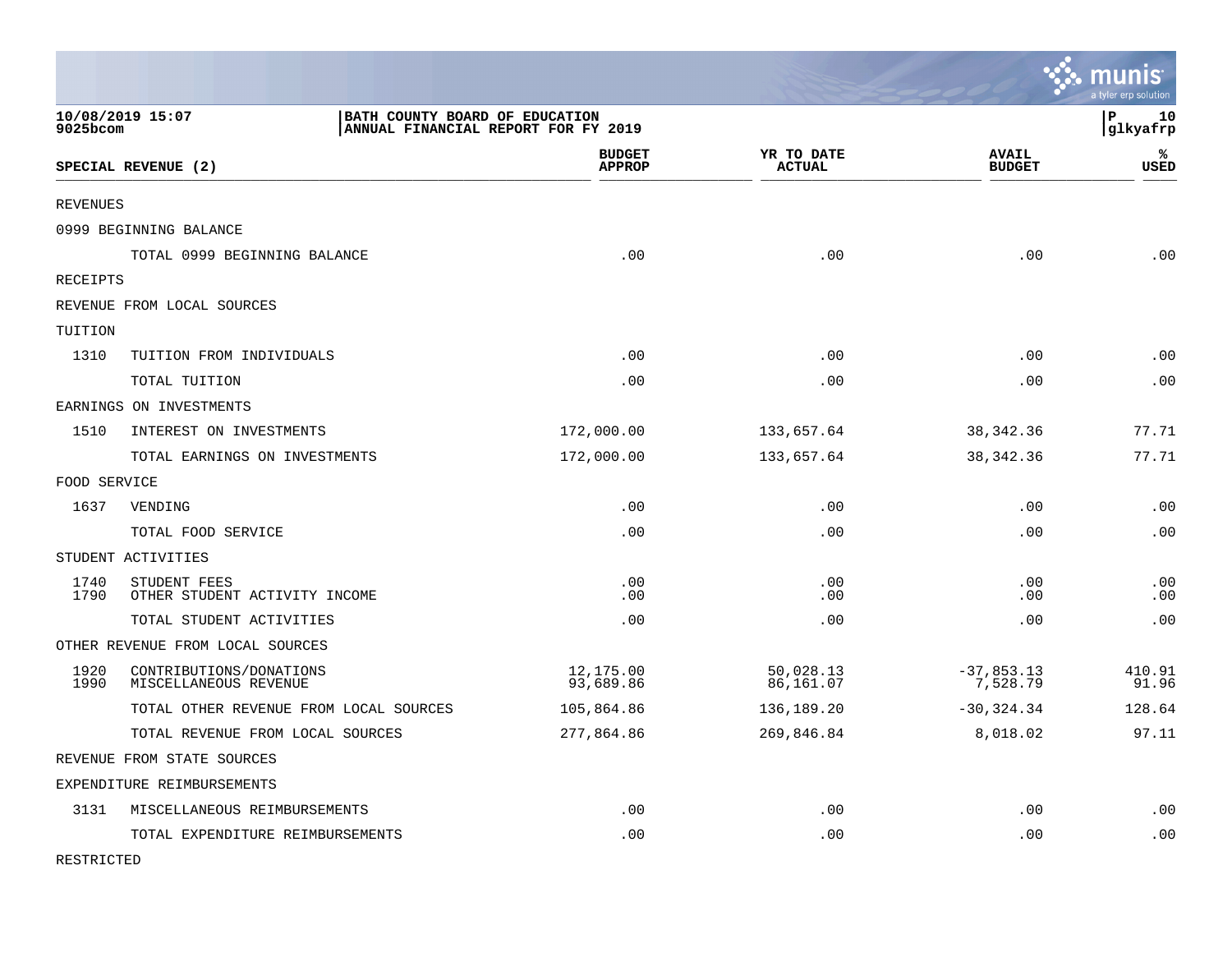

| 9025bcom             | 10/08/2019 15:07<br>BATH COUNTY BOARD OF EDUCATION        | ANNUAL FINANCIAL REPORT FOR FY 2019 |                             |                               | ∣P<br>11<br>glkyafrp |
|----------------------|-----------------------------------------------------------|-------------------------------------|-----------------------------|-------------------------------|----------------------|
|                      | SPECIAL REVENUE (2)                                       | <b>BUDGET</b><br><b>APPROP</b>      | YR TO DATE<br><b>ACTUAL</b> | <b>AVAIL</b><br><b>BUDGET</b> | %<br><b>USED</b>     |
|                      |                                                           |                                     |                             |                               |                      |
| 3200                 | RESTRICTED STATE REVENUE                                  | 801, 433.93                         | 940,270.09                  | $-138,836.16$                 | 117.32               |
|                      | TOTAL RESTRICTED                                          | 801, 433.93                         | 940,270.09                  | $-138,836.16$                 | 117.32               |
|                      | REVENUE FOR ON BEHALF PAYMENTS                            |                                     |                             |                               |                      |
| 3900                 | ON-BEHALF PAYMENTS/STATE                                  | .00                                 | .00                         | .00                           | .00                  |
|                      | TOTAL REVENUE FOR ON BEHALF PAYMENTS                      | .00                                 | .00                         | .00                           | .00                  |
|                      | TOTAL REVENUE FROM STATE SOURCES                          | 801, 433.93                         | 940,270.09                  | $-138,836.16$                 | 117.32               |
|                      | REVENUE FROM FEDERAL SOURCES                              |                                     |                             |                               |                      |
|                      | RESTRICTED THROUGH THE STATE                              |                                     |                             |                               |                      |
| 4500                 | RESTRICTED FED THRU STATE                                 | 2,139,660.00                        | 2,002,711.92                | 136,948.08                    | 93.60                |
|                      | TOTAL RESTRICTED THROUGH THE STATE                        | 2,139,660.00                        | 2,002,711.92                | 136,948.08                    | 93.60                |
|                      | TOTAL REVENUE FROM FEDERAL SOURCES                        | 2,139,660.00                        | 2,002,711.92                | 136,948.08                    | 93.60                |
| OTHER RECEIPTS       |                                                           |                                     |                             |                               |                      |
|                      | INTERFUND TRANSFERS                                       |                                     |                             |                               |                      |
| 5210<br>5251<br>5261 | <b>FUND TRANSFER</b><br>FF ESS TRANSFER<br>FF OPERATIONAL | 50,000.00<br>.00<br>.00             | 37,371.00<br>.00<br>.00     | 12,629.00<br>.00<br>.00       | 74.74<br>.00<br>.00  |
|                      | TOTAL INTERFUND TRANSFERS                                 | 50,000.00                           | 37, 371.00                  | 12,629.00                     | 74.74                |
|                      | TOTAL OTHER RECEIPTS                                      | 50,000.00                           | 37, 371.00                  | 12,629.00                     | 74.74                |
|                      | TOTAL RECEIPTS                                            | 3, 268, 958. 79                     | 3,250,199.85                | 18,758.94                     | 99.43                |
|                      | TOTAL REVENUES                                            | 3, 268, 958. 79                     | 3,250,199.85                | 18,758.94                     | 99.43                |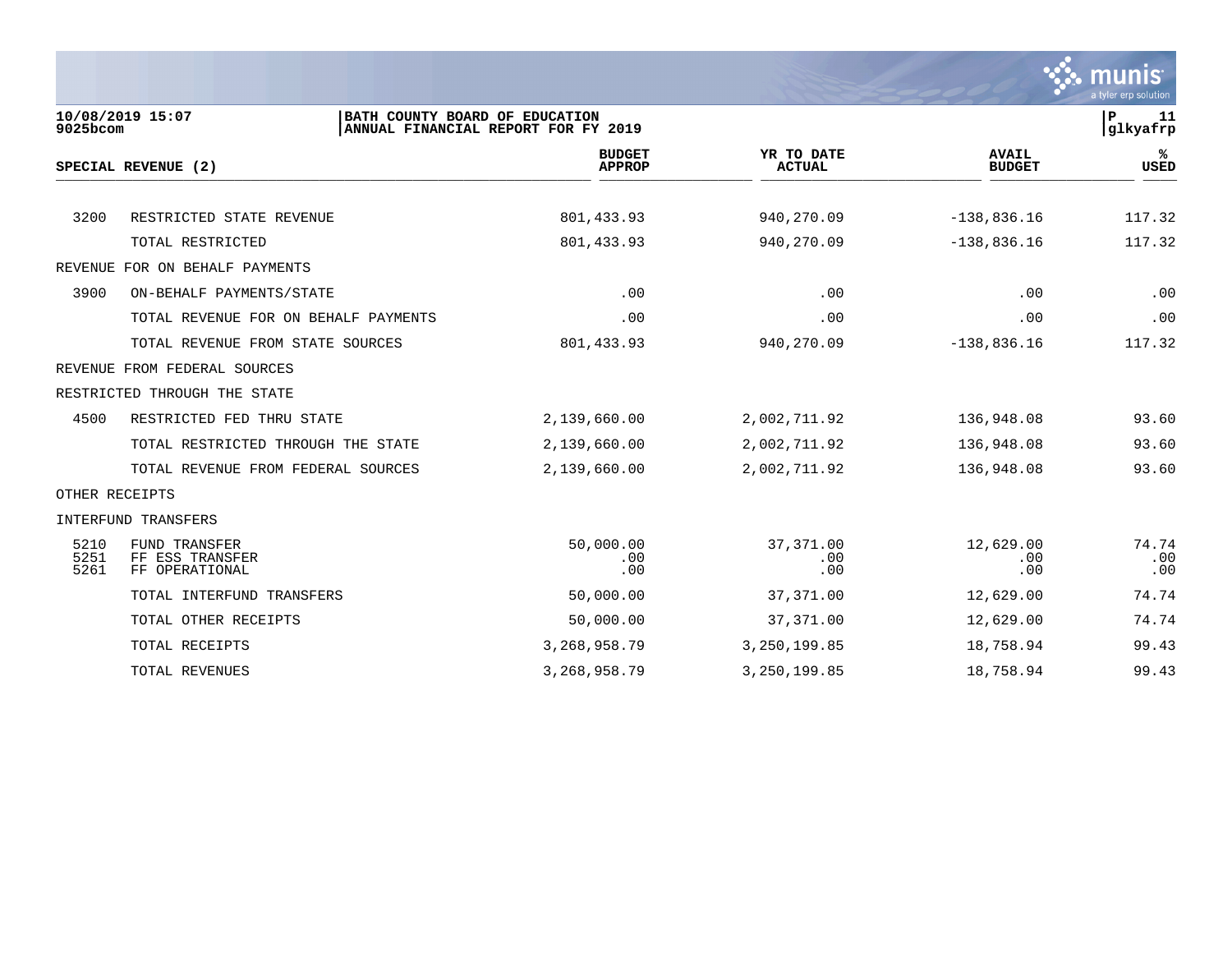

**10/08/2019 15:07 |BATH COUNTY BOARD OF EDUCATION |P 12 ANNUAL FINANCIAL REPORT FOR FY 2019 BUDGET YR TO DATE AVAIL %**  $SPECTAL REVIEW (2)$  $\frac{\text{AFR} + \text{R}}{\text{AFR}}$ EXPENDITURES 1000 INSTRUCTION<br>0100 SALARIES PERSONNEL SERVICES<br>0200 EMPLOYEE BENEFITS<br>0300 PURCHASED PROF AND TECH SERV<br>0400 PURCHASED PROPERTY SERVICES<br>0500 OTHER PURCHASED SERVICES 0100 SALARIES PERSONNEL SERVICES 1,167,090.96 1,247,029.77 -79,938.81 106.85 0200 EMPLOYEE BENEFITS 286,487.80 306,150.43 -19,662.63 106.86 0300 PURCHASED PROF AND TECH SERV 8,000.00 8,000.00 13,186.64 -5,186.64 -5,186.64 164.83 0400 PURCHASED PROPERTY SERVICES 3,500.00 2,555.64 944.36 73.02 0500 OTHER PURCHASED SERVICES 23,854.86 10,561.41 13,293.45 44.27 0600 SUPPLIES 143,988.39 141,562.59 2,425.80 98.32 0700 PROPERTY 133,036.81 232,376.30 -99,339.49 174.67 0800 DEBT SERVICE AND MISCELLANEOUS 123,651.74 13,234.93 10,416.81 55.96 0840 CONTINGENCY 5,154.82 .00 5,154.82 .00 0900 OTHER ITEMS .00 .00 .00 .00 TOTAL 1000 INSTRUCTION 1,794,765.38 1,966,657.71 -171,892.33 109.58 2100 STUDENT SUPPORT SERVICES 0100 SALARIES PERSONNEL SERVICES 174,643.48 161,910.93 12,732.55 92.71 0200 EMPLOYEE BENEFITS 75,883.86 61,046.05 14,837.81 80.45 0300 PURCHASED PROF AND TECH SERV .00 .00 .00 .00 0400 PURCHASED PROPERTY SERVICES 200.00 .00 200.00 .00 0500 OTHER PURCHASED SERVICES 64.06 (18,854.81 10,192.01 8,662.80 54.06 0600 SUPPLIES 7,011.51 6,056.32 955.19 86.38 0700 PROPERTY .00 .00 .00 .00 0800 DEBT SERVICE AND MISCELLANEOUS 3,946.00 1,651.65 2,294.35 41.86 0840 CONTINGENCY .00 .00 .00 .00 TOTAL 2100 STUDENT SUPPORT SERVICES 280,539.66 240,856.96 39,682.70 85.85 2200 INSTRUCTIONAL STAFF SUPP SERV 0100 SALARIES PERSONNEL SERVICES 604,413.58 504,413.58 377,962.47 126,451.11 74.93 0200 EMPLOYEE BENEFITS 147,454.54 117,776.52 29,678.02 79.87 0300 PURCHASED PROF AND TECH SERV 42,759.78 44,528.77 -1,768.99 104.14 0400 PURCHASED PROPERTY SERVICES .00 .00 .00 .00 0500 OTHER PURCHASED SERVICES 17,300.00 14,652.77 2,647.23 84.70 0600 SUPPLIES 39,260.19 15,209.18 24,051.01 38.74 0700 PROPERTY 36,310.00 30,850.30 5,459.70 84.96 0800 DEBT SERVICE AND MISCELLANEOUS 2,500.00 820.28 1,679.72 32.81 TOTAL 2200 INSTRUCTIONAL STAFF SUPP SERV 789,998.09 601,800.29 188,197.80 76.18 2300 DISTRICT ADMIN SUPPORT 0100 SALARIES PERSONNEL SERVICES .00 .00 .00 .00 0200 EMPLOYEE BENEFITS .00 .00 .00 .00 0300 PURCHASED PROF AND TECH SERV .00 .00 .00 .00 0400 PURCHASED PROPERTY SERVICES .00 .00 .00 .00 0500 OTHER PURCHASED SERVICES .00 .00 .00 .00 0600 SUPPLIES .00 2,505.00 -2,505.00 .00 0700 PROPERTY .00 .00 .00 .00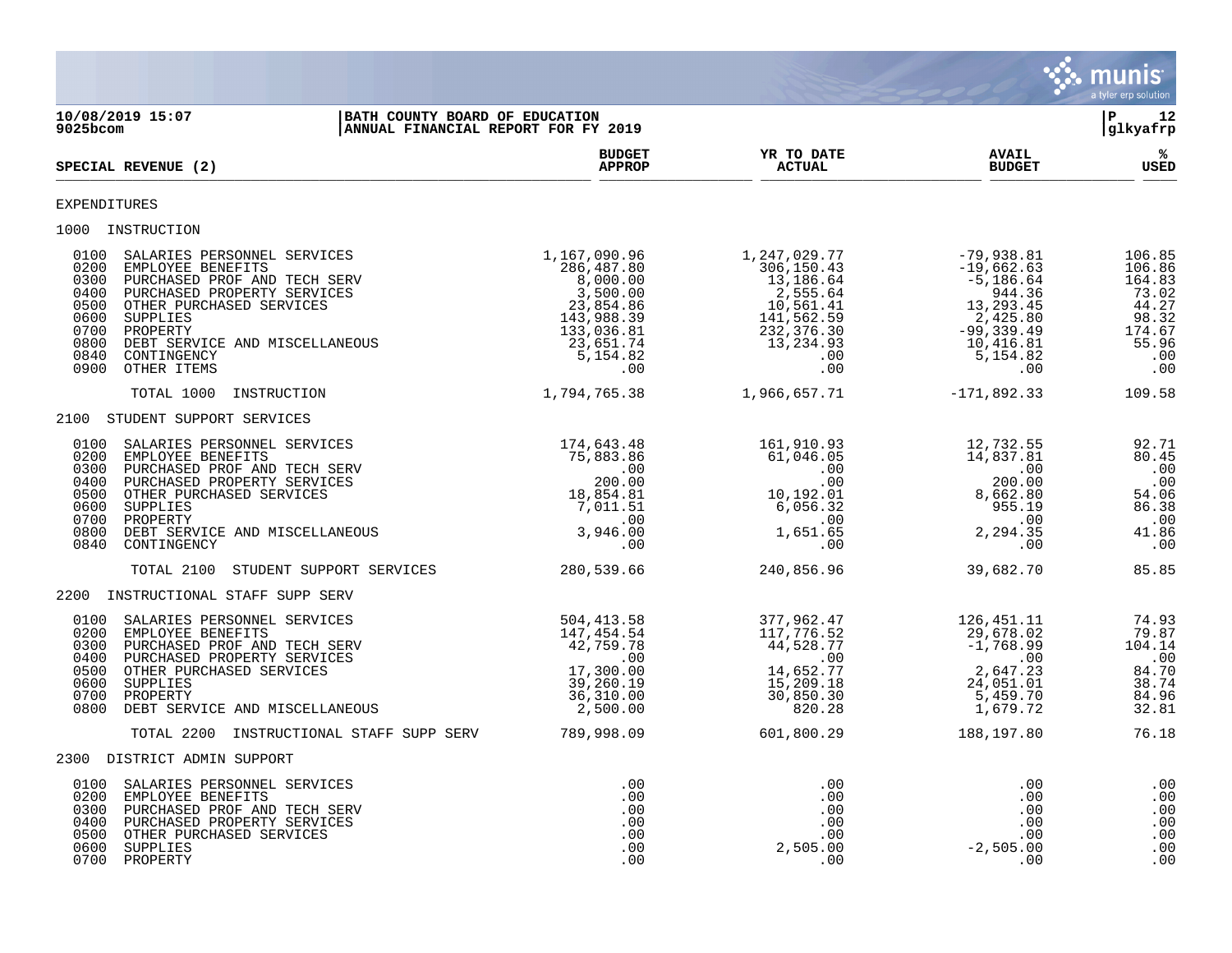

| 9025bcom                                     | 10/08/2019 15:07<br>BATH COUNTY BOARD OF EDUCATION<br>ANNUAL FINANCIAL REPORT FOR FY 2019                                                                                |                                                                   |                                                                         |                                                                             | l P-<br>13<br> glkyafrp                            |
|----------------------------------------------|--------------------------------------------------------------------------------------------------------------------------------------------------------------------------|-------------------------------------------------------------------|-------------------------------------------------------------------------|-----------------------------------------------------------------------------|----------------------------------------------------|
|                                              | SPECIAL REVENUE (2)                                                                                                                                                      | <b>BUDGET</b><br><b>APPROP</b>                                    | YR TO DATE<br><b>ACTUAL</b>                                             | <b>AVAIL</b><br><b>BUDGET</b>                                               | %ร<br><b>USED</b>                                  |
|                                              | 0800 DEBT SERVICE AND MISCELLANEOUS                                                                                                                                      | .00                                                               | .00                                                                     | .00                                                                         | .00                                                |
|                                              | TOTAL 2300 DISTRICT ADMIN SUPPORT                                                                                                                                        | .00                                                               | 2,505.00                                                                | $-2,505.00$                                                                 | .00                                                |
|                                              | 2400 SCHOOL ADMIN SUPPORT                                                                                                                                                |                                                                   |                                                                         |                                                                             |                                                    |
| 0100<br>0200<br>0300<br>0600<br>0700<br>0800 | SALARIES PERSONNEL SERVICES<br>EMPLOYEE BENEFITS<br>PURCHASED PROF AND TECH SERV<br>SUPPLIES<br>PROPERTY<br>DEBT SERVICE AND MISCELLANEOUS                               | .00<br>.00<br>.00<br>.00<br>.00<br>.00                            | .00<br>.00<br>.00<br>.00<br>.00<br>.00                                  | .00<br>.00<br>.00<br>.00<br>.00<br>.00                                      | .00<br>.00<br>.00<br>.00<br>.00<br>.00             |
|                                              | TOTAL 2400 SCHOOL ADMIN SUPPORT                                                                                                                                          | .00                                                               | .00                                                                     | .00                                                                         | .00                                                |
|                                              | 2500 BUSINESS SUPPORT SERVICES                                                                                                                                           |                                                                   |                                                                         |                                                                             |                                                    |
| 0200<br>0300<br>0400<br>0500<br>0600<br>0700 | 0100 SALARIES PERSONNEL SERVICES<br>EMPLOYEE BENEFITS<br>PURCHASED PROF AND TECH SERV<br>PURCHASED PROPERTY SERVICES<br>OTHER PURCHASED SERVICES<br>SUPPLIES<br>PROPERTY | .00<br>.00<br>.00<br>.00<br>.00<br>.00<br>.00                     | .00<br>.00<br>.00<br>.00<br>.00<br>.00<br>.00                           | .00<br>.00<br>.00<br>.00<br>.00<br>.00<br>.00                               | .00<br>.00<br>.00<br>.00<br>.00<br>.00<br>.00      |
|                                              | TOTAL 2500 BUSINESS SUPPORT SERVICES                                                                                                                                     | .00                                                               | .00                                                                     | .00                                                                         | .00                                                |
|                                              | 2600 PLANT OPERATIONS & MAINTENANCE                                                                                                                                      |                                                                   |                                                                         |                                                                             |                                                    |
| 0100<br>0200<br>0300<br>0400<br>0500<br>0600 | SALARIES PERSONNEL SERVICES<br>EMPLOYEE BENEFITS<br>PURCHASED PROF AND TECH SERV<br>PURCHASED PROPERTY SERVICES<br>OTHER PURCHASED SERVICES<br>SUPPLIES                  | 10,637.00<br>4,621.56<br>.00<br>4,500.00<br>2,500.00<br>20,000.00 | 10,636.80<br>3,057.82<br>18,401.68<br>4,680.83<br>1,539.05<br>13,718.43 | $1,563.74$<br>$-101.68$<br>$-18,401.68$<br>$-180.83$<br>960.95<br>6, 281.57 | 100.00<br>66.16<br>.00<br>104.02<br>61.56<br>68.59 |
|                                              | TOTAL 2600 PLANT OPERATIONS & MAINTENANCE                                                                                                                                | 42,258.56                                                         | 52,034.61                                                               | $-9,776.05$                                                                 | 123.13                                             |
|                                              | 2700 STUDENT TRANSPORTATION                                                                                                                                              |                                                                   |                                                                         |                                                                             |                                                    |
| 0200<br>0300<br>0600<br>0700<br>0800         | 0100 SALARIES PERSONNEL SERVICES<br>EMPLOYEE BENEFITS<br>PURCHASED PROF AND TECH SERV<br>SUPPLIES<br>PROPERTY<br>DEBT SERVICE AND MISCELLANEOUS                          | 33,607.25<br>11,653.30<br>.00<br>138.55<br>.00<br>.00             | 29,038. <del>4</del> 1<br>9,244.99<br>.00<br>1,289.64<br>.00<br>.00     | 4,568.84<br>2,408.31<br>.00<br>$-1,151.09$<br>.00<br>.00                    | 86.41<br>79.33<br>.00<br>930.81<br>.00<br>.00      |
|                                              | TOTAL 2700 STUDENT TRANSPORTATION                                                                                                                                        | 45,399.10                                                         | 39,573.04                                                               | 5,826.06                                                                    | 87.17                                              |
|                                              | 3100 FOOD SERVICE OPERATION                                                                                                                                              |                                                                   |                                                                         |                                                                             |                                                    |
|                                              | 0500 OTHER PURCHASED SERVICES<br>0600 SUPPLIES                                                                                                                           | .00<br>1,400.00                                                   | .00<br>433.09                                                           | .00<br>966.91                                                               | .00<br>30.94                                       |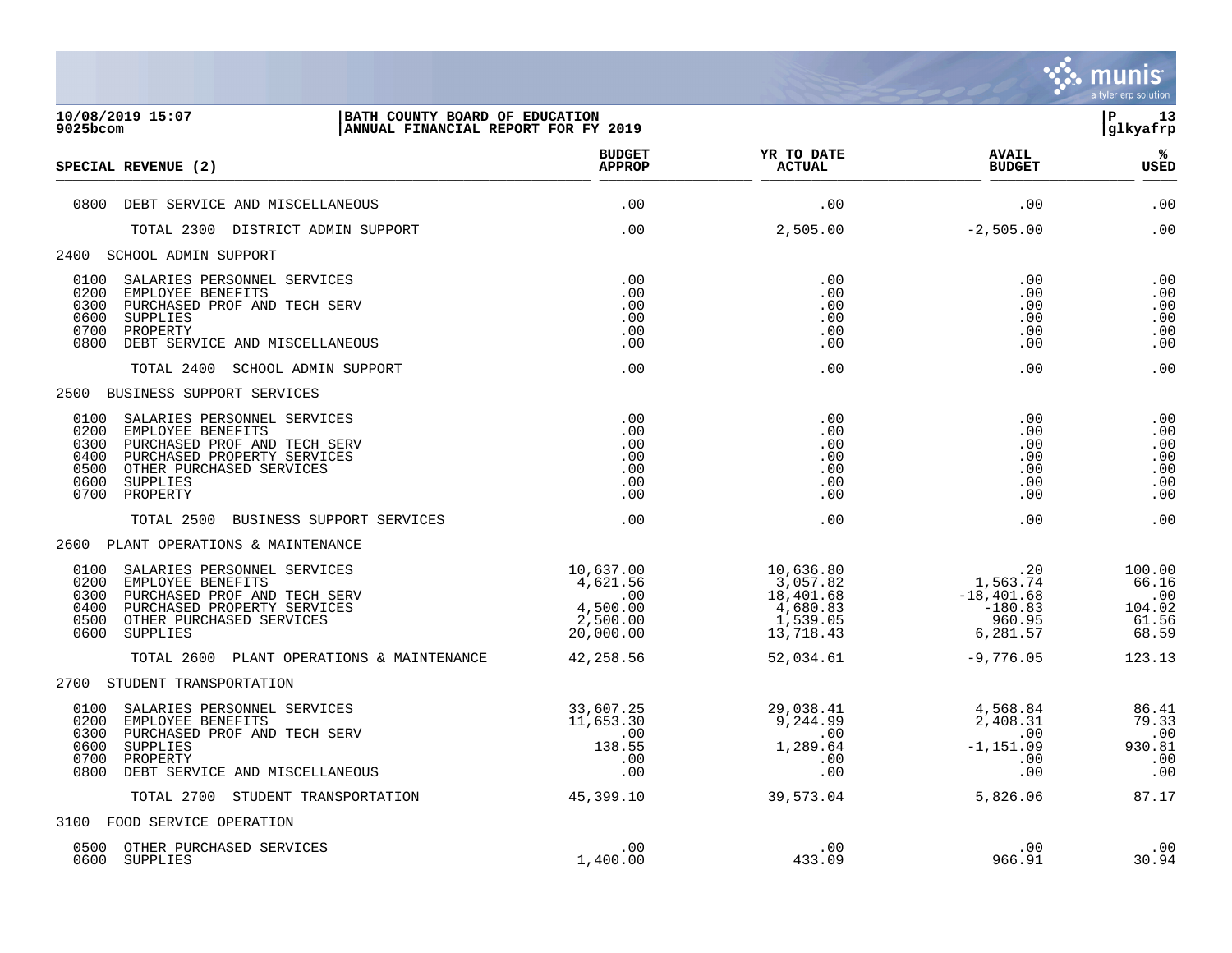

| 10/08/2019 15:07<br>BATH COUNTY BOARD OF EDUCATION<br>$9025$ bcom                                                                                                                                                                                                                            |                                   | ANNUAL FINANCIAL REPORT FOR FY 2019                                                           |                                                                                                          |                                                                                                              | P<br>14<br>glkyafrp                                                            |  |
|----------------------------------------------------------------------------------------------------------------------------------------------------------------------------------------------------------------------------------------------------------------------------------------------|-----------------------------------|-----------------------------------------------------------------------------------------------|----------------------------------------------------------------------------------------------------------|--------------------------------------------------------------------------------------------------------------|--------------------------------------------------------------------------------|--|
| SPECIAL REVENUE (2)                                                                                                                                                                                                                                                                          |                                   | <b>BUDGET</b><br><b>APPROP</b>                                                                | YR TO DATE<br><b>ACTUAL</b>                                                                              | <b>AVAIL</b><br><b>BUDGET</b>                                                                                | %ะ<br><b>USED</b>                                                              |  |
| 0700<br>PROPERTY<br>0800<br>DEBT SERVICE AND MISCELLANEOUS                                                                                                                                                                                                                                   |                                   | 16,000.00<br>.00                                                                              | 18,124.10<br>.00                                                                                         | $-2,124.10$<br>.00                                                                                           | 113.28<br>.00                                                                  |  |
|                                                                                                                                                                                                                                                                                              | TOTAL 3100 FOOD SERVICE OPERATION | 17,400.00                                                                                     | 18,557.19                                                                                                | $-1, 157.19$                                                                                                 | 106.65                                                                         |  |
| DAY CARE OPERATIONS<br>3200                                                                                                                                                                                                                                                                  |                                   |                                                                                               |                                                                                                          |                                                                                                              |                                                                                |  |
| 0500<br>OTHER PURCHASED SERVICES                                                                                                                                                                                                                                                             |                                   | .00                                                                                           | .00                                                                                                      | .00                                                                                                          | .00                                                                            |  |
| TOTAL 3200 DAY CARE OPERATIONS                                                                                                                                                                                                                                                               |                                   | .00                                                                                           | .00                                                                                                      | .00                                                                                                          | .00                                                                            |  |
| 3300<br>COMMUNITY SERVICES                                                                                                                                                                                                                                                                   |                                   |                                                                                               |                                                                                                          |                                                                                                              |                                                                                |  |
| 0100<br>SALARIES PERSONNEL SERVICES<br>0200<br>EMPLOYEE BENEFITS<br>0300<br>PURCHASED PROF AND TECH SERV<br>0400<br>PURCHASED PROPERTY SERVICES<br>0500<br>OTHER PURCHASED SERVICES<br>0600<br>SUPPLIES<br>0700<br>PROPERTY<br>0800<br>DEBT SERVICE AND MISCELLANEOUS<br>0900<br>OTHER ITEMS |                                   | 232,621.32<br>20,446.90<br>.00<br>850.64<br>9,894.68<br>26,002.46<br>1,260.00<br>40.00<br>.00 | 232,634.30<br>20,218.82<br>1,347.50<br>1,150.56<br>10,433.46<br>57,433.66<br>1,229.97<br>1,799.00<br>.00 | $-12.98$<br>228.08<br>$-1,347.50$<br>$-299.92$<br>$-538.78$<br>$-31, 431, 20$<br>30.03<br>$-1,759.00$<br>.00 | 100.01<br>98.88<br>.00<br>135.26<br>105.45<br>220.88<br>97.62<br>999.99<br>.00 |  |
| TOTAL 3300                                                                                                                                                                                                                                                                                   | COMMUNITY SERVICES                | 291,116.00                                                                                    | 326, 247. 27                                                                                             | $-35, 131.27$                                                                                                | 112.07                                                                         |  |
| 5100<br>DEBT SERVICE                                                                                                                                                                                                                                                                         |                                   |                                                                                               |                                                                                                          |                                                                                                              |                                                                                |  |
| 0800<br>DEBT SERVICE AND MISCELLANEOUS                                                                                                                                                                                                                                                       |                                   | .00                                                                                           | .00                                                                                                      | .00                                                                                                          | .00                                                                            |  |
| TOTAL 5100 DEBT SERVICE                                                                                                                                                                                                                                                                      |                                   | .00                                                                                           | .00                                                                                                      | .00                                                                                                          | .00                                                                            |  |
| 5200<br>FUND TRANSFERS                                                                                                                                                                                                                                                                       |                                   |                                                                                               |                                                                                                          |                                                                                                              |                                                                                |  |
| 0900<br>OTHER ITEMS                                                                                                                                                                                                                                                                          |                                   | 7,482.00                                                                                      | 1,967.78                                                                                                 | 5,514.22                                                                                                     | 26.30                                                                          |  |
| TOTAL 5200                                                                                                                                                                                                                                                                                   | FUND TRANSFERS                    | 7,482.00                                                                                      | 1,967.78                                                                                                 | 5,514.22                                                                                                     | 26.30                                                                          |  |
| TOTAL EXPENDITURES                                                                                                                                                                                                                                                                           |                                   | 3, 268, 958. 79                                                                               | 3, 250, 199.85                                                                                           | 18,758.94                                                                                                    | 99.43                                                                          |  |
| TOTAL FOR SPECIAL REVENUE (2)                                                                                                                                                                                                                                                                |                                   | .00                                                                                           | .00                                                                                                      | .00                                                                                                          | .00                                                                            |  |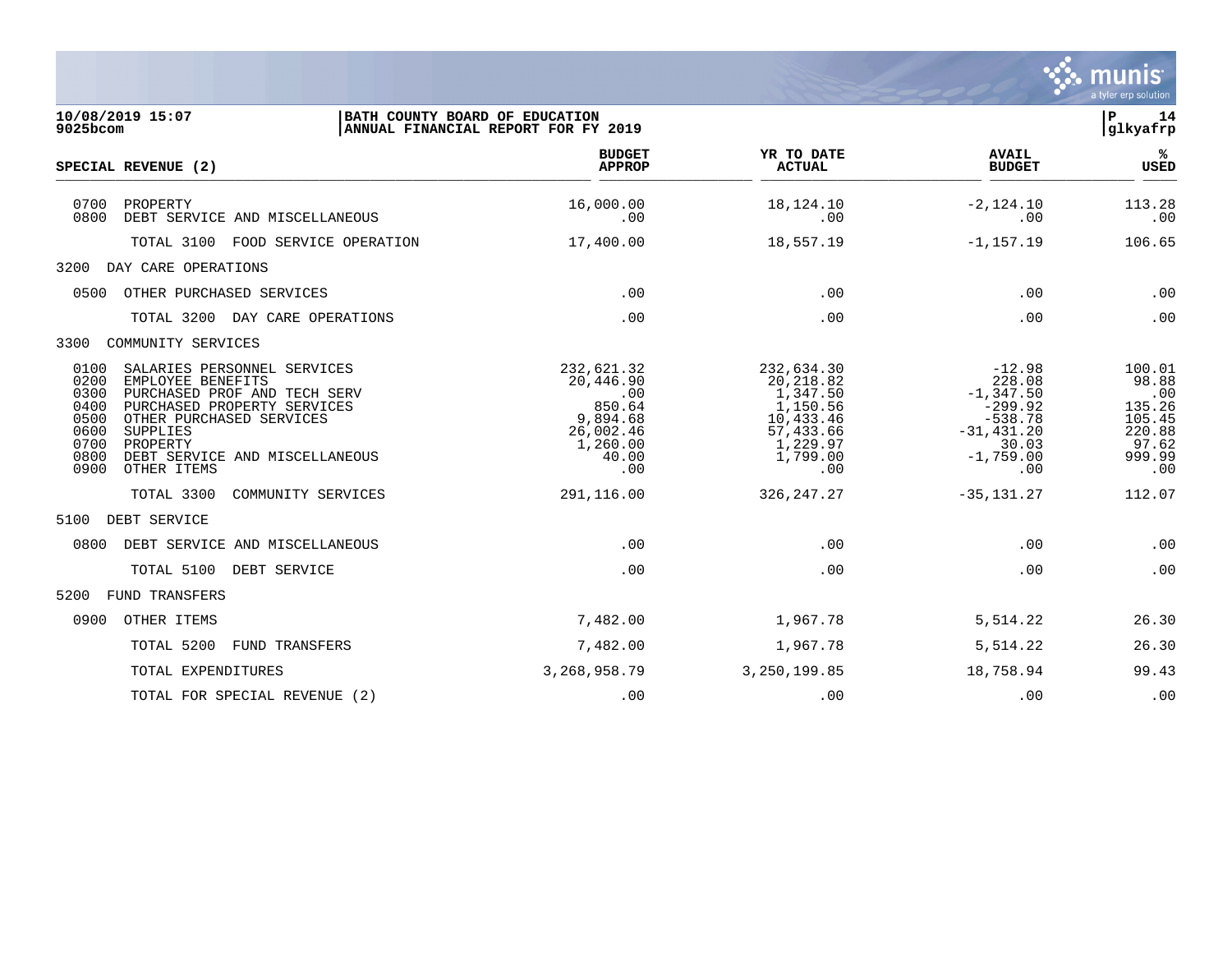|                      |                                                                                           |                                |                               |                               | a tyler erp solution  |
|----------------------|-------------------------------------------------------------------------------------------|--------------------------------|-------------------------------|-------------------------------|-----------------------|
| 9025bcom             | 10/08/2019 15:07<br>BATH COUNTY BOARD OF EDUCATION<br>ANNUAL FINANCIAL REPORT FOR FY 2019 |                                |                               |                               | 15<br>P<br> glkyafrp  |
|                      | DISTRICT ACTIVITY FD (ANNUAL) (21)                                                        | <b>BUDGET</b><br><b>APPROP</b> | YR TO DATE<br><b>ACTUAL</b>   | <b>AVAIL</b><br><b>BUDGET</b> | %ะ<br><b>USED</b>     |
| REVENUES             |                                                                                           |                                |                               |                               |                       |
|                      | 0999 BEGINNING BALANCE                                                                    |                                |                               |                               |                       |
|                      | TOTAL 0999 BEGINNING BALANCE                                                              | 74,908.82                      | 74,908.82                     | .00                           | 100.00                |
| RECEIPTS             |                                                                                           |                                |                               |                               |                       |
|                      | REVENUE FROM LOCAL SOURCES                                                                |                                |                               |                               |                       |
|                      | STUDENT ACTIVITIES                                                                        |                                |                               |                               |                       |
| 1740<br>1750<br>1790 | STUDENT FEES<br>DONATIONS (ACTIVITY FND)<br>OTHER STUDENT ACTIVITY INCOME                 | 9,940.68<br>.00<br>51,727.06   | 9,789.14<br>.00<br>44, 342.06 | 151.54<br>.00<br>7,385.00     | 98.48<br>.00<br>85.72 |
|                      | TOTAL STUDENT ACTIVITIES                                                                  | 61,667.74                      | 54, 131. 20                   | 7,536.54                      | 87.78                 |
|                      | OTHER REVENUE FROM LOCAL SOURCES                                                          |                                |                               |                               |                       |
| 1920<br>1990         | CONTRIBUTIONS/DONATIONS<br>MISCELLANEOUS REVENUE                                          | 35,061.89<br>14,736.80         | 35,061.89<br>13,726.80        | .00<br>1,010.00               | 100.00<br>93.15       |
|                      | TOTAL OTHER REVENUE FROM LOCAL SOURCES                                                    | 49,798.69                      | 48,788.69                     | 1,010.00                      | 97.97                 |
|                      | TOTAL REVENUE FROM LOCAL SOURCES                                                          | 111,466.43                     | 102,919.89                    | 8,546.54                      | 92.33                 |
|                      | REVENUE FROM FEDERAL SOURCES                                                              |                                |                               |                               |                       |
|                      | FEDERAL REIMBURSEMENT                                                                     |                                |                               |                               |                       |
| 4810                 | MEDICAID REIMBURSEMENT                                                                    | .00                            | .00                           | .00                           | .00                   |
|                      | TOTAL FEDERAL REIMBURSEMENT                                                               | .00                            | .00                           | .00                           | .00                   |
|                      | TOTAL REVENUE FROM FEDERAL SOURCES                                                        | .00                            | .00                           | .00                           | .00                   |
|                      | TOTAL RECEIPTS                                                                            | 111,466.43                     | 102,919.89                    | 8,546.54                      | 92.33                 |
|                      | TOTAL REVENUES                                                                            | 186, 375. 25                   | 177,828.71                    | 8,546.54                      | 95.41                 |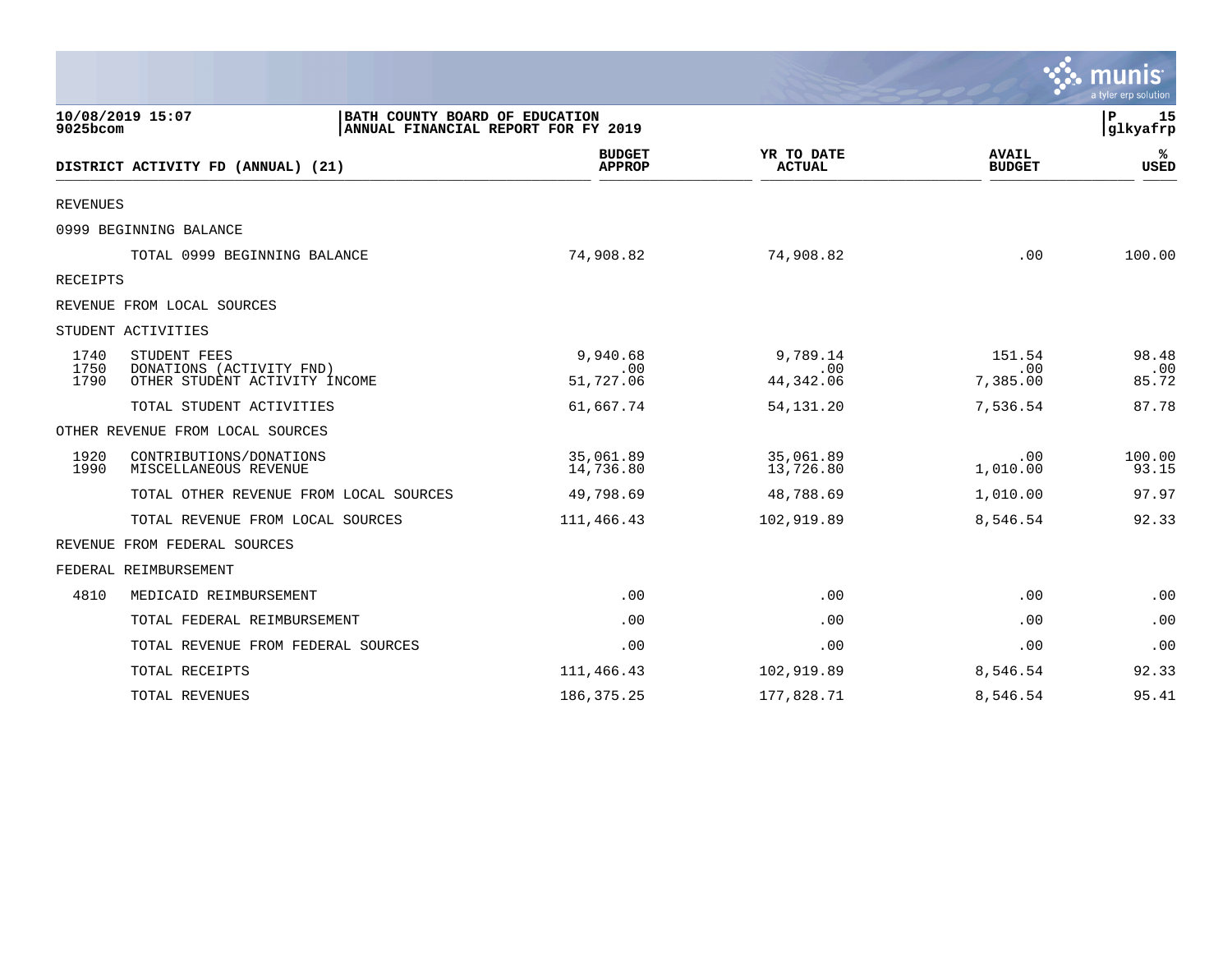![](_page_15_Picture_0.jpeg)

| 10/08/2019 15:07<br>BATH COUNTY BOARD OF EDUCATION<br>$9025$ bcom<br>ANNUAL FINANCIAL REPORT FOR FY 2019                                                                                                                                                              |                                                                                         |                                                                                        |                                                                                          | ∣P.<br>16<br>glkyafrp                                            |
|-----------------------------------------------------------------------------------------------------------------------------------------------------------------------------------------------------------------------------------------------------------------------|-----------------------------------------------------------------------------------------|----------------------------------------------------------------------------------------|------------------------------------------------------------------------------------------|------------------------------------------------------------------|
| DISTRICT ACTIVITY FD (ANNUAL) (21)                                                                                                                                                                                                                                    | <b>BUDGET</b><br><b>APPROP</b>                                                          | YR TO DATE<br><b>ACTUAL</b>                                                            | <b>AVAIL</b><br><b>BUDGET</b>                                                            | %ะ<br><b>USED</b>                                                |
| <b>EXPENDITURES</b>                                                                                                                                                                                                                                                   |                                                                                         |                                                                                        |                                                                                          |                                                                  |
| 1000 INSTRUCTION                                                                                                                                                                                                                                                      |                                                                                         |                                                                                        |                                                                                          |                                                                  |
| 0100<br>SALARIES PERSONNEL SERVICES<br>0200<br>EMPLOYEE BENEFITS<br>0300<br>PURCHASED PROF AND TECH SERV<br>0400<br>PURCHASED PROPERTY SERVICES<br>0500<br>OTHER PURCHASED SERVICES<br>0600<br>SUPPLIES<br>0700<br>PROPERTY<br>0800<br>DEBT SERVICE AND MISCELLANEOUS | 2,267.51<br>.00<br>940.00<br>992.07<br>19,624.45<br>121,349.91<br>15,621.64<br>8,334.11 | 1,287.00<br>233.40<br>460.00<br>.00<br>12,507.73<br>44,831.48<br>13,387.96<br>1,118.12 | 980.51<br>$-233.40$<br>480.00<br>992.07<br>7,116.72<br>76,518.43<br>2,233.68<br>7,215.99 | 56.76<br>.00<br>48.94<br>.00<br>63.74<br>36.94<br>85.70<br>13.42 |
| TOTAL 1000 INSTRUCTION                                                                                                                                                                                                                                                | 169, 129.69                                                                             | 73,825.69                                                                              | 95,304.00                                                                                | 43.65                                                            |
| 2100 STUDENT SUPPORT SERVICES                                                                                                                                                                                                                                         |                                                                                         |                                                                                        |                                                                                          |                                                                  |
| 0600 SUPPLIES                                                                                                                                                                                                                                                         | 2,325.67                                                                                | 223.72                                                                                 | 2,101.95                                                                                 | 9.62                                                             |
| TOTAL 2100<br>STUDENT SUPPORT SERVICES                                                                                                                                                                                                                                | 2,325.67                                                                                | 223.72                                                                                 | 2,101.95                                                                                 | 9.62                                                             |
| 2200 INSTRUCTIONAL STAFF SUPP SERV                                                                                                                                                                                                                                    |                                                                                         |                                                                                        |                                                                                          |                                                                  |
| SUPPLIES<br>0600<br>0700 PROPERTY                                                                                                                                                                                                                                     | 8,181.11<br>195.00                                                                      | 5,557.92<br>195.00                                                                     | 2,623.19<br>$.00 \,$                                                                     | 67.94<br>100.00                                                  |
| TOTAL 2200<br>INSTRUCTIONAL STAFF SUPP SERV                                                                                                                                                                                                                           | 8,376.11                                                                                | 5,752.92                                                                               | 2,623.19                                                                                 | 68.68                                                            |
| 2600 PLANT OPERATIONS & MAINTENANCE                                                                                                                                                                                                                                   |                                                                                         |                                                                                        |                                                                                          |                                                                  |
| 0600 SUPPLIES                                                                                                                                                                                                                                                         | .00                                                                                     | .00                                                                                    | .00                                                                                      | .00                                                              |
| TOTAL 2600<br>PLANT OPERATIONS & MAINTENANCE                                                                                                                                                                                                                          | .00                                                                                     | .00                                                                                    | .00                                                                                      | .00                                                              |
| STUDENT TRANSPORTATION<br>2700                                                                                                                                                                                                                                        |                                                                                         |                                                                                        |                                                                                          |                                                                  |
| 0100<br>SALARIES PERSONNEL SERVICES<br>0200<br>EMPLOYEE BENEFITS<br>DEBT SERVICE AND MISCELLANEOUS<br>0800                                                                                                                                                            | .00<br>.00<br>6,543.78                                                                  | .00<br>.00<br>3,404.87                                                                 | .00<br>$.00 \,$<br>3,138.91                                                              | .00<br>.00<br>52.03                                              |
| TOTAL 2700 STUDENT TRANSPORTATION                                                                                                                                                                                                                                     | 6,543.78                                                                                | 3,404.87                                                                               | 3,138.91                                                                                 | 52.03                                                            |
| TOTAL EXPENDITURES                                                                                                                                                                                                                                                    | 186, 375. 25                                                                            | 83,207.20                                                                              | 103,168.05                                                                               | 44.64                                                            |
| TOTAL FOR DISTRICT ACTIVITY FD (ANNUA (21)                                                                                                                                                                                                                            | .00                                                                                     | 94,621.51                                                                              | $-94,621.51$                                                                             | .00                                                              |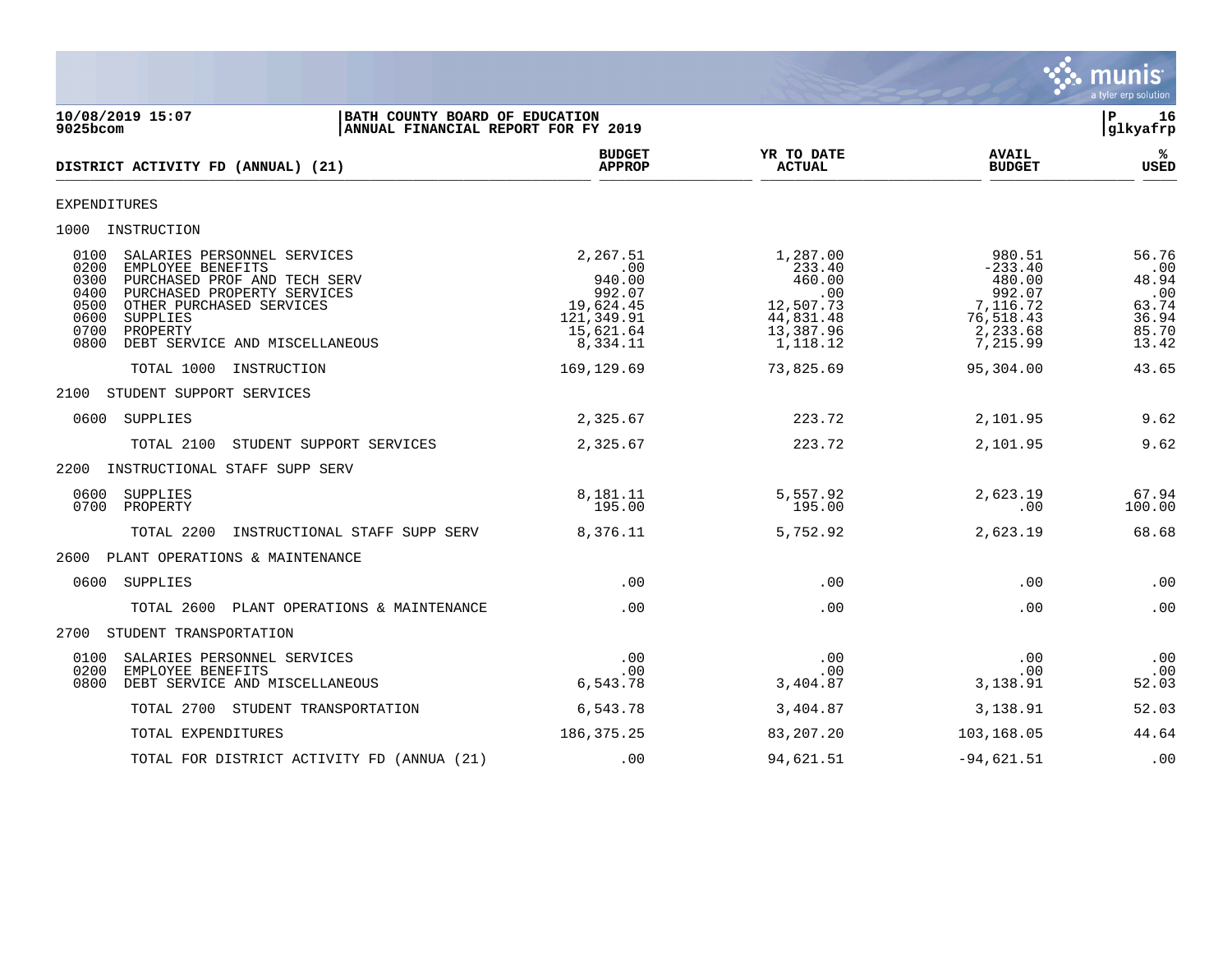|                 |                                  |                                                                       |                             |                               | $\sim$ munis<br>a tyler erp solution |
|-----------------|----------------------------------|-----------------------------------------------------------------------|-----------------------------|-------------------------------|--------------------------------------|
| 9025bcom        | 10/08/2019 15:07                 | BATH COUNTY BOARD OF EDUCATION<br>ANNUAL FINANCIAL REPORT FOR FY 2019 |                             |                               | P<br>17<br>glkyafrp                  |
|                 | CAPITAL OUTLAY FUND (310)        | <b>BUDGET</b><br><b>APPROP</b>                                        | YR TO DATE<br><b>ACTUAL</b> | <b>AVAIL</b><br><b>BUDGET</b> | ℁<br><b>USED</b>                     |
| <b>REVENUES</b> |                                  |                                                                       |                             |                               |                                      |
|                 | 0999 BEGINNING BALANCE           |                                                                       |                             |                               |                                      |
|                 | TOTAL 0999 BEGINNING BALANCE     | 164,179.86                                                            | 164,179.86                  | .00                           | 100.00                               |
| RECEIPTS        |                                  |                                                                       |                             |                               |                                      |
|                 | REVENUE FROM STATE SOURCES       |                                                                       |                             |                               |                                      |
| RESTRICTED      |                                  |                                                                       |                             |                               |                                      |
| 3200            | RESTRICTED STATE REVENUE         | 177,964.00                                                            | 177,964.00                  | .00                           | 100.00                               |
|                 | TOTAL RESTRICTED                 | 177,964.00                                                            | 177,964.00                  | .00                           | 100.00                               |
|                 | TOTAL REVENUE FROM STATE SOURCES | 177,964.00                                                            | 177,964.00                  | .00                           | 100.00                               |
|                 | OTHER RECEIPTS                   |                                                                       |                             |                               |                                      |
|                 | INTERFUND TRANSFERS              |                                                                       |                             |                               |                                      |
| 5210            | FUND TRANSFER                    | .00                                                                   | .00                         | .00                           | .00                                  |
|                 | TOTAL INTERFUND TRANSFERS        | .00                                                                   | .00                         | .00                           | .00                                  |
|                 | TOTAL OTHER RECEIPTS             | .00                                                                   | .00                         | .00                           | .00                                  |
|                 | TOTAL RECEIPTS                   | 177,964.00                                                            | 177,964.00                  | .00                           | 100.00                               |
|                 | TOTAL REVENUES                   | 342, 143.86                                                           | 342, 143.86                 | .00                           | 100.00                               |

 $\sim$   $\sim$   $\sim$   $\sim$   $\sim$   $\sim$   $\sim$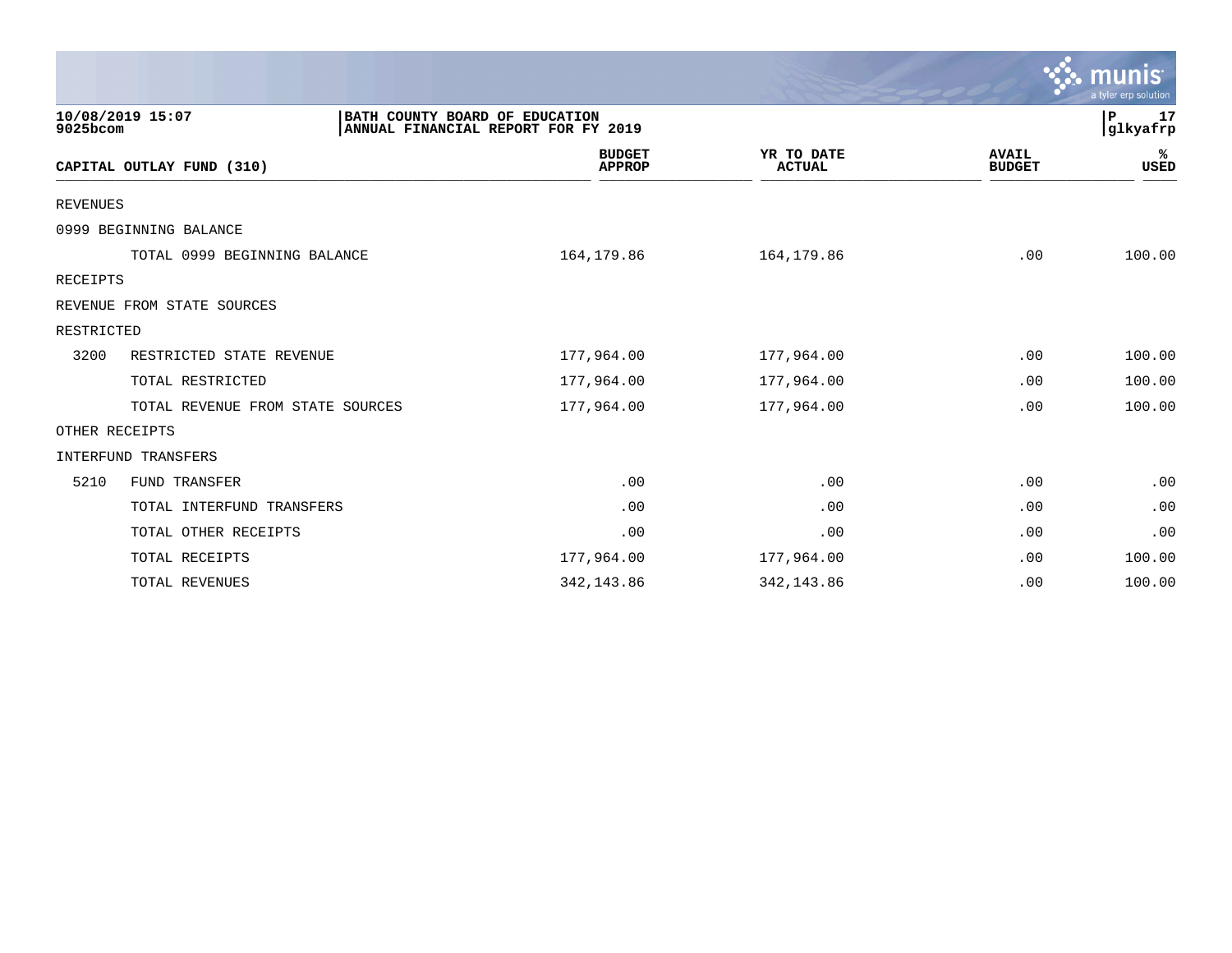![](_page_17_Picture_0.jpeg)

| 10/08/2019 15:07<br>9025bcom                                            | BATH COUNTY BOARD OF EDUCATION<br>ANNUAL FINANCIAL REPORT FOR FY 2019 |                                |                             |                               | 18<br>P<br> glkyafrp |
|-------------------------------------------------------------------------|-----------------------------------------------------------------------|--------------------------------|-----------------------------|-------------------------------|----------------------|
| CAPITAL OUTLAY FUND (310)                                               |                                                                       | <b>BUDGET</b><br><b>APPROP</b> | YR TO DATE<br><b>ACTUAL</b> | <b>AVAIL</b><br><b>BUDGET</b> | %ะ<br>USED           |
| EXPENDITURES                                                            |                                                                       |                                |                             |                               |                      |
| 2600<br>PLANT OPERATIONS & MAINTENANCE                                  |                                                                       |                                |                             |                               |                      |
| 0400<br>PURCHASED PROPERTY SERVICES<br>0500<br>OTHER PURCHASED SERVICES |                                                                       | .00<br>.00                     | .00<br>.00                  | .00<br>.00                    | .00<br>.00           |
| TOTAL 2600                                                              | PLANT OPERATIONS & MAINTENANCE                                        | .00                            | .00                         | .00                           | .00                  |
| 5100<br>DEBT SERVICE                                                    |                                                                       |                                |                             |                               |                      |
| 0800<br>DEBT SERVICE AND MISCELLANEOUS<br>0840<br>CONTINGENCY           |                                                                       | .00<br>342, 143.86             | .00<br>.00                  | .00<br>342, 143.86            | .00<br>.00           |
| TOTAL 5100                                                              | DEBT SERVICE                                                          | 342, 143.86                    | .00                         | 342,143.86                    | .00                  |
| 5200<br><b>FUND TRANSFERS</b>                                           |                                                                       |                                |                             |                               |                      |
| OTHER ITEMS<br>0900                                                     |                                                                       | .00                            | 342, 143.86                 | $-342, 143.86$                | .00                  |
| TOTAL 5200                                                              | FUND TRANSFERS                                                        | .00                            | 342, 143.86                 | $-342, 143.86$                | .00                  |
| TOTAL EXPENDITURES                                                      |                                                                       | 342, 143.86                    | 342, 143.86                 | .00                           | 100.00               |
|                                                                         | TOTAL FOR CAPITAL OUTLAY FUND (310)                                   | .00                            | .00                         | .00                           | .00                  |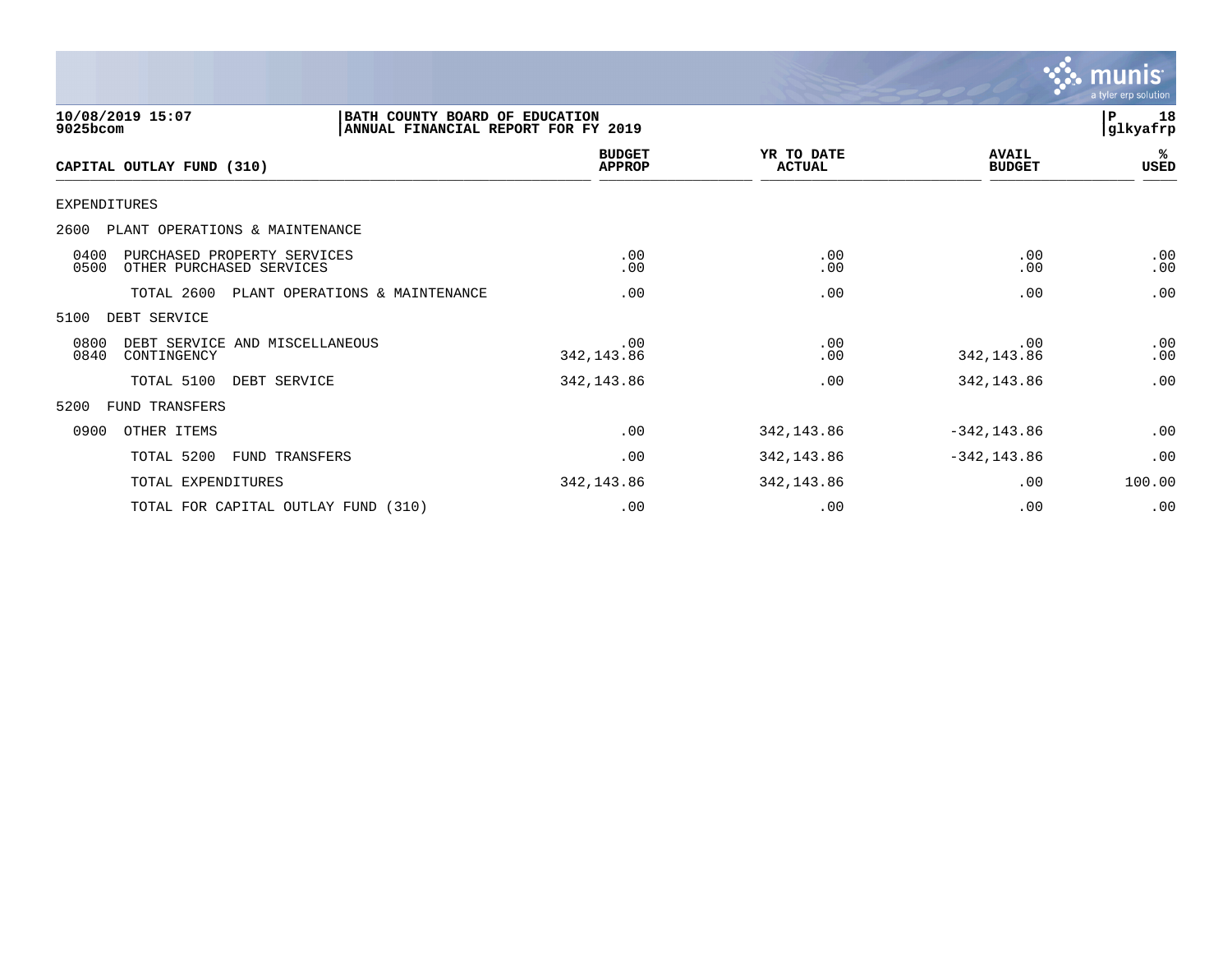|                                              |                                                                                                                                           |                                                                       |                                               |                                        | munis<br>a tyler erp solution             |
|----------------------------------------------|-------------------------------------------------------------------------------------------------------------------------------------------|-----------------------------------------------------------------------|-----------------------------------------------|----------------------------------------|-------------------------------------------|
| 9025bcom                                     | 10/08/2019 15:07                                                                                                                          | BATH COUNTY BOARD OF EDUCATION<br>ANNUAL FINANCIAL REPORT FOR FY 2019 |                                               |                                        | l P<br>19<br>glkyafrp                     |
|                                              | BUILDING FUND (5 CENT LEVY) (320)                                                                                                         | <b>BUDGET</b><br><b>APPROP</b>                                        | YR TO DATE<br><b>ACTUAL</b>                   | <b>AVAIL</b><br><b>BUDGET</b>          | ℁<br><b>USED</b>                          |
| <b>REVENUES</b>                              |                                                                                                                                           |                                                                       |                                               |                                        |                                           |
|                                              | 0999 BEGINNING BALANCE                                                                                                                    |                                                                       |                                               |                                        |                                           |
|                                              | TOTAL 0999 BEGINNING BALANCE                                                                                                              | 67.06                                                                 | 67.06                                         | .00                                    | 100.00                                    |
| RECEIPTS                                     |                                                                                                                                           |                                                                       |                                               |                                        |                                           |
|                                              | REVENUE FROM LOCAL SOURCES                                                                                                                |                                                                       |                                               |                                        |                                           |
|                                              | AD VALOREM TAXES                                                                                                                          |                                                                       |                                               |                                        |                                           |
| 1111<br>1113<br>1115<br>1116<br>1117<br>1118 | GENERAL PROPERTY TAX<br>PSC PROPERTY TAX<br>DELINQUENT PROPERTY TAX<br>DISTILLED SPIRITS TAX<br>MOTOR VEHICLE TAX<br>UNMINED MINERALS TAX | 544,470.00<br>.00<br>.00<br>.00<br>.00<br>.00                         | 544,470.00<br>.00<br>.00<br>.00<br>.00<br>.00 | .00<br>.00<br>.00<br>.00<br>.00<br>.00 | 100.00<br>.00<br>.00<br>.00<br>.00<br>.00 |
|                                              | TOTAL AD VALOREM TAXES                                                                                                                    | 544,470.00                                                            | 544,470.00                                    | .00                                    | 100.00                                    |
|                                              | PENALTIES & INTEREST ON TAXES                                                                                                             |                                                                       |                                               |                                        |                                           |
| 1140                                         | PENALTIES & INTEREST ON TAXES                                                                                                             | .00                                                                   | .00                                           | .00                                    | .00                                       |
|                                              | TOTAL PENALTIES & INTEREST ON TAXES                                                                                                       | .00                                                                   | .00                                           | .00                                    | .00                                       |
| OTHER TAXES                                  |                                                                                                                                           |                                                                       |                                               |                                        |                                           |
| 1191<br>1192                                 | OMITTED PROPERTY TAX<br>EXCISE TAX                                                                                                        | .00<br>.00                                                            | .00<br>.00                                    | .00<br>.00                             | .00<br>.00                                |
|                                              | TOTAL OTHER TAXES                                                                                                                         | .00                                                                   | .00                                           | .00                                    | .00                                       |
|                                              | EARNINGS ON INVESTMENTS                                                                                                                   |                                                                       |                                               |                                        |                                           |
| 1510                                         | INTEREST ON INVESTMENTS                                                                                                                   | .00                                                                   | .00                                           | .00                                    | .00                                       |
|                                              | TOTAL EARNINGS ON INVESTMENTS                                                                                                             | .00                                                                   | .00                                           | .00                                    | .00                                       |
|                                              | TOTAL REVENUE FROM LOCAL SOURCES                                                                                                          | 544,470.00                                                            | 544,470.00                                    | .00                                    | 100.00                                    |
|                                              | REVENUE FROM STATE SOURCES                                                                                                                |                                                                       |                                               |                                        |                                           |
| RESTRICTED                                   |                                                                                                                                           |                                                                       |                                               |                                        |                                           |
| 3200                                         | RESTRICTED STATE REVENUE                                                                                                                  | 939,746.00                                                            | 939,746.00                                    | .00                                    | 100.00                                    |
|                                              | TOTAL RESTRICTED                                                                                                                          | 939,746.00                                                            | 939,746.00                                    | .00                                    | 100.00                                    |
|                                              | TOTAL REVENUE FROM STATE SOURCES                                                                                                          | 939,746.00                                                            | 939,746.00                                    | .00                                    | 100.00                                    |

**Contract Contract Contract Contract** 

OTHER RECEIPTS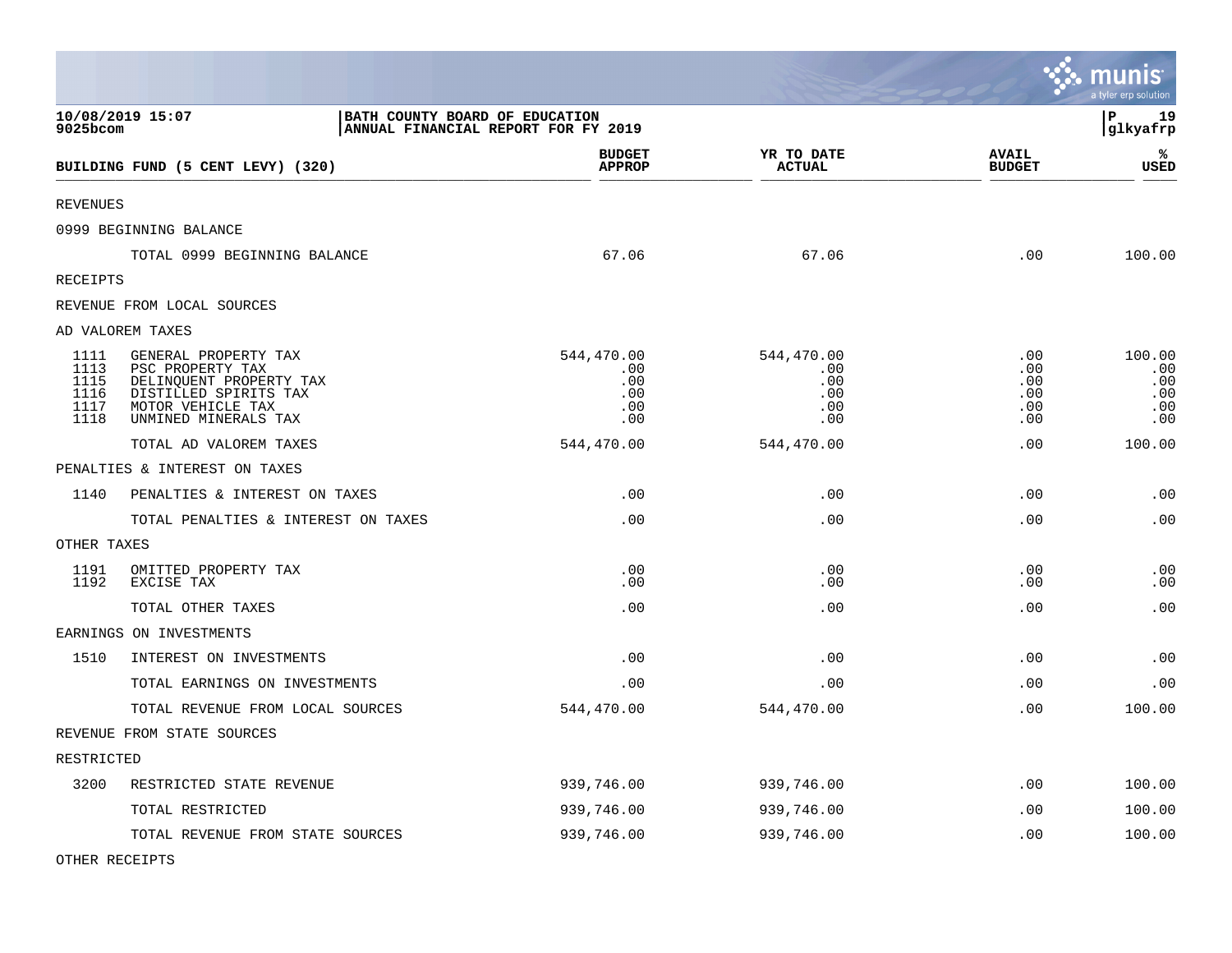![](_page_19_Picture_0.jpeg)

| $9025$ bcom                                  | 10/08/2019 15:07<br>BATH COUNTY BOARD OF EDUCATION<br>ANNUAL FINANCIAL REPORT FOR FY 2019                                                                         |                                        |                                        |                                        | 20<br>P<br>glkyafrp                    |
|----------------------------------------------|-------------------------------------------------------------------------------------------------------------------------------------------------------------------|----------------------------------------|----------------------------------------|----------------------------------------|----------------------------------------|
|                                              | BUILDING FUND (5 CENT LEVY) (320)                                                                                                                                 | <b>BUDGET</b><br><b>APPROP</b>         | YR TO DATE<br><b>ACTUAL</b>            | <b>AVAIL</b><br><b>BUDGET</b>          | %ะ<br>USED                             |
|                                              | INTERFUND TRANSFERS                                                                                                                                               |                                        |                                        |                                        |                                        |
| 5210                                         | FUND TRANSFER                                                                                                                                                     | .00                                    | .00                                    | .00                                    | .00                                    |
|                                              | TOTAL INTERFUND TRANSFERS                                                                                                                                         | .00                                    | .00                                    | .00                                    | .00                                    |
|                                              | SALE OR COMP FOR LOSS OF ASSETS                                                                                                                                   |                                        |                                        |                                        |                                        |
| 5311<br>5312<br>5331<br>5332<br>5341<br>5342 | SALE OF LAND & IMPROVEMENTS<br>LOSS COMP - LAND & IMPROVEMNTS<br>SALE OF BUILDINGS<br>LOSS COMP - BUILDINGS<br>SALE OF EOUIPMENT ETC<br>LOSS COMP - EQUIPMENT ETC | .00<br>.00<br>.00<br>.00<br>.00<br>.00 | .00<br>.00<br>.00<br>.00<br>.00<br>.00 | .00<br>.00<br>.00<br>.00<br>.00<br>.00 | .00<br>.00<br>.00<br>.00<br>.00<br>.00 |
|                                              | TOTAL SALE OR COMP FOR LOSS OF ASSETS                                                                                                                             | .00                                    | .00                                    | .00                                    | .00                                    |
|                                              | TOTAL OTHER RECEIPTS                                                                                                                                              | .00                                    | .00                                    | .00                                    | .00                                    |
|                                              | TOTAL RECEIPTS                                                                                                                                                    | 1,484,216.00                           | 1,484,216.00                           | .00                                    | 100.00                                 |
|                                              | TOTAL REVENUES                                                                                                                                                    | 1,484,283.06                           | 1,484,283.06                           | .00                                    | 100.00                                 |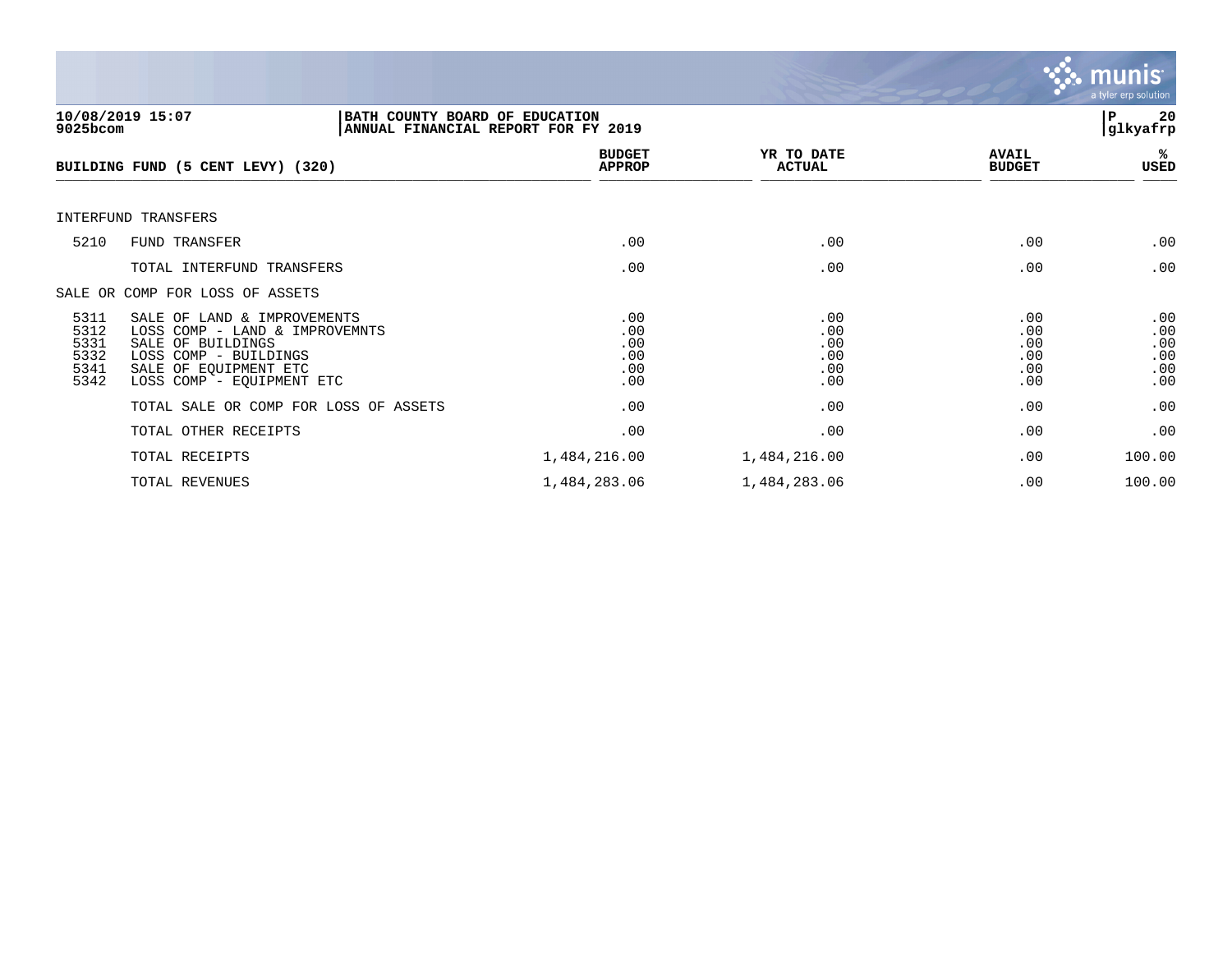|                                                                                                       |                                |                             |                               | $\sim$ munis<br>a tyler erp solution |
|-------------------------------------------------------------------------------------------------------|--------------------------------|-----------------------------|-------------------------------|--------------------------------------|
| 10/08/2019 15:07<br>BATH COUNTY BOARD OF EDUCATION<br>ANNUAL FINANCIAL REPORT FOR FY 2019<br>9025bcom |                                |                             |                               | 21<br>P<br>glkyafrp                  |
| BUILDING FUND (5 CENT LEVY) (320)                                                                     | <b>BUDGET</b><br><b>APPROP</b> | YR TO DATE<br><b>ACTUAL</b> | <b>AVAIL</b><br><b>BUDGET</b> | %ะ<br>USED                           |
| <b>EXPENDITURES</b>                                                                                   |                                |                             |                               |                                      |
| BUILDING IMPROVEMENTS<br>4700                                                                         |                                |                             |                               |                                      |
| 0400<br>PURCHASED PROPERTY SERVICES<br>0840<br>CONTINGENCY                                            | .00<br>142,885.81              | .00<br>.00                  | .00<br>142,885.81             | .00<br>.00                           |
| TOTAL 4700<br>BUILDING IMPROVEMENTS                                                                   | 142,885.81                     | .00                         | 142,885.81                    | .00                                  |
| DEBT SERVICE<br>5100                                                                                  |                                |                             |                               |                                      |
| 0300<br>PURCHASED PROF AND TECH SERV<br>0800<br>DEBT SERVICE AND MISCELLANEOUS                        | .00<br>.00                     | .00<br>.00                  | .00<br>.00                    | .00<br>.00                           |
| TOTAL 5100<br>DEBT SERVICE                                                                            | .00                            | .00                         | .00                           | .00                                  |
| 5200<br><b>FUND TRANSFERS</b>                                                                         |                                |                             |                               |                                      |
| 0900<br>OTHER ITEMS                                                                                   | 1,341,397.25                   | 1,384,703.44                | $-43,306.19$                  | 103.23                               |
| TOTAL 5200<br>FUND TRANSFERS                                                                          | 1,341,397.25                   | 1,384,703.44                | $-43,306.19$                  | 103.23                               |
| TOTAL EXPENDITURES                                                                                    | 1,484,283.06                   | 1,384,703.44                | 99,579.62                     | 93.29                                |
| TOTAL FOR BUILDING FUND (5 CENT LEVY) (320)                                                           | .00                            | 99,579.62                   | $-99,579.62$                  | .00                                  |

 $\mathcal{L}$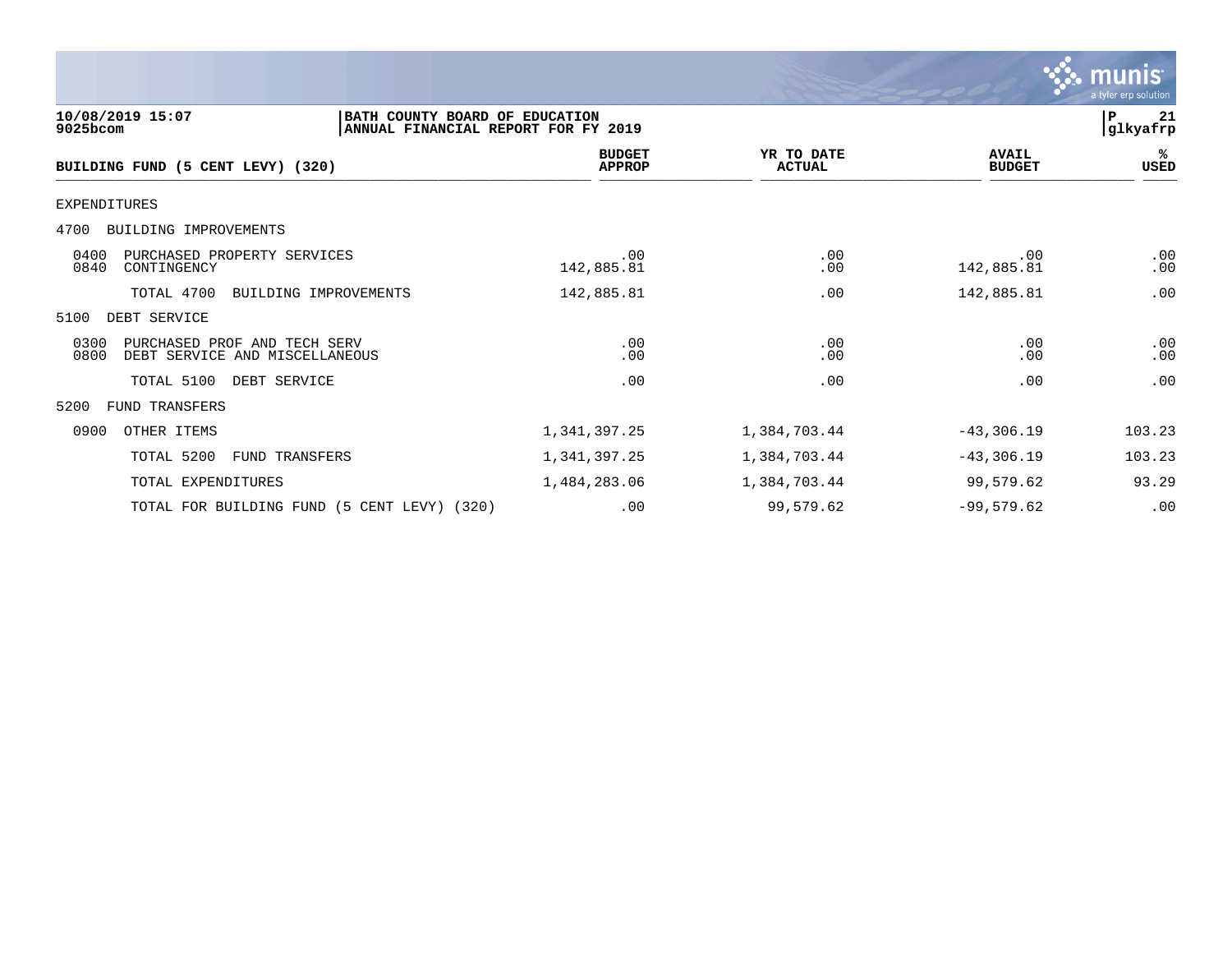|                      |                                  |                                                                       |                                |                             |                               | munis<br>a tyler erp solution |
|----------------------|----------------------------------|-----------------------------------------------------------------------|--------------------------------|-----------------------------|-------------------------------|-------------------------------|
| 9025bcom             | 10/08/2019 15:07                 | BATH COUNTY BOARD OF EDUCATION<br>ANNUAL FINANCIAL REPORT FOR FY 2019 |                                |                             |                               | 22<br>ΙP<br>glkyafrp          |
|                      | CONSTRUCTION FUND (360)          |                                                                       | <b>BUDGET</b><br><b>APPROP</b> | YR TO DATE<br><b>ACTUAL</b> | <b>AVAIL</b><br><b>BUDGET</b> | ℁<br><b>USED</b>              |
| <b>REVENUES</b>      |                                  |                                                                       |                                |                             |                               |                               |
| <b>RECEIPTS</b>      |                                  |                                                                       |                                |                             |                               |                               |
|                      | REVENUE FROM LOCAL SOURCES       |                                                                       |                                |                             |                               |                               |
|                      | EARNINGS ON INVESTMENTS          |                                                                       |                                |                             |                               |                               |
| 1510                 | INTEREST ON INVESTMENTS          |                                                                       | .00                            | .00                         | .00                           | .00                           |
|                      | TOTAL EARNINGS ON INVESTMENTS    |                                                                       | .00                            | .00                         | .00                           | .00                           |
|                      | TOTAL REVENUE FROM LOCAL SOURCES |                                                                       | .00                            | .00                         | .00                           | .00                           |
| OTHER RECEIPTS       |                                  |                                                                       |                                |                             |                               |                               |
| <b>BOND ISSUANCE</b> |                                  |                                                                       |                                |                             |                               |                               |
| 5110                 | BOND PRINCIPAL PROCEEDS          |                                                                       | .00                            | .00                         | .00                           | .00                           |
|                      | TOTAL BOND ISSUANCE              |                                                                       | .00                            | .00                         | .00                           | .00                           |
|                      | <b>INTERFUND TRANSFERS</b>       |                                                                       |                                |                             |                               |                               |
| 5210                 | FUND TRANSFER                    |                                                                       | .00                            | .00                         | .00                           | .00                           |
|                      | TOTAL INTERFUND TRANSFERS        |                                                                       | .00                            | .00                         | .00                           | .00                           |
|                      | TOTAL OTHER RECEIPTS             |                                                                       | .00                            | .00                         | .00                           | .00                           |
|                      | TOTAL RECEIPTS                   |                                                                       | .00                            | .00                         | .00                           | .00                           |
|                      | TOTAL REVENUES                   |                                                                       | .00                            | .00                         | .00                           | .00                           |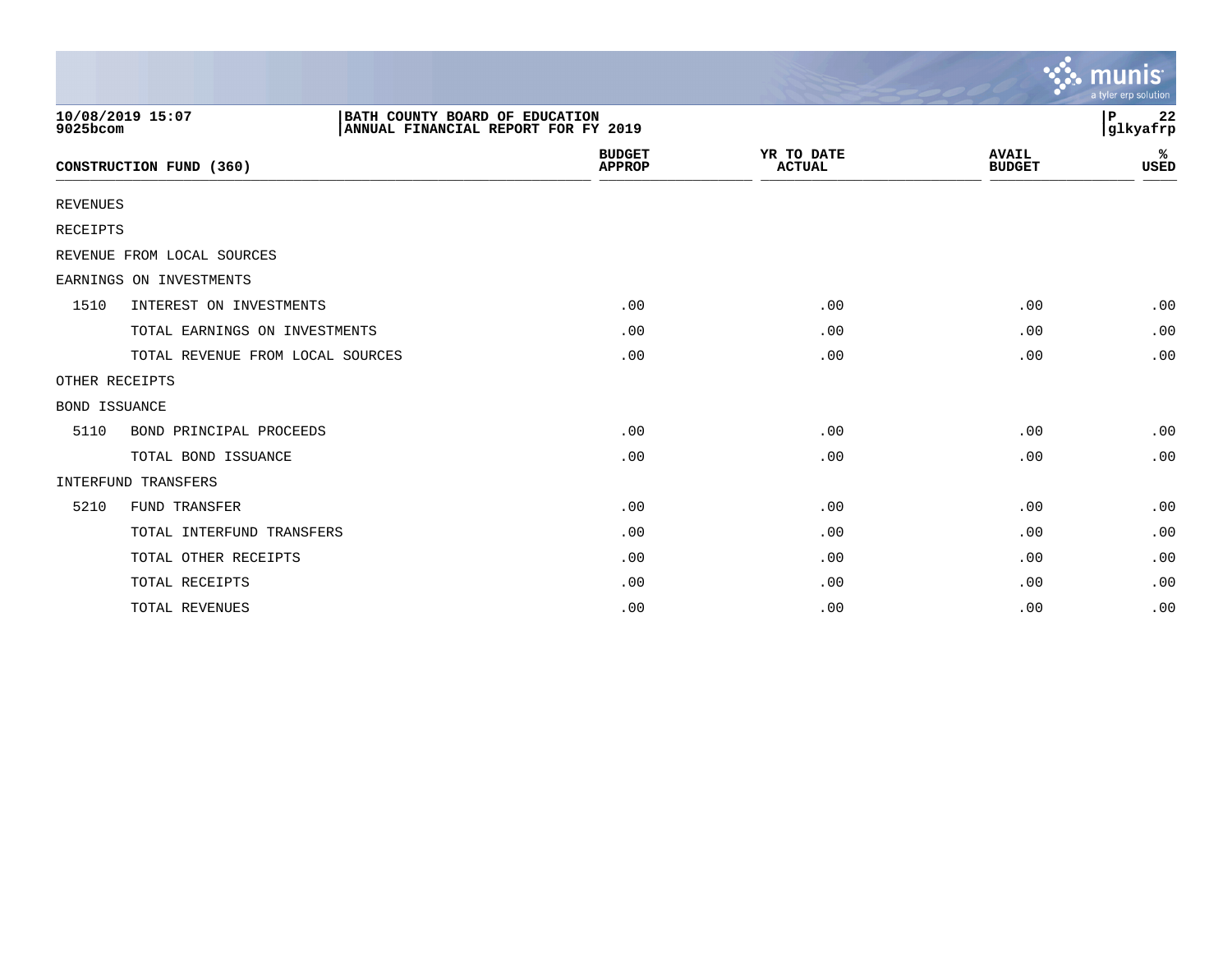|                                                                                                                                                                                                                                                 |                                                      |                                                                                               |                                                                                                         | a tyler erp solution                                 |
|-------------------------------------------------------------------------------------------------------------------------------------------------------------------------------------------------------------------------------------------------|------------------------------------------------------|-----------------------------------------------------------------------------------------------|---------------------------------------------------------------------------------------------------------|------------------------------------------------------|
| BATH COUNTY BOARD OF EDUCATION<br>10/08/2019 15:07<br>$9025$ bcom<br>ANNUAL FINANCIAL REPORT FOR FY 2019                                                                                                                                        |                                                      |                                                                                               |                                                                                                         | Þ<br>23<br>glkyafrp                                  |
| CONSTRUCTION FUND (360)                                                                                                                                                                                                                         | <b>BUDGET</b><br><b>APPROP</b>                       | YR TO DATE<br><b>ACTUAL</b>                                                                   | <b>AVAIL</b><br><b>BUDGET</b>                                                                           | ℁<br><b>USED</b>                                     |
| EXPENDITURES                                                                                                                                                                                                                                    |                                                      |                                                                                               |                                                                                                         |                                                      |
| 0000 RESTRICT TO REV & BAL SHT ONLY                                                                                                                                                                                                             |                                                      |                                                                                               |                                                                                                         |                                                      |
| 0900 OTHER ITEMS                                                                                                                                                                                                                                | .00                                                  | .00                                                                                           | .00                                                                                                     | .00                                                  |
| RESTRICT TO REV & BAL SHT ONLY<br>TOTAL 0000                                                                                                                                                                                                    | .00                                                  | .00                                                                                           | .00                                                                                                     | .00                                                  |
| 4300 ARCHITECTURAL/ENGIN                                                                                                                                                                                                                        |                                                      |                                                                                               |                                                                                                         |                                                      |
| 0300 PURCHASED PROF AND TECH SERV                                                                                                                                                                                                               | .00                                                  | .00                                                                                           | .00                                                                                                     | .00                                                  |
| TOTAL 4300 ARCHITECTURAL/ENGIN                                                                                                                                                                                                                  | .00                                                  | .00                                                                                           | .00                                                                                                     | .00                                                  |
| 4500 BUILDING ACQUISTIONS & CONSTRUCTION                                                                                                                                                                                                        |                                                      |                                                                                               |                                                                                                         |                                                      |
| PURCHASED PROF AND TECH SERV<br>0300<br>0400<br>PURCHASED PROPERTY SERVICES<br>0600<br>SUPPLIES<br>0700<br>PROPERTY<br>0800<br>DEBT SERVICE AND MISCELLANEOUS<br>0840<br>CONTINGENCY                                                            | .00<br>.00<br>.00<br>.00<br>.00<br>.00               | .00<br>.00<br>.00<br>.00<br>.00<br>.00                                                        | .00<br>.00<br>.00<br>.00<br>.00<br>.00                                                                  | .00<br>.00<br>.00<br>.00<br>.00<br>.00               |
| TOTAL 4500 BUILDING ACQUISTIONS & CONSTRUCTION                                                                                                                                                                                                  | .00                                                  | .00                                                                                           | .00                                                                                                     | .00                                                  |
| 4700 BUILDING IMPROVEMENTS                                                                                                                                                                                                                      |                                                      |                                                                                               |                                                                                                         |                                                      |
| PURCHASED PROF AND TECH SERV<br>0300<br>0400<br>PURCHASED PROPERTY SERVICES<br>0500<br>OTHER PURCHASED SERVICES<br>0600<br>SUPPLIES<br>0700<br>PROPERTY<br>0800<br>DEBT SERVICE AND MISCELLANEOUS<br>0840<br>CONTINGENCY<br>OTHER ITEMS<br>0900 | .00<br>.00<br>.00<br>.00<br>.00<br>.00<br>.00<br>.00 | $-1,857,815.77$<br>7,410,526.15<br>25,100.00<br>.00<br>142, 248.85<br>13,158.40<br>.00<br>.00 | 1,857,815.77<br>$-7,410,526.15$<br>$-25,100.00$<br>.00<br>$-142, 248.85$<br>$-13, 158.40$<br>.00<br>.00 | .00<br>.00<br>.00<br>.00<br>.00<br>.00<br>.00<br>.00 |
| TOTAL 4700<br>BUILDING IMPROVEMENTS                                                                                                                                                                                                             | .00                                                  | 5,733,217.63                                                                                  | $-5,733,217.63$                                                                                         | .00                                                  |
| FUND TRANSFERS<br>5200                                                                                                                                                                                                                          |                                                      |                                                                                               |                                                                                                         |                                                      |
| 0900<br>OTHER ITEMS                                                                                                                                                                                                                             | .00                                                  | .00                                                                                           | .00                                                                                                     | .00                                                  |
| TOTAL 5200<br><b>FUND TRANSFERS</b>                                                                                                                                                                                                             | .00                                                  | .00                                                                                           | .00                                                                                                     | .00                                                  |
| TOTAL EXPENDITURES                                                                                                                                                                                                                              | .00                                                  | 5,733,217.63                                                                                  | $-5,733,217.63$                                                                                         | .00                                                  |
| TOTAL FOR CONSTRUCTION FUND (360)                                                                                                                                                                                                               | .00                                                  | $-5,733,217.63$                                                                               | 5,733,217.63                                                                                            | .00                                                  |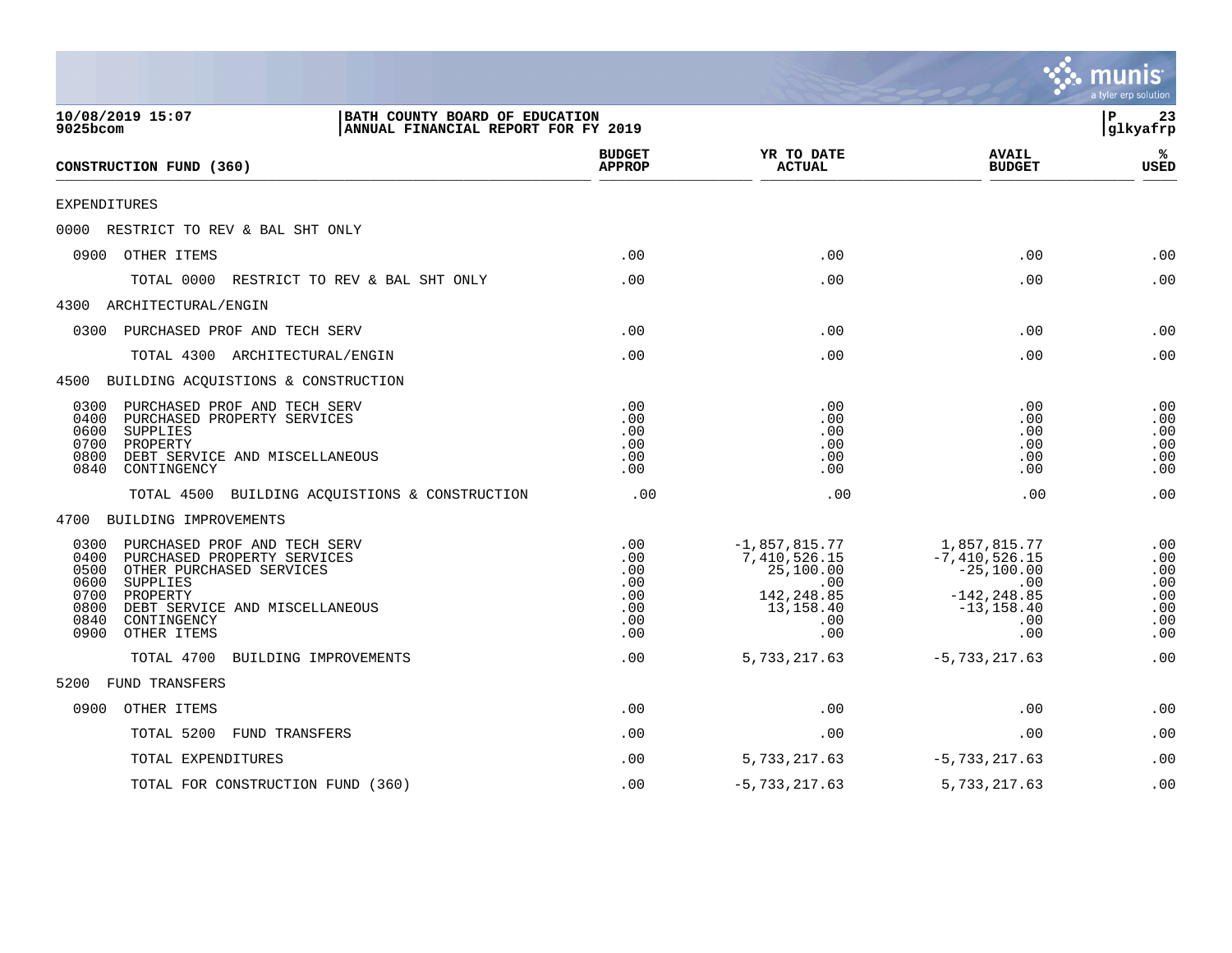|                 |                                                    |                                     |                             |                               | a tyler erp solution |
|-----------------|----------------------------------------------------|-------------------------------------|-----------------------------|-------------------------------|----------------------|
| 9025bcom        | 10/08/2019 15:07<br>BATH COUNTY BOARD OF EDUCATION | ANNUAL FINANCIAL REPORT FOR FY 2019 |                             |                               | P<br>24<br>glkyafrp  |
|                 | DEBT SERVICE FUND (400)                            | <b>BUDGET</b><br><b>APPROP</b>      | YR TO DATE<br><b>ACTUAL</b> | <b>AVAIL</b><br><b>BUDGET</b> | USED                 |
| <b>REVENUES</b> |                                                    |                                     |                             |                               |                      |
| <b>RECEIPTS</b> |                                                    |                                     |                             |                               |                      |
|                 | REVENUE FROM LOCAL SOURCES                         |                                     |                             |                               |                      |
|                 | EARNINGS ON INVESTMENTS                            |                                     |                             |                               |                      |
| 1510            | INTEREST ON INVESTMENTS                            | .00                                 | .00                         | .00                           | .00                  |
|                 | TOTAL EARNINGS ON INVESTMENTS                      | .00                                 | .00                         | .00                           | .00                  |
|                 | TOTAL REVENUE FROM LOCAL SOURCES                   | .00                                 | .00                         | .00                           | .00                  |
|                 | REVENUE FROM STATE SOURCES                         |                                     |                             |                               |                      |
|                 | REVENUE FOR ON BEHALF PAYMENTS                     |                                     |                             |                               |                      |
| 3900            | ON-BEHALF PAYMENTS/STATE                           | .00                                 | 791,065.52                  | $-791,065.52$                 | .00                  |
|                 | TOTAL REVENUE FOR ON BEHALF PAYMENTS               | .00                                 | 791,065.52                  | $-791,065.52$                 | .00                  |
|                 | TOTAL REVENUE FROM STATE SOURCES                   | .00                                 | 791,065.52                  | $-791,065.52$                 | .00                  |
|                 | OTHER RECEIPTS                                     |                                     |                             |                               |                      |
| BOND ISSUANCE   |                                                    |                                     |                             |                               |                      |
| 5110            | BOND PRINCIPAL PROCEEDS                            | .00                                 | .00                         | .00                           | .00                  |
|                 | TOTAL BOND ISSUANCE                                | .00                                 | .00                         | .00                           | .00                  |
|                 | INTERFUND TRANSFERS                                |                                     |                             |                               |                      |
| 5210            | FUND TRANSFER                                      | 1,341,397.25                        | 1,341,397.30                | $-.05$                        | 100.00               |
|                 | TOTAL INTERFUND TRANSFERS                          | 1,341,397.25                        | 1,341,397.30                | $-.05$                        | 100.00               |
|                 | TOTAL OTHER RECEIPTS                               | 1,341,397.25                        | 1,341,397.30                | $-.05$                        | 100.00               |
|                 | TOTAL RECEIPTS                                     | 1, 341, 397.25                      | 2, 132, 462.82              | $-791,065.57$                 | 158.97               |
|                 | TOTAL REVENUES                                     | 1,341,397.25                        | 2, 132, 462.82              | $-791,065.57$                 | 158.97               |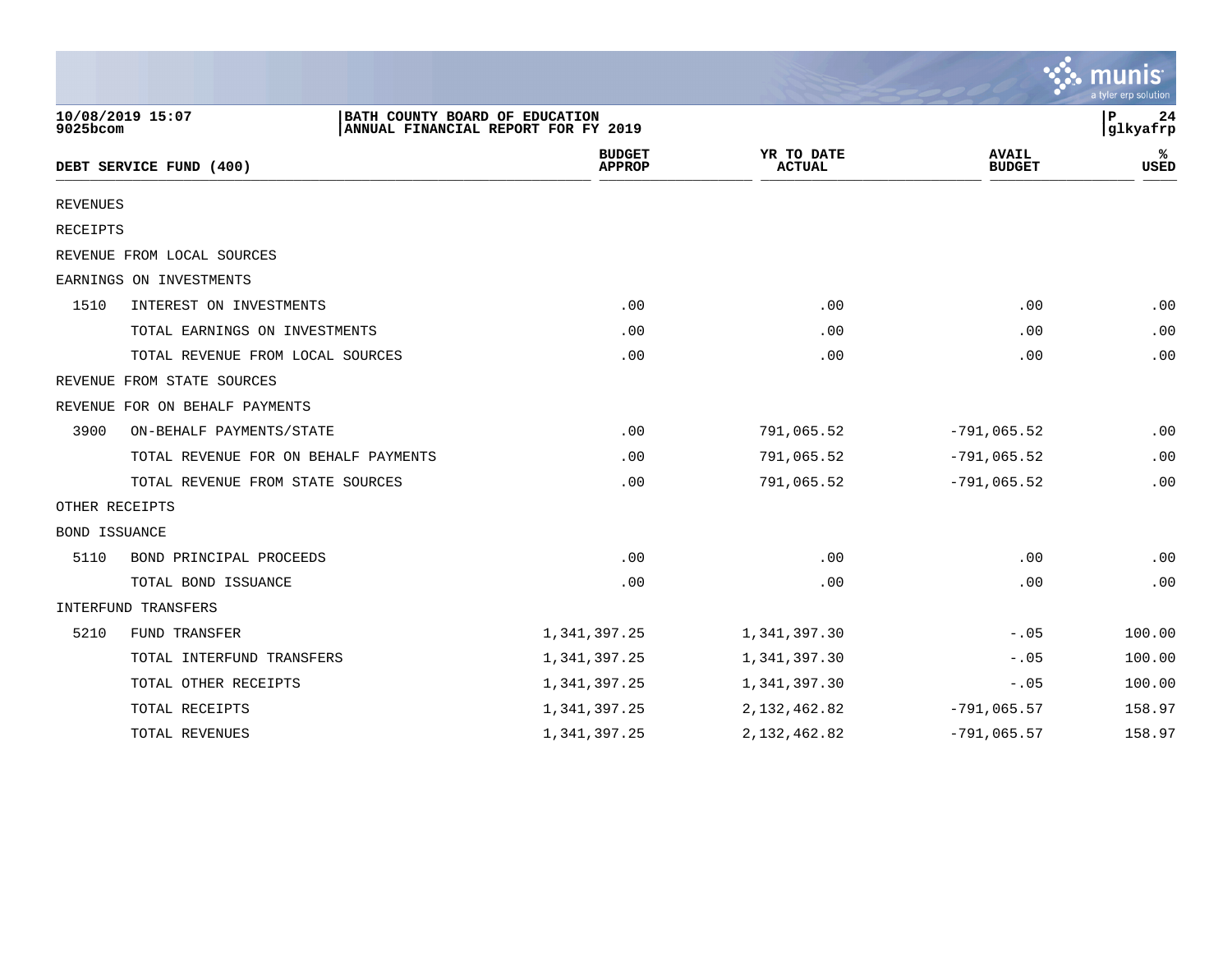![](_page_24_Picture_0.jpeg)

| 10/08/2019 15:07<br>9025bcom                                  |                | BATH COUNTY BOARD OF EDUCATION<br>ANNUAL FINANCIAL REPORT FOR FY 2019 |                                |                             |                               | 25<br>ΙP<br> glkyafrp |
|---------------------------------------------------------------|----------------|-----------------------------------------------------------------------|--------------------------------|-----------------------------|-------------------------------|-----------------------|
| DEBT SERVICE FUND (400)                                       |                |                                                                       | <b>BUDGET</b><br><b>APPROP</b> | YR TO DATE<br><b>ACTUAL</b> | <b>AVAIL</b><br><b>BUDGET</b> | %<br><b>USED</b>      |
| EXPENDITURES                                                  |                |                                                                       |                                |                             |                               |                       |
| 5100<br>DEBT SERVICE                                          |                |                                                                       |                                |                             |                               |                       |
| 0800<br>DEBT SERVICE AND MISCELLANEOUS<br>0900<br>OTHER ITEMS |                | 1,341,397.25                                                          | .00                            | 2, 132, 462.82<br>.00       | $-791,065.57$<br>.00          | 158.97<br>.00         |
| TOTAL 5100<br>DEBT SERVICE                                    |                | 1,341,397.25                                                          |                                | 2, 132, 462.82              | $-791,065.57$                 | 158.97                |
| 5200<br>FUND TRANSFERS                                        |                |                                                                       |                                |                             |                               |                       |
| 0900<br>OTHER ITEMS                                           |                |                                                                       | .00                            | .00                         | .00                           | .00                   |
| TOTAL 5200                                                    | FUND TRANSFERS |                                                                       | .00                            | .00                         | .00                           | .00                   |
| TOTAL EXPENDITURES                                            |                | 1,341,397.25                                                          |                                | 2,132,462.82                | $-791,065.57$                 | 158.97                |
| TOTAL FOR DEBT SERVICE FUND (400)                             |                |                                                                       | .00                            | .00                         | .00                           | .00                   |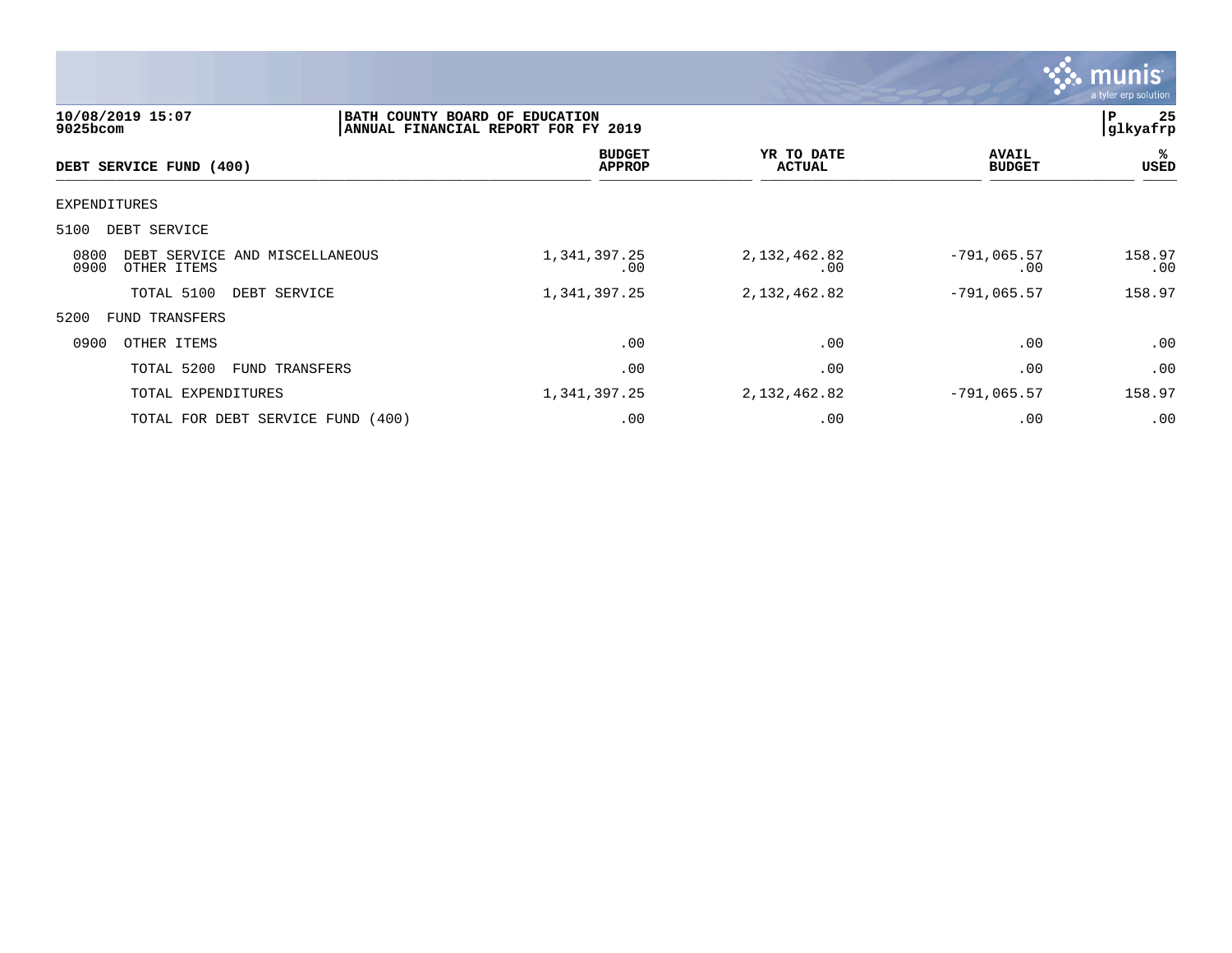|                                                                                                      |                                                                                                                                                                                                                                                                                                                                                                                    |                                                                                                                |                                                                                               |                                                                                                                | <b>२३ munis</b><br>a tyler erp solution                                                   |
|------------------------------------------------------------------------------------------------------|------------------------------------------------------------------------------------------------------------------------------------------------------------------------------------------------------------------------------------------------------------------------------------------------------------------------------------------------------------------------------------|----------------------------------------------------------------------------------------------------------------|-----------------------------------------------------------------------------------------------|----------------------------------------------------------------------------------------------------------------|-------------------------------------------------------------------------------------------|
| $9025$ bcom                                                                                          | 10/08/2019 15:07<br>BATH COUNTY BOARD OF EDUCATION                                                                                                                                                                                                                                                                                                                                 | ANNUAL FINANCIAL REPORT FOR FY 2019                                                                            |                                                                                               |                                                                                                                | l P<br>26<br> glkyafrp                                                                    |
|                                                                                                      | FOOD SERVICE FUND (51)                                                                                                                                                                                                                                                                                                                                                             | <b>BUDGET</b><br><b>APPROP</b>                                                                                 | YR TO DATE<br><b>ACTUAL</b>                                                                   | <b>AVAIL</b><br><b>BUDGET</b>                                                                                  | ℁<br><b>USED</b>                                                                          |
| <b>REVENUES</b>                                                                                      |                                                                                                                                                                                                                                                                                                                                                                                    |                                                                                                                |                                                                                               |                                                                                                                |                                                                                           |
|                                                                                                      | 0999 BEGINNING BALANCE                                                                                                                                                                                                                                                                                                                                                             |                                                                                                                |                                                                                               |                                                                                                                |                                                                                           |
|                                                                                                      | TOTAL 0999 BEGINNING BALANCE                                                                                                                                                                                                                                                                                                                                                       | 1,229,989.48                                                                                                   | 1,229,989.48                                                                                  | .00                                                                                                            | 100.00                                                                                    |
| RECEIPTS                                                                                             |                                                                                                                                                                                                                                                                                                                                                                                    |                                                                                                                |                                                                                               |                                                                                                                |                                                                                           |
|                                                                                                      | REVENUE FROM LOCAL SOURCES                                                                                                                                                                                                                                                                                                                                                         |                                                                                                                |                                                                                               |                                                                                                                |                                                                                           |
|                                                                                                      | EARNINGS ON INVESTMENTS                                                                                                                                                                                                                                                                                                                                                            |                                                                                                                |                                                                                               |                                                                                                                |                                                                                           |
| 1510                                                                                                 | INTEREST ON INVESTMENTS                                                                                                                                                                                                                                                                                                                                                            | 3,000.00                                                                                                       | 20,948.84                                                                                     | $-17,948.84$                                                                                                   | 698.29                                                                                    |
|                                                                                                      | TOTAL EARNINGS ON INVESTMENTS                                                                                                                                                                                                                                                                                                                                                      | 3,000.00                                                                                                       | 20,948.84                                                                                     | $-17,948.84$                                                                                                   | 698.29                                                                                    |
| FOOD SERVICE                                                                                         |                                                                                                                                                                                                                                                                                                                                                                                    |                                                                                                                |                                                                                               |                                                                                                                |                                                                                           |
| 1611<br>1612<br>1613<br>1621<br>1622<br>1623<br>1624<br>1627<br>1628<br>1629<br>1630<br>1631<br>1637 | REIMBURSABLE SCHOOL LUNCH PROG<br>REIMBURSABLE SCH BREAKFAST PRG<br>REIMBURSABLE SPECIAL MILK PROG<br>NON-REIMBURSABLE LUNCH PROG<br>NON-REIMBURSABLE BREAKFAST PRG<br>NON-REIMBURSABLE MILK PROGRAM<br>NON-REIMBURSBLE A LA CARTE PRG<br>NON-REIMB VENDING MACH PROG<br>NON-REIMB VENDING MACH PROG<br>NON-REIMBURSBLE OTHER FOOD PRG<br>SPECIAL FUNCTIONS<br>CATERING<br>VENDING | 88,000.00<br>600.00<br>.00<br>.00<br>.00<br>.00<br>209.00<br>.00<br>.00<br>.00<br>900.00<br>900.00<br>1,000.00 | 71,722.47<br>.00<br>.00<br>.00<br>.00<br>.00<br>.00<br>.00<br>.00<br>.00<br>.00<br>.00<br>.00 | 16,277.53<br>600.00<br>.00<br>.00<br>.00<br>.00<br>209.00<br>.00<br>.00<br>.00<br>900.00<br>900.00<br>1,000.00 | 81.50<br>.00<br>.00<br>.00<br>.00<br>.00<br>.00<br>.00<br>.00<br>.00<br>.00<br>.00<br>.00 |
|                                                                                                      | TOTAL FOOD SERVICE                                                                                                                                                                                                                                                                                                                                                                 | 91,609.00                                                                                                      | 71,722.47                                                                                     | 19,886.53                                                                                                      | 78.29                                                                                     |
|                                                                                                      | OTHER REVENUE FROM LOCAL SOURCES                                                                                                                                                                                                                                                                                                                                                   |                                                                                                                |                                                                                               |                                                                                                                |                                                                                           |
| 1920<br>1980<br>1990<br>1993<br>1994                                                                 | CONTRIBUTIONS/DONATIONS<br>REFUND OF PRIOR YR EXPENDITURE<br>MISCELLANEOUS REVENUE<br>OTHER REBATES<br>RETURN FOR INSUFFICIENT CHECKS                                                                                                                                                                                                                                              | .00<br>.00<br>2,000.00<br>.00<br>.00                                                                           | .00<br>.00<br>.00<br>.00<br>.00                                                               | .00<br>.00<br>2,000.00<br>.00<br>.00                                                                           | .00<br>.00<br>.00<br>.00<br>.00                                                           |
|                                                                                                      | TOTAL OTHER REVENUE FROM LOCAL SOURCES                                                                                                                                                                                                                                                                                                                                             | 2,000.00                                                                                                       | .00                                                                                           | 2,000.00                                                                                                       | .00                                                                                       |
|                                                                                                      | TOTAL REVENUE FROM LOCAL SOURCES                                                                                                                                                                                                                                                                                                                                                   | 96,609.00                                                                                                      | 92,671.31                                                                                     | 3,937.69                                                                                                       | 95.92                                                                                     |
|                                                                                                      | REVENUE FROM STATE SOURCES                                                                                                                                                                                                                                                                                                                                                         |                                                                                                                |                                                                                               |                                                                                                                |                                                                                           |
| RESTRICTED                                                                                           |                                                                                                                                                                                                                                                                                                                                                                                    |                                                                                                                |                                                                                               |                                                                                                                |                                                                                           |
| 3200                                                                                                 | RESTRICTED STATE REVENUE                                                                                                                                                                                                                                                                                                                                                           | 35,500.00                                                                                                      | 12,548.79                                                                                     | 22,951.21                                                                                                      | 35.35                                                                                     |
|                                                                                                      | TOTAL RESTRICTED                                                                                                                                                                                                                                                                                                                                                                   | 35,500.00                                                                                                      | 12,548.79                                                                                     | 22,951.21                                                                                                      | 35.35                                                                                     |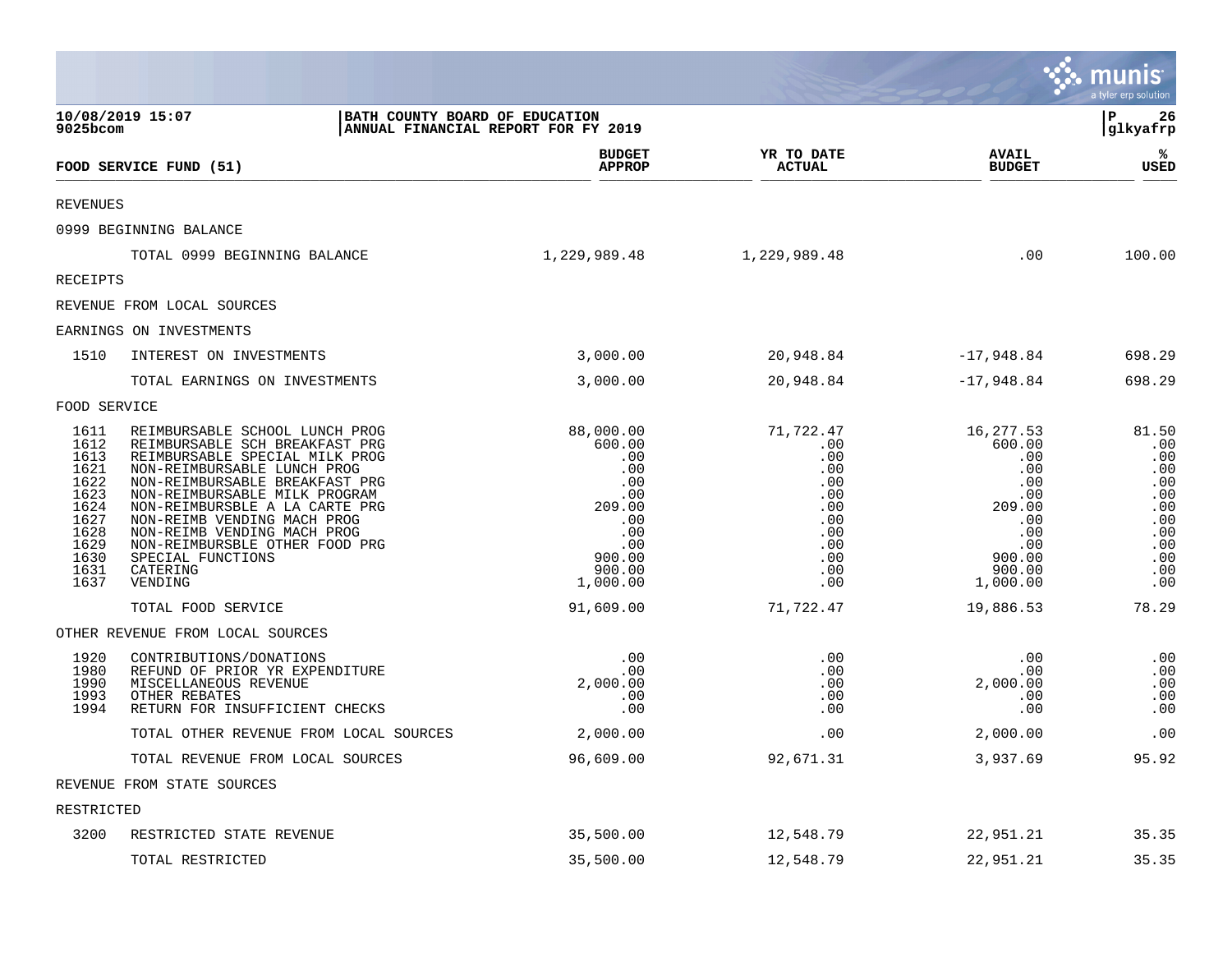![](_page_26_Picture_0.jpeg)

| 9025bcom       | 10/08/2019 15:07<br>BATH COUNTY BOARD OF EDUCATION | ANNUAL FINANCIAL REPORT FOR FY 2019 |                             |                               | P<br>27<br>glkyafrp |
|----------------|----------------------------------------------------|-------------------------------------|-----------------------------|-------------------------------|---------------------|
|                | FOOD SERVICE FUND (51)                             | <b>BUDGET</b><br><b>APPROP</b>      | YR TO DATE<br><b>ACTUAL</b> | <b>AVAIL</b><br><b>BUDGET</b> | %ะ<br><b>USED</b>   |
|                |                                                    |                                     |                             |                               |                     |
|                | REVENUE FOR ON BEHALF PAYMENTS                     |                                     |                             |                               |                     |
| 3900           | ON-BEHALF PAYMENTS/STATE                           | .00                                 | 84,853.90                   | $-84, 853.90$                 | .00                 |
|                | TOTAL REVENUE FOR ON BEHALF PAYMENTS               | .00                                 | 84,853.90                   | $-84, 853.90$                 | .00                 |
|                | TOTAL REVENUE FROM STATE SOURCES                   | 35,500.00                           | 97,402.69                   | $-61,902.69$                  | 274.37              |
|                | REVENUE FROM FEDERAL SOURCES                       |                                     |                             |                               |                     |
|                | RESTRICTED THROUGH THE STATE                       |                                     |                             |                               |                     |
| 4500           | RESTRICTED FED THRU STATE                          | 1,241,790.00                        | 1,654,522.33                | $-412, 732.33$                | 133.24              |
|                | TOTAL RESTRICTED THROUGH THE STATE                 | 1,241,790.00                        | 1,654,522.33                | $-412, 732.33$                | 133.24              |
|                | CHILD NUTRITION PROGRAM DONATED COMMODIT           |                                     |                             |                               |                     |
| 4950           | CHILD NUTR PRG DONATED COMMOD                      | .00                                 | 109,783.07                  | $-109,783.07$                 | .00                 |
|                | TOTAL CHILD NUTRITION PROGRAM DONATED COMMODIT     | .00                                 | 109,783.07                  | $-109,783.07$                 | .00                 |
|                | TOTAL REVENUE FROM FEDERAL SOURCES                 | 1,241,790.00                        | 1,764,305.40                | $-522, 515.40$                | 142.08              |
| OTHER RECEIPTS |                                                    |                                     |                             |                               |                     |
|                | INTERFUND TRANSFERS                                |                                     |                             |                               |                     |
| 5210           | FUND TRANSFER                                      | .00                                 | .00                         | .00                           | .00                 |
|                | TOTAL INTERFUND TRANSFERS                          | .00                                 | .00                         | .00                           | .00                 |
|                | SALE OR COMP FOR LOSS OF ASSETS                    |                                     |                             |                               |                     |
| 5341<br>5342   | SALE OF EQUIPMENT ETC<br>LOSS COMP - EOUIPMENT ETC | .00<br>.00                          | .00<br>.00                  | .00<br>.00                    | .00<br>.00          |
|                | TOTAL SALE OR COMP FOR LOSS OF ASSETS              | .00                                 | .00                         | .00                           | .00                 |
|                | TOTAL OTHER RECEIPTS                               | .00                                 | .00                         | .00                           | .00                 |
|                | TOTAL RECEIPTS                                     | 1,373,899.00                        | 1,954,379.40                | $-580, 480.40$                | 142.25              |
|                | TOTAL REVENUES                                     | 2,603,888.48                        | 3,184,368.88                | $-580, 480.40$                | 122.29              |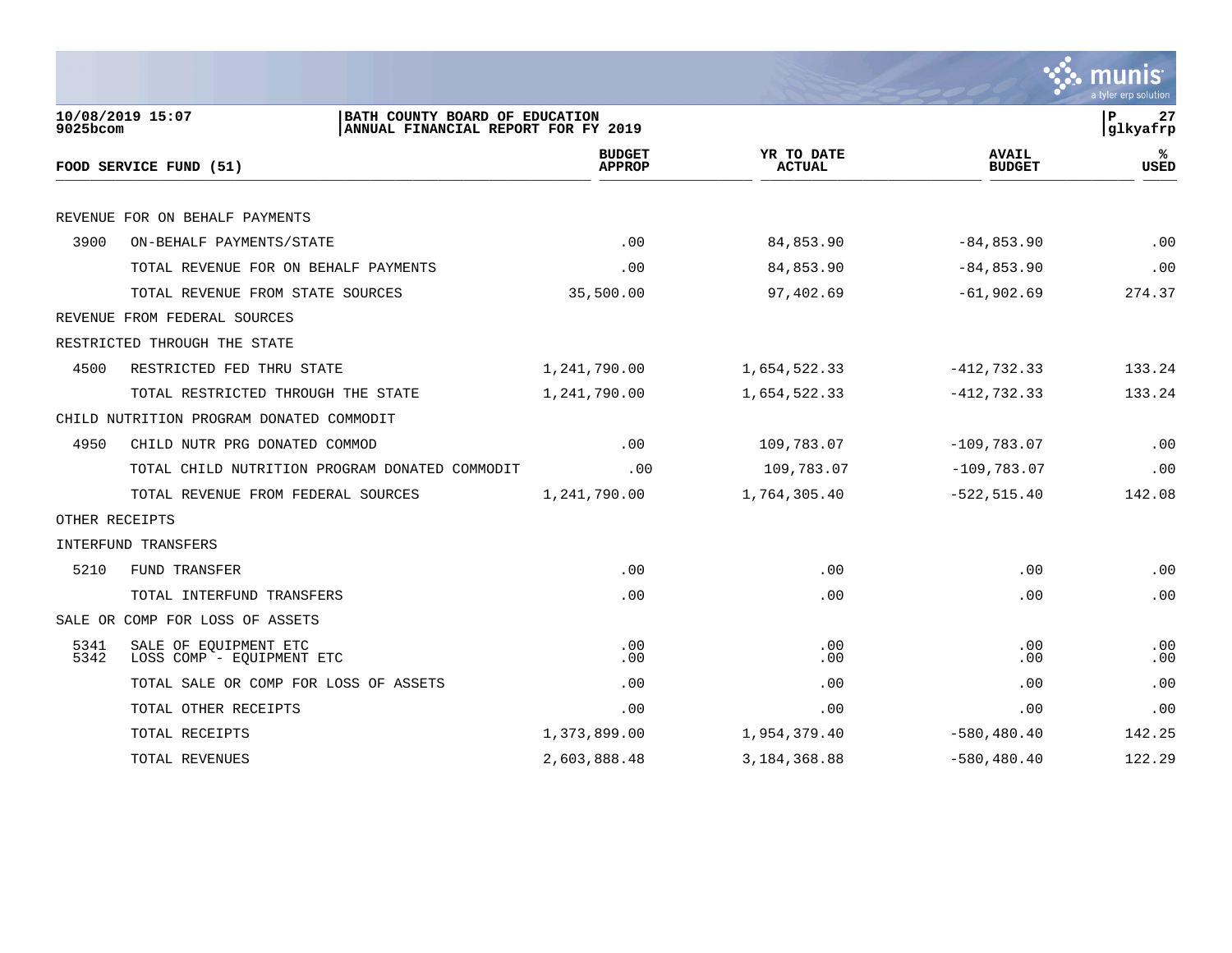![](_page_27_Picture_0.jpeg)

| 10/08/2019 15:07<br>9025bcom                                                                                                                                                                                                                                                                      | BATH COUNTY BOARD OF EDUCATION<br>ANNUAL FINANCIAL REPORT FOR FY 2019                                       |                                                                                                             |                                                                                                                       | l P<br>28<br>glkyafrp                                                     |
|---------------------------------------------------------------------------------------------------------------------------------------------------------------------------------------------------------------------------------------------------------------------------------------------------|-------------------------------------------------------------------------------------------------------------|-------------------------------------------------------------------------------------------------------------|-----------------------------------------------------------------------------------------------------------------------|---------------------------------------------------------------------------|
| FOOD SERVICE FUND (51)                                                                                                                                                                                                                                                                            | <b>BUDGET</b><br><b>APPROP</b>                                                                              | YR TO DATE<br><b>ACTUAL</b>                                                                                 | <b>AVAIL</b><br><b>BUDGET</b>                                                                                         | ℁<br><b>USED</b>                                                          |
| <b>EXPENDITURES</b>                                                                                                                                                                                                                                                                               |                                                                                                             |                                                                                                             |                                                                                                                       |                                                                           |
| 0000<br>RESTRICT TO REV & BAL SHT ONLY                                                                                                                                                                                                                                                            |                                                                                                             |                                                                                                             |                                                                                                                       |                                                                           |
| 0300<br>PURCHASED PROF AND TECH SERV                                                                                                                                                                                                                                                              | .00                                                                                                         | .00                                                                                                         | .00                                                                                                                   | .00                                                                       |
| TOTAL 0000 RESTRICT TO REV & BAL SHT ONLY                                                                                                                                                                                                                                                         | .00                                                                                                         | .00                                                                                                         | .00                                                                                                                   | .00                                                                       |
| STUDENT TRANSPORTATION<br>2700                                                                                                                                                                                                                                                                    |                                                                                                             |                                                                                                             |                                                                                                                       |                                                                           |
| 0100<br>SALARIES PERSONNEL SERVICES<br>0200<br>EMPLOYEE BENEFITS                                                                                                                                                                                                                                  | 151.00<br>47.00                                                                                             | .00<br>.00                                                                                                  | 151.00<br>47.00                                                                                                       | .00<br>.00                                                                |
| TOTAL 2700<br>STUDENT TRANSPORTATION                                                                                                                                                                                                                                                              | 198.00                                                                                                      | .00                                                                                                         | 198.00                                                                                                                | .00                                                                       |
| 3100 FOOD SERVICE OPERATION                                                                                                                                                                                                                                                                       |                                                                                                             |                                                                                                             |                                                                                                                       |                                                                           |
| 0100<br>SALARIES PERSONNEL SERVICES<br>0200<br>EMPLOYEE BENEFITS<br>0280<br>ON-BEHALF<br>0300<br>PURCHASED PROF AND TECH SERV<br>0400<br>PURCHASED PROPERTY SERVICES<br>0500<br>OTHER PURCHASED SERVICES<br><b>SUPPLIES</b><br>0600<br>0700<br>PROPERTY<br>0800<br>DEBT SERVICE AND MISCELLANEOUS | 418,378.00<br>145,429.00<br>.00<br>14,050.00<br>230,799.00<br>5,723.00<br>1,450,842.48<br>298,469.00<br>.00 | 394,020.36<br>186,418.04<br>84,853.90<br>2,417.80<br>4,959.93<br>1,178.43<br>915,670.96<br>68,154.70<br>.00 | 24,357.64<br>$-40,989.04$<br>$-84, 853.90$<br>11,632.20<br>225,839.07<br>4,544.57<br>535,171.52<br>230, 314.30<br>.00 | 94.18<br>128.18<br>.00<br>17.21<br>2.15<br>20.59<br>63.11<br>22.83<br>.00 |
| TOTAL 3100<br>FOOD SERVICE OPERATION                                                                                                                                                                                                                                                              | 2,563,690.48                                                                                                | 1,657,674.12                                                                                                | 906,016.36                                                                                                            | 64.66                                                                     |
| FUND TRANSFERS<br>5200                                                                                                                                                                                                                                                                            |                                                                                                             |                                                                                                             |                                                                                                                       |                                                                           |
| OTHER ITEMS<br>0900                                                                                                                                                                                                                                                                               | 40,000.00                                                                                                   | 58,074.44                                                                                                   | $-18,074.44$                                                                                                          | 145.19                                                                    |
| TOTAL 5200<br>FUND TRANSFERS                                                                                                                                                                                                                                                                      | 40,000.00                                                                                                   | 58,074.44                                                                                                   | $-18,074.44$                                                                                                          | 145.19                                                                    |
| TOTAL EXPENDITURES                                                                                                                                                                                                                                                                                | 2,603,888.48                                                                                                | 1,715,748.56                                                                                                | 888,139.92                                                                                                            | 65.89                                                                     |
| TOTAL FOR FOOD SERVICE FUND (51)                                                                                                                                                                                                                                                                  | .00                                                                                                         | 1,468,620.32                                                                                                | $-1,468,620.32$                                                                                                       | .00                                                                       |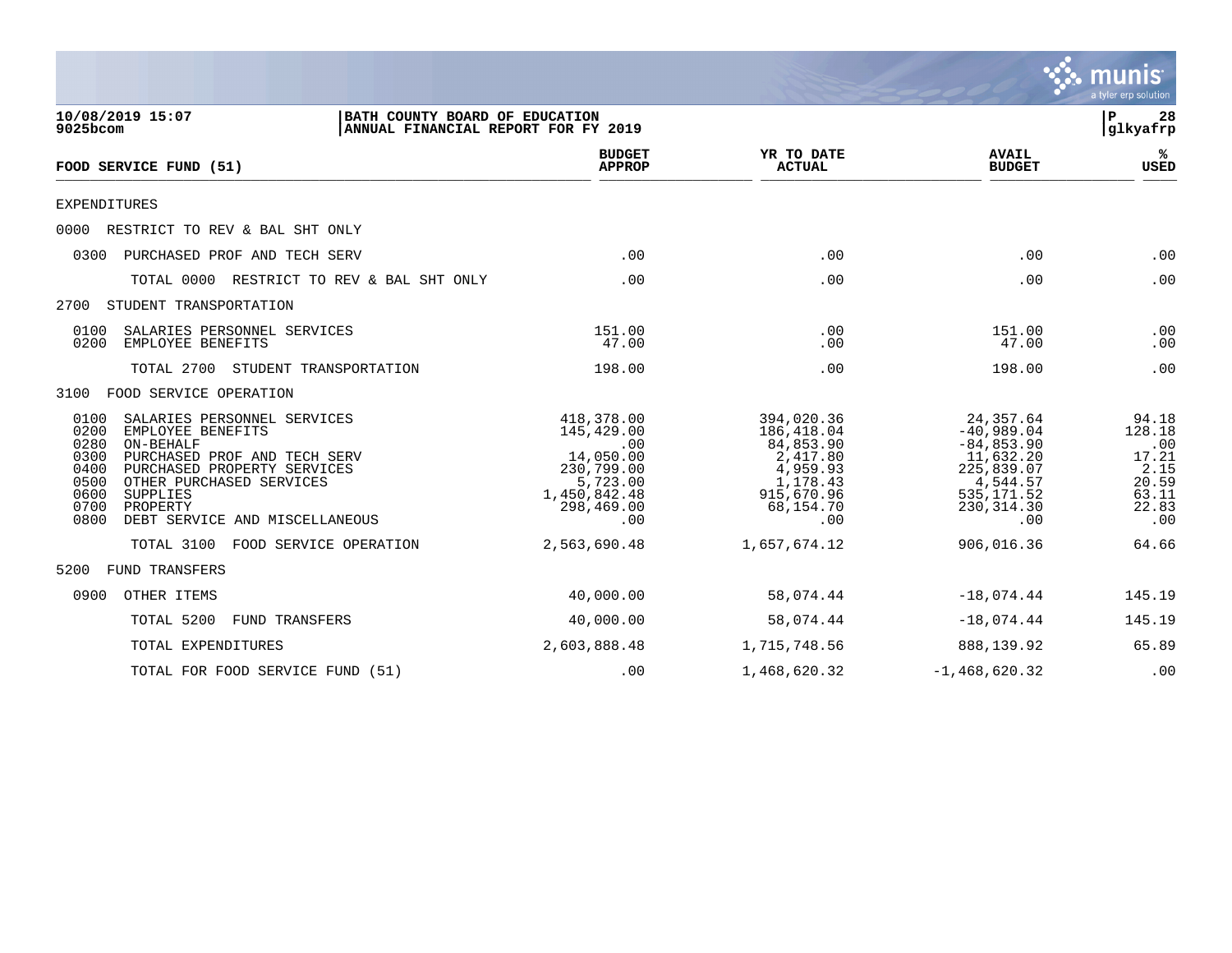|                 |                                                  |                                                                       |                             |                               | munis<br>a tyler erp solution |
|-----------------|--------------------------------------------------|-----------------------------------------------------------------------|-----------------------------|-------------------------------|-------------------------------|
| 9025bcom        | 10/08/2019 15:07                                 | BATH COUNTY BOARD OF EDUCATION<br>ANNUAL FINANCIAL REPORT FOR FY 2019 |                             |                               | l P<br>29<br> glkyafrp        |
|                 | CHILD CARE (52)                                  | <b>BUDGET</b><br><b>APPROP</b>                                        | YR TO DATE<br><b>ACTUAL</b> | <b>AVAIL</b><br><b>BUDGET</b> | ℁<br>USED                     |
| <b>REVENUES</b> |                                                  |                                                                       |                             |                               |                               |
|                 | 0999 BEGINNING BALANCE                           |                                                                       |                             |                               |                               |
|                 | TOTAL 0999 BEGINNING BALANCE                     | 14,215.24                                                             | 14, 215. 24                 | .00                           | 100.00                        |
| RECEIPTS        |                                                  |                                                                       |                             |                               |                               |
|                 | REVENUE FROM LOCAL SOURCES                       |                                                                       |                             |                               |                               |
| TUITION         |                                                  |                                                                       |                             |                               |                               |
| 1310            | TUITION FROM INDIVIDUALS                         | 109,000.00                                                            | 79,525.00                   | 29,475.00                     | 72.96                         |
|                 | TOTAL TUITION                                    | 109,000.00                                                            | 79,525.00                   | 29,475.00                     | 72.96                         |
|                 | OTHER REVENUE FROM LOCAL SOURCES                 |                                                                       |                             |                               |                               |
| 1920<br>1990    | CONTRIBUTIONS/DONATIONS<br>MISCELLANEOUS REVENUE | .00<br>.00                                                            | .00<br>.00                  | .00<br>.00                    | .00<br>.00                    |
|                 | TOTAL OTHER REVENUE FROM LOCAL SOURCES           | .00                                                                   | .00                         | .00                           | .00                           |
|                 | TOTAL REVENUE FROM LOCAL SOURCES                 | 109,000.00                                                            | 79,525.00                   | 29,475.00                     | 72.96                         |
|                 | REVENUE FROM STATE SOURCES                       |                                                                       |                             |                               |                               |
|                 | EXPENDITURE REIMBURSEMENTS                       |                                                                       |                             |                               |                               |
| 3131            | MISCELLANEOUS REIMBURSEMENTS                     | 40,000.00                                                             | 37,608.00                   | 2,392.00                      | 94.02                         |
|                 | TOTAL EXPENDITURE REIMBURSEMENTS                 | 40,000.00                                                             | 37,608.00                   | 2,392.00                      | 94.02                         |
|                 | REVENUE FOR ON BEHALF PAYMENTS                   |                                                                       |                             |                               |                               |
| 3900            | ON-BEHALF PAYMENTS/STATE                         | .00                                                                   | 4,225.48                    | $-4, 225.48$                  | .00                           |
|                 | TOTAL REVENUE FOR ON BEHALF PAYMENTS             | .00                                                                   | 4,225.48                    | $-4, 225.48$                  | .00                           |
|                 | TOTAL REVENUE FROM STATE SOURCES                 | 40,000.00                                                             | 41,833.48                   | $-1,833.48$                   | 104.58                        |
|                 | REVENUE FROM FEDERAL SOURCES                     |                                                                       |                             |                               |                               |
|                 | RESTRICTED THROUGH THE STATE                     |                                                                       |                             |                               |                               |
| 4500            | RESTRICTED FED THRU STATE                        | 5,300.00                                                              | 6,506.33                    | $-1, 206.33$                  | 122.76                        |
|                 | TOTAL RESTRICTED THROUGH THE STATE               | 5,300.00                                                              | 6,506.33                    | $-1, 206.33$                  | 122.76                        |
|                 | TOTAL REVENUE FROM FEDERAL SOURCES               | 5,300.00                                                              | 6,506.33                    | $-1, 206.33$                  | 122.76                        |
|                 |                                                  |                                                                       |                             |                               |                               |

 $\mathcal{L}$ 

OTHER RECEIPTS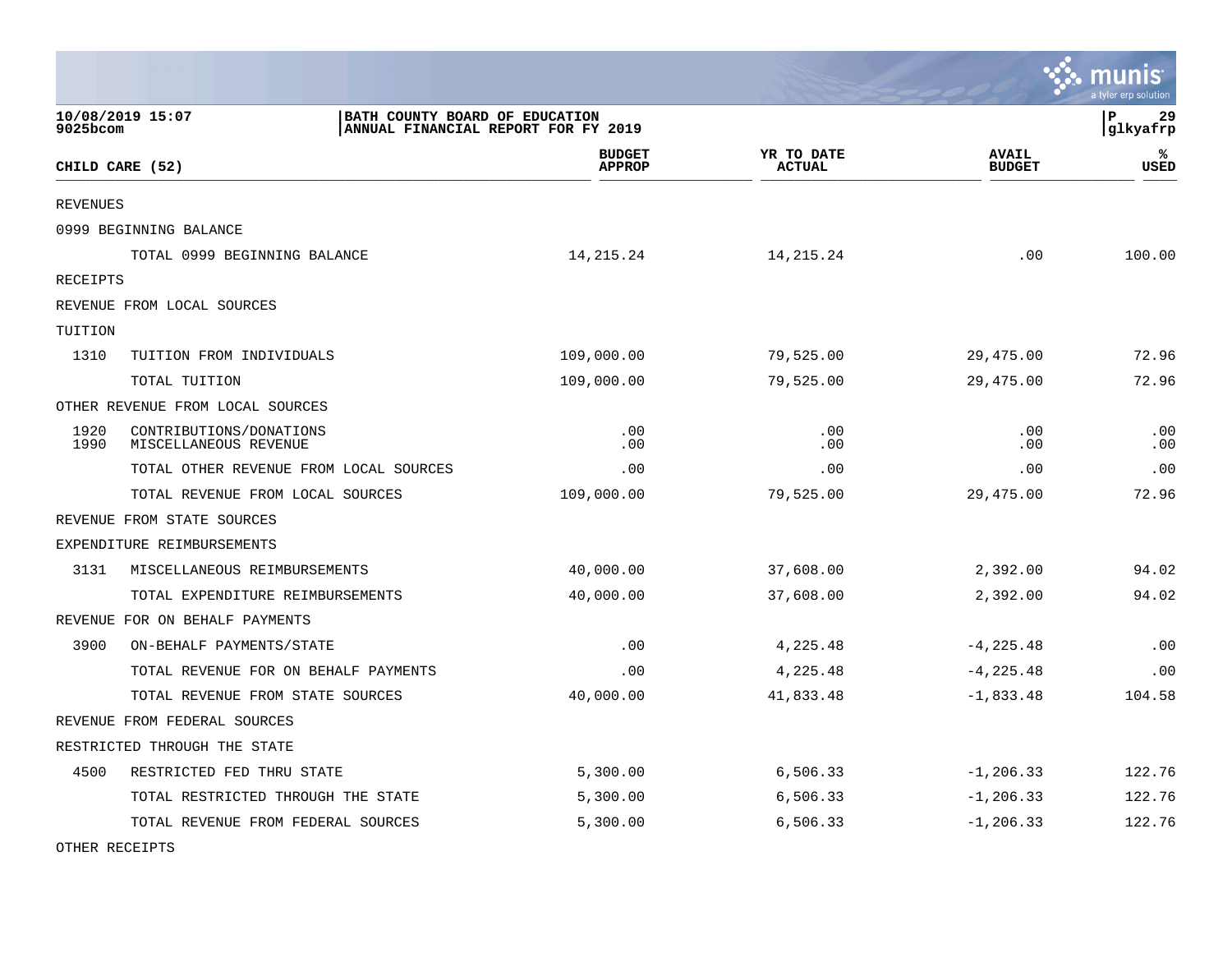![](_page_29_Picture_0.jpeg)

| 10/08/2019 15:07<br>9025bcom |                           | BATH COUNTY BOARD OF EDUCATION<br>ANNUAL FINANCIAL REPORT FOR FY 2019 |                             |                               | 30<br>Р<br> glkyafrp |  |
|------------------------------|---------------------------|-----------------------------------------------------------------------|-----------------------------|-------------------------------|----------------------|--|
|                              | CHILD CARE (52)           | <b>BUDGET</b><br><b>APPROP</b>                                        | YR TO DATE<br><b>ACTUAL</b> | <b>AVAIL</b><br><b>BUDGET</b> | ℁<br><b>USED</b>     |  |
|                              | INTERFUND TRANSFERS       |                                                                       |                             |                               |                      |  |
| 5210                         | <b>FUND TRANSFER</b>      | .00                                                                   | .00                         | .00                           | .00                  |  |
|                              | TOTAL INTERFUND TRANSFERS | .00                                                                   | .00                         | .00                           | .00                  |  |
|                              | TOTAL OTHER RECEIPTS      | .00                                                                   | .00                         | .00                           | .00                  |  |
|                              | TOTAL RECEIPTS            | 154,300.00                                                            | 127,864.81                  | 26,435.19                     | 82.87                |  |
|                              | TOTAL REVENUES            | 168,515.24                                                            | 142,080.05                  | 26,435.19                     | 84.31                |  |
|                              |                           |                                                                       |                             |                               |                      |  |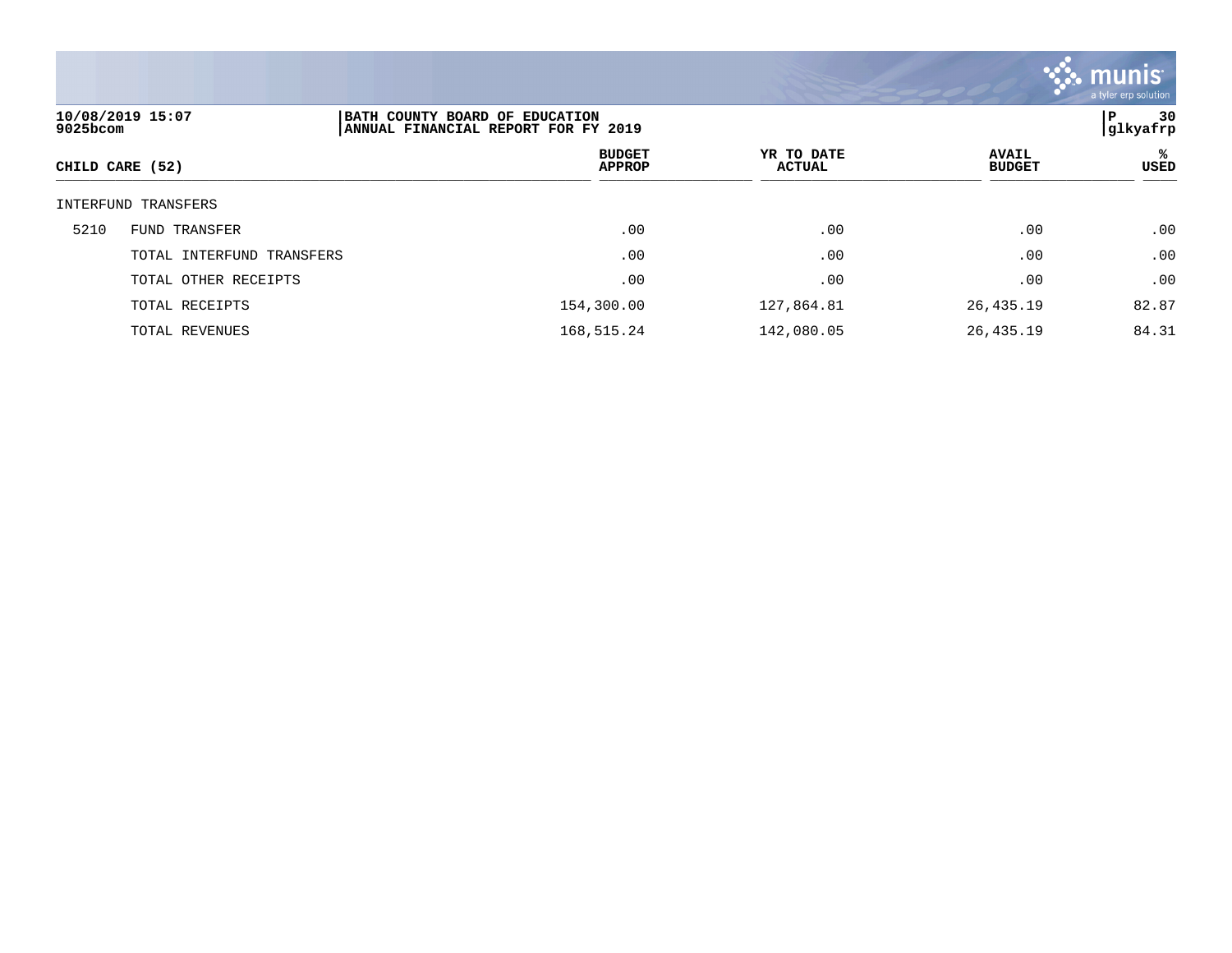|                                                                                                                                                                                                                                                                                            |                                                                                               |                                                                                              |                                                                                                                  | <b>munis</b><br>a tyler erp solution                                     |
|--------------------------------------------------------------------------------------------------------------------------------------------------------------------------------------------------------------------------------------------------------------------------------------------|-----------------------------------------------------------------------------------------------|----------------------------------------------------------------------------------------------|------------------------------------------------------------------------------------------------------------------|--------------------------------------------------------------------------|
| 10/08/2019 15:07<br>BATH COUNTY BOARD OF EDUCATION<br>$9025$ bcom<br>ANNUAL FINANCIAL REPORT FOR FY 2019                                                                                                                                                                                   |                                                                                               |                                                                                              |                                                                                                                  | ΙP<br>-31<br> glkyafrp                                                   |
| CHILD CARE (52)                                                                                                                                                                                                                                                                            | <b>BUDGET</b><br><b>APPROP</b>                                                                | YR TO DATE<br><b>ACTUAL</b>                                                                  | <b>AVAIL</b><br><b>BUDGET</b>                                                                                    | ℁<br><b>USED</b>                                                         |
| EXPENDITURES                                                                                                                                                                                                                                                                               |                                                                                               |                                                                                              |                                                                                                                  |                                                                          |
| 2600 PLANT OPERATIONS & MAINTENANCE                                                                                                                                                                                                                                                        |                                                                                               |                                                                                              |                                                                                                                  |                                                                          |
| SALARIES PERSONNEL SERVICES<br>0100<br>0200<br>EMPLOYEE BENEFITS                                                                                                                                                                                                                           | $.00 \,$<br>$.00 \,$                                                                          | .00<br>.00                                                                                   | .00<br>.00                                                                                                       | .00<br>.00                                                               |
| TOTAL 2600 PLANT OPERATIONS & MAINTENANCE                                                                                                                                                                                                                                                  | .00                                                                                           | .00                                                                                          | .00                                                                                                              | .00                                                                      |
| 3200 DAY CARE OPERATIONS                                                                                                                                                                                                                                                                   |                                                                                               |                                                                                              |                                                                                                                  |                                                                          |
| 0100<br>SALARIES PERSONNEL SERVICES<br>0200<br>EMPLOYEE BENEFITS<br>0280<br>ON-BEHALF<br>0300<br>PURCHASED PROF AND TECH SERV<br>0400<br>PURCHASED PROPERTY SERVICES<br>0500<br>OTHER PURCHASED SERVICES<br>0600<br><b>SUPPLIES</b><br>0700<br>PROPERTY                                    | 32,572.00<br>11,630.00<br>$.00 \,$<br>500.00<br>1,500.00<br>500.00<br>13,140.42<br>.00        | 19,621.12<br>5,546.90<br>2, 112.74<br>.00<br>.00<br>59.34<br>341.51<br>$.00 \,$              | 12,950.88<br>6,083.10<br>$-2,112.74$<br>500.00<br>1,500.00<br>440.66<br>12,798.91<br>$.00 \,$                    | 60.24<br>47.69<br>.00<br>.00<br>.00<br>11.87<br>2.60<br>.00              |
| TOTAL 3200<br>DAY CARE OPERATIONS                                                                                                                                                                                                                                                          | 59,842.42                                                                                     | 27,681.61                                                                                    | 32,160.81                                                                                                        | 46.26                                                                    |
| 3300<br>COMMUNITY SERVICES                                                                                                                                                                                                                                                                 |                                                                                               |                                                                                              |                                                                                                                  |                                                                          |
| 0100<br>SALARIES PERSONNEL SERVICES<br>0200<br>EMPLOYEE BENEFITS<br>0280<br>ON-BEHALF<br>0300<br>PURCHASED PROF AND TECH SERV<br>0400<br>PURCHASED PROPERTY SERVICES<br>0500<br>OTHER PURCHASED SERVICES<br>0600<br>SUPPLIES<br>0700<br>PROPERTY<br>0800<br>DEBT SERVICE AND MISCELLANEOUS | 70,896.00<br>25, 313.00<br>$.00 \,$<br>500.00<br>1,500.00<br>500.00<br>9,963.82<br>.00<br>.00 | 73,846.57<br>40,842.02<br>2,112.74<br>2,007.00<br>.00<br>144.91<br>7,532.45<br>.00<br>159.48 | $-2,950.57$<br>$-15, 529.02$<br>$-2,112.74$<br>$-1,507.00$<br>1,500.00<br>355.09<br>2,431.37<br>.00<br>$-159.48$ | 104.16<br>161.35<br>.00<br>401.40<br>.00<br>28.98<br>75.60<br>.00<br>.00 |
| TOTAL 3300<br>COMMUNITY SERVICES                                                                                                                                                                                                                                                           | 108,672.82                                                                                    | 126,645.17                                                                                   | $-17,972.35$                                                                                                     | 116.54                                                                   |
| TOTAL EXPENDITURES                                                                                                                                                                                                                                                                         | 168,515.24                                                                                    | 154,326.78                                                                                   | 14,188.46                                                                                                        | 91.58                                                                    |
| TOTAL FOR CHILD CARE (52)                                                                                                                                                                                                                                                                  | .00                                                                                           | $-12, 246.73$                                                                                | 12,246.73                                                                                                        | .00                                                                      |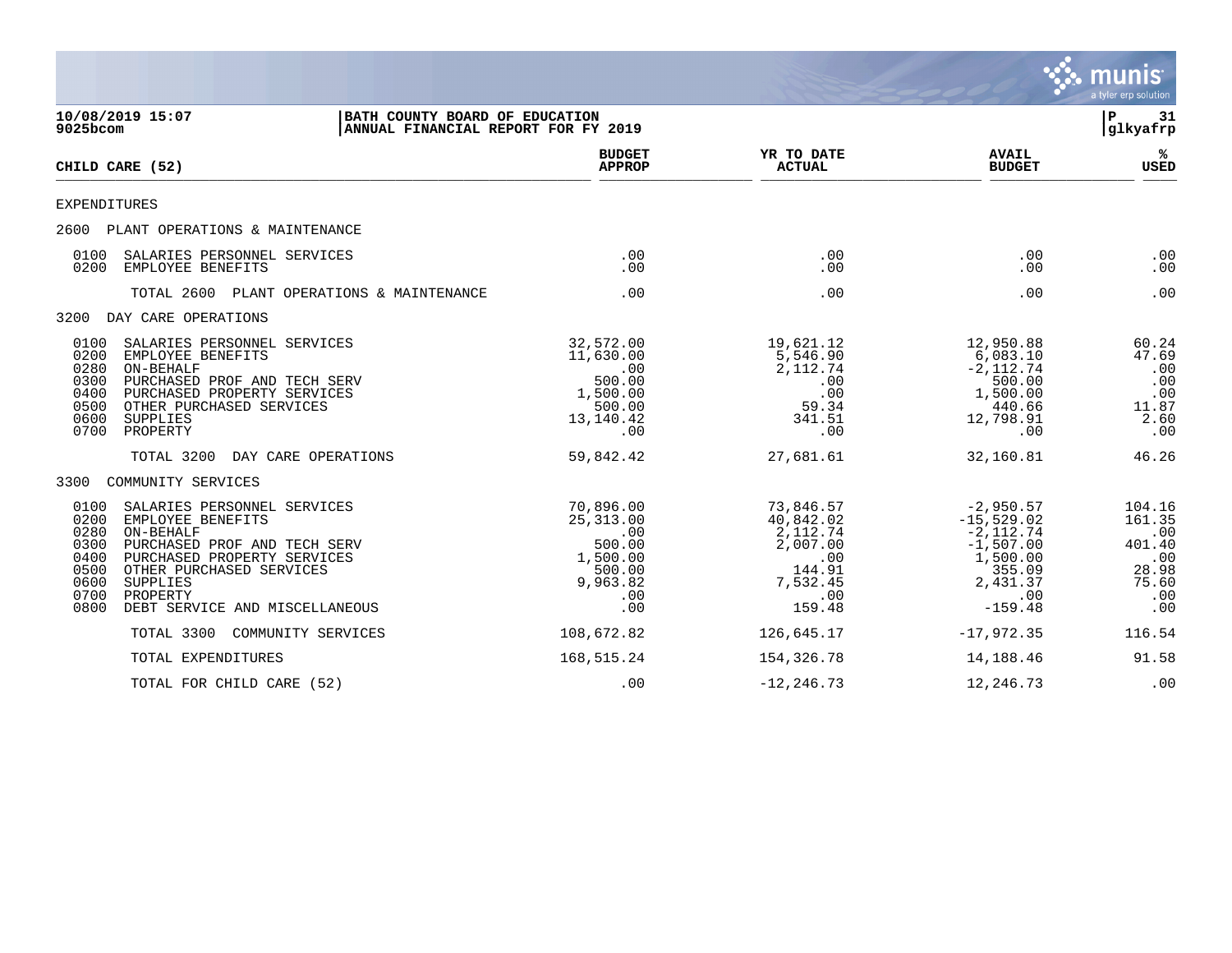|                                                                                                       |                                |                             |                               | $\mathbb{C}$ . munist<br>a tyler erp solution |
|-------------------------------------------------------------------------------------------------------|--------------------------------|-----------------------------|-------------------------------|-----------------------------------------------|
| 10/08/2019 15:07<br>BATH COUNTY BOARD OF EDUCATION<br>ANNUAL FINANCIAL REPORT FOR FY 2019<br>9025bcom |                                | 32<br>P<br>glkyafrp         |                               |                                               |
| PRESCHOOL (53)                                                                                        | <b>BUDGET</b><br><b>APPROP</b> | YR TO DATE<br><b>ACTUAL</b> | <b>AVAIL</b><br><b>BUDGET</b> | %ะ<br><b>USED</b>                             |
| <b>REVENUES</b>                                                                                       |                                |                             |                               |                                               |
| 0999 BEGINNING BALANCE                                                                                |                                |                             |                               |                                               |
| TOTAL 0999 BEGINNING BALANCE                                                                          | 5,159.19                       | 5,159.19                    | .00                           | 100.00                                        |
| RECEIPTS                                                                                              |                                |                             |                               |                                               |
| REVENUE FROM LOCAL SOURCES                                                                            |                                |                             |                               |                                               |
| TUITION                                                                                               |                                |                             |                               |                                               |
| 1310<br>TUITION FROM INDIVIDUALS                                                                      | 13, 157. 23                    | 4,220.00                    | 8,937.23                      | 32.07                                         |
| TOTAL TUITION                                                                                         | 13, 157. 23                    | 4,220.00                    | 8,937.23                      | 32.07                                         |
| TOTAL REVENUE FROM LOCAL SOURCES                                                                      | 13, 157. 23                    | 4,220.00                    | 8,937.23                      | 32.07                                         |
| FROM STATE SOURCES<br>REVENUE                                                                         |                                |                             |                               |                                               |
| FOR ON BEHALF PAYMENTS<br>REVENUE                                                                     |                                |                             |                               |                                               |
| 3900<br>ON-BEHALF PAYMENTS/STATE                                                                      | .00                            | .00                         | .00                           | .00                                           |
| TOTAL REVENUE FOR ON BEHALF PAYMENTS                                                                  | .00                            | .00                         | .00                           | .00                                           |
| TOTAL REVENUE FROM STATE SOURCES                                                                      | .00                            | .00                         | .00                           | .00                                           |
| TOTAL RECEIPTS                                                                                        | 13, 157. 23                    | 4,220.00                    | 8,937.23                      | 32.07                                         |
| TOTAL REVENUES                                                                                        | 18,316.42                      | 9,379.19                    | 8,937.23                      | 51.21                                         |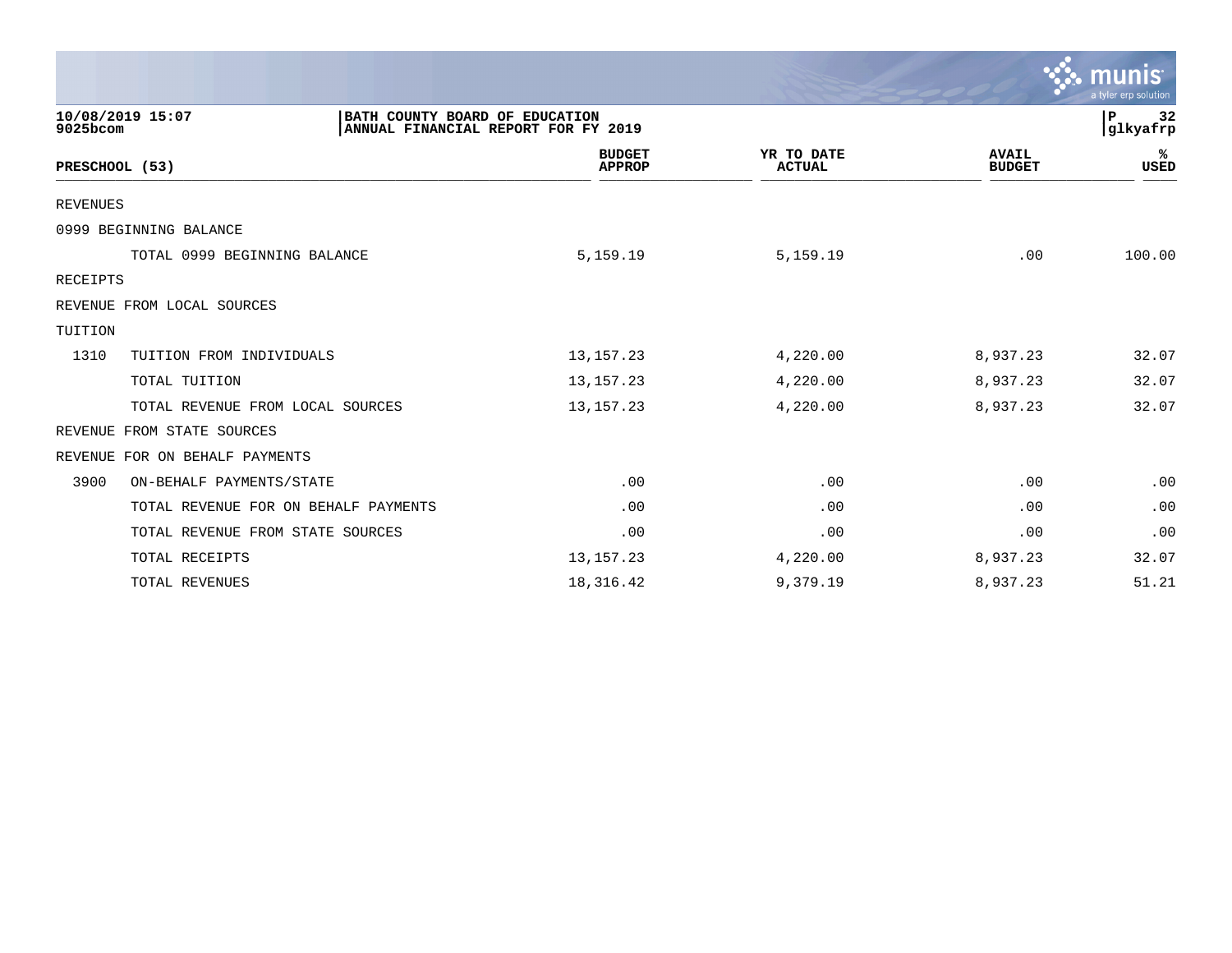|                                                                                                                                                                                                                                                                                            |                                                                                           |                                                                               |                                                                                                  | <b>munis</b><br>a tyler erp solution                              |
|--------------------------------------------------------------------------------------------------------------------------------------------------------------------------------------------------------------------------------------------------------------------------------------------|-------------------------------------------------------------------------------------------|-------------------------------------------------------------------------------|--------------------------------------------------------------------------------------------------|-------------------------------------------------------------------|
| 10/08/2019 15:07<br>$9025$ bcom                                                                                                                                                                                                                                                            | BATH COUNTY BOARD OF EDUCATION<br>ANNUAL FINANCIAL REPORT FOR FY 2019                     |                                                                               |                                                                                                  | 33<br>P<br>glkyafrp                                               |
| PRESCHOOL (53)                                                                                                                                                                                                                                                                             | <b>BUDGET</b><br><b>APPROP</b>                                                            | YR TO DATE<br><b>ACTUAL</b>                                                   | <b>AVAIL</b><br><b>BUDGET</b>                                                                    | ℁<br><b>USED</b>                                                  |
| EXPENDITURES                                                                                                                                                                                                                                                                               |                                                                                           |                                                                               |                                                                                                  |                                                                   |
| 0000<br>RESTRICT TO REV & BAL SHT ONLY                                                                                                                                                                                                                                                     |                                                                                           |                                                                               |                                                                                                  |                                                                   |
| ON-BEHALF<br>0280                                                                                                                                                                                                                                                                          | .00                                                                                       | .00                                                                           | .00                                                                                              | .00                                                               |
| TOTAL 0000<br>RESTRICT TO REV & BAL SHT ONLY                                                                                                                                                                                                                                               | .00                                                                                       | .00                                                                           | .00                                                                                              | .00                                                               |
| 1000<br>INSTRUCTION                                                                                                                                                                                                                                                                        |                                                                                           |                                                                               |                                                                                                  |                                                                   |
| 0100<br>SALARIES PERSONNEL SERVICES<br>0200<br>EMPLOYEE BENEFITS<br>0280<br>ON-BEHALF<br>0300<br>PURCHASED PROF AND TECH SERV<br>0400<br>PURCHASED PROPERTY SERVICES<br>0500<br>OTHER PURCHASED SERVICES<br>0600<br>SUPPLIES<br>0700<br>PROPERTY<br>0800<br>DEBT SERVICE AND MISCELLANEOUS | 2,200.00<br>2,000.00<br>.00<br>.00<br>5,680.00<br>863.52<br>5,400.00<br>2,122.90<br>50.00 | .00<br>.00<br>.00<br>1,212.90<br>1,005.84<br>288.46<br>4,970.08<br>.00<br>.00 | 2,200.00<br>2,000.00<br>.00<br>$-1, 212.90$<br>4,674.16<br>575.06<br>429.92<br>2,122.90<br>50.00 | .00<br>.00<br>.00<br>.00<br>17.71<br>33.41<br>92.04<br>.00<br>.00 |
| TOTAL 1000<br>INSTRUCTION                                                                                                                                                                                                                                                                  | 18,316.42                                                                                 | 7,477.28                                                                      | 10,839.14                                                                                        | 40.82                                                             |
| STUDENT TRANSPORTATION<br>2700                                                                                                                                                                                                                                                             |                                                                                           |                                                                               |                                                                                                  |                                                                   |
| 0100<br>SALARIES PERSONNEL SERVICES<br>0200<br>EMPLOYEE BENEFITS                                                                                                                                                                                                                           | .00<br>.00                                                                                | .00<br>.00                                                                    | .00<br>.00                                                                                       | .00<br>.00                                                        |
| TOTAL 2700<br>STUDENT TRANSPORTATION                                                                                                                                                                                                                                                       | .00                                                                                       | .00                                                                           | .00                                                                                              | .00                                                               |
| TOTAL EXPENDITURES                                                                                                                                                                                                                                                                         | 18,316.42                                                                                 | 7,477.28                                                                      | 10,839.14                                                                                        | 40.82                                                             |
| TOTAL FOR PRESCHOOL (53)                                                                                                                                                                                                                                                                   | .00                                                                                       | 1,901.91                                                                      | $-1,901.91$                                                                                      | .00                                                               |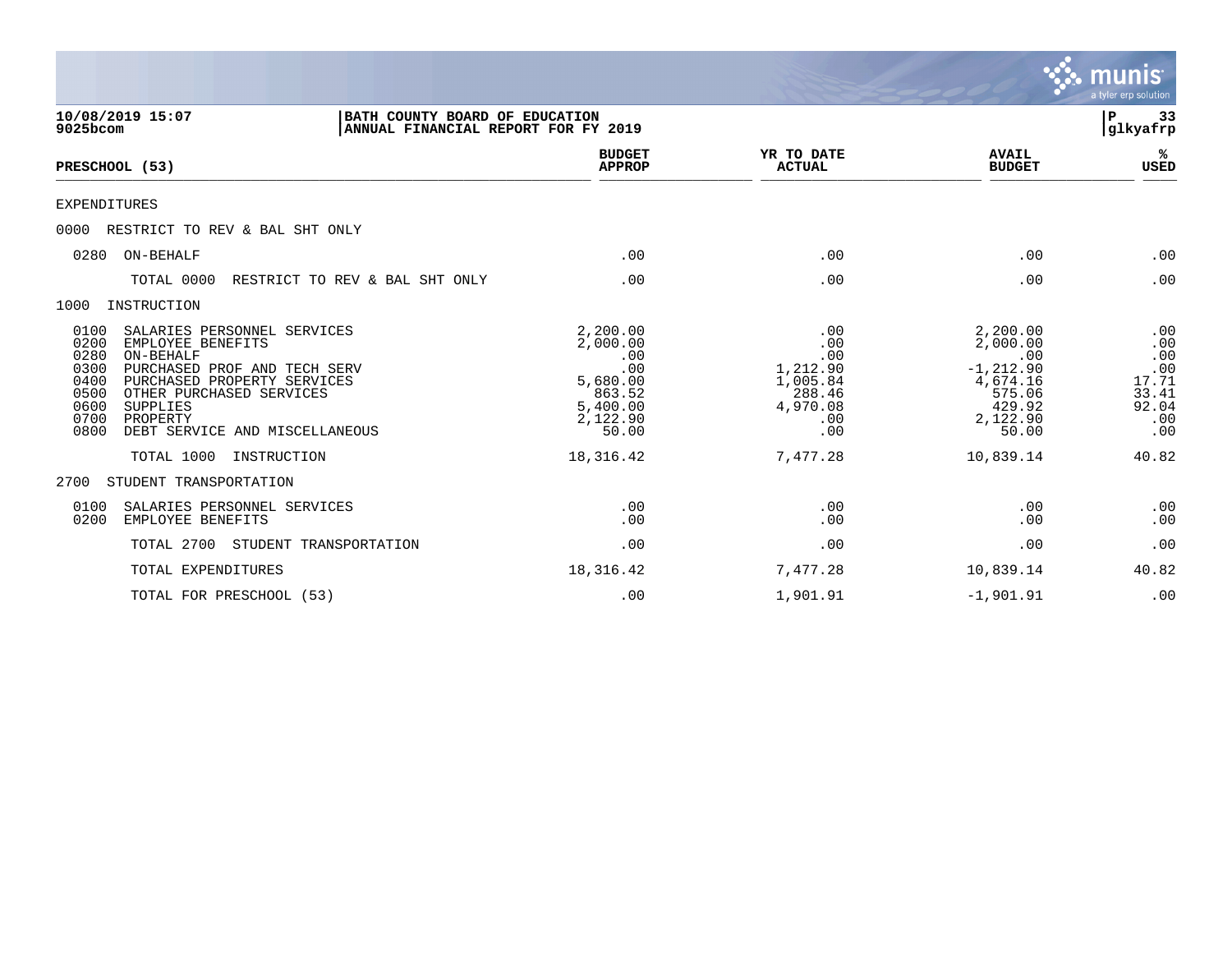|                 |                                                                                           |                                |                             |                               | $\sim$ munis<br>a tyler erp solution |
|-----------------|-------------------------------------------------------------------------------------------|--------------------------------|-----------------------------|-------------------------------|--------------------------------------|
| 9025bcom        | 10/08/2019 15:07<br>BATH COUNTY BOARD OF EDUCATION<br>ANNUAL FINANCIAL REPORT FOR FY 2019 |                                |                             |                               | 34<br>P<br>glkyafrp                  |
|                 | CHILD CARE (61)                                                                           | <b>BUDGET</b><br><b>APPROP</b> | YR TO DATE<br><b>ACTUAL</b> | <b>AVAIL</b><br><b>BUDGET</b> | ℁<br><b>USED</b>                     |
| <b>REVENUES</b> |                                                                                           |                                |                             |                               |                                      |
| <b>RECEIPTS</b> |                                                                                           |                                |                             |                               |                                      |
|                 | REVENUE FROM LOCAL SOURCES                                                                |                                |                             |                               |                                      |
|                 | COMMUNITY SERVICE ACTIVITIES                                                              |                                |                             |                               |                                      |
| 1810            | CHILD CARE FEES                                                                           | .00                            | .00                         | .00                           | .00                                  |
|                 | TOTAL COMMUNITY SERVICE ACTIVITIES                                                        | .00                            | .00                         | .00                           | .00                                  |
|                 | TOTAL REVENUE FROM LOCAL SOURCES                                                          | .00                            | .00                         | .00                           | .00                                  |
|                 | REVENUE FROM STATE SOURCES                                                                |                                |                             |                               |                                      |
|                 | EXPENDITURE REIMBURSEMENTS                                                                |                                |                             |                               |                                      |
| 3131            | MISCELLANEOUS REIMBURSEMENTS                                                              | .00                            | .00                         | .00                           | .00                                  |
|                 | TOTAL EXPENDITURE REIMBURSEMENTS                                                          | .00                            | .00                         | .00                           | .00                                  |
| RESTRICTED      |                                                                                           |                                |                             |                               |                                      |
| 3200            | RESTRICTED STATE REVENUE                                                                  | .00                            | .00                         | .00                           | .00                                  |
|                 | TOTAL RESTRICTED                                                                          | .00                            | .00                         | .00                           | .00                                  |
|                 | TOTAL REVENUE FROM STATE SOURCES                                                          | .00                            | .00                         | .00                           | .00                                  |
|                 | OTHER RECEIPTS                                                                            |                                |                             |                               |                                      |
|                 | INTERFUND TRANSFERS                                                                       |                                |                             |                               |                                      |
| 5210            | FUND TRANSFER                                                                             | .00                            | .00                         | .00                           | .00                                  |
|                 | TOTAL INTERFUND TRANSFERS                                                                 | .00                            | .00                         | .00                           | .00                                  |
|                 | TOTAL OTHER RECEIPTS                                                                      | .00                            | .00                         | .00                           | .00                                  |
|                 | TOTAL RECEIPTS                                                                            | .00                            | .00                         | .00                           | .00                                  |
|                 | TOTAL REVENUES                                                                            | .00                            | .00                         | .00                           | .00                                  |

the contract of the contract of the contract of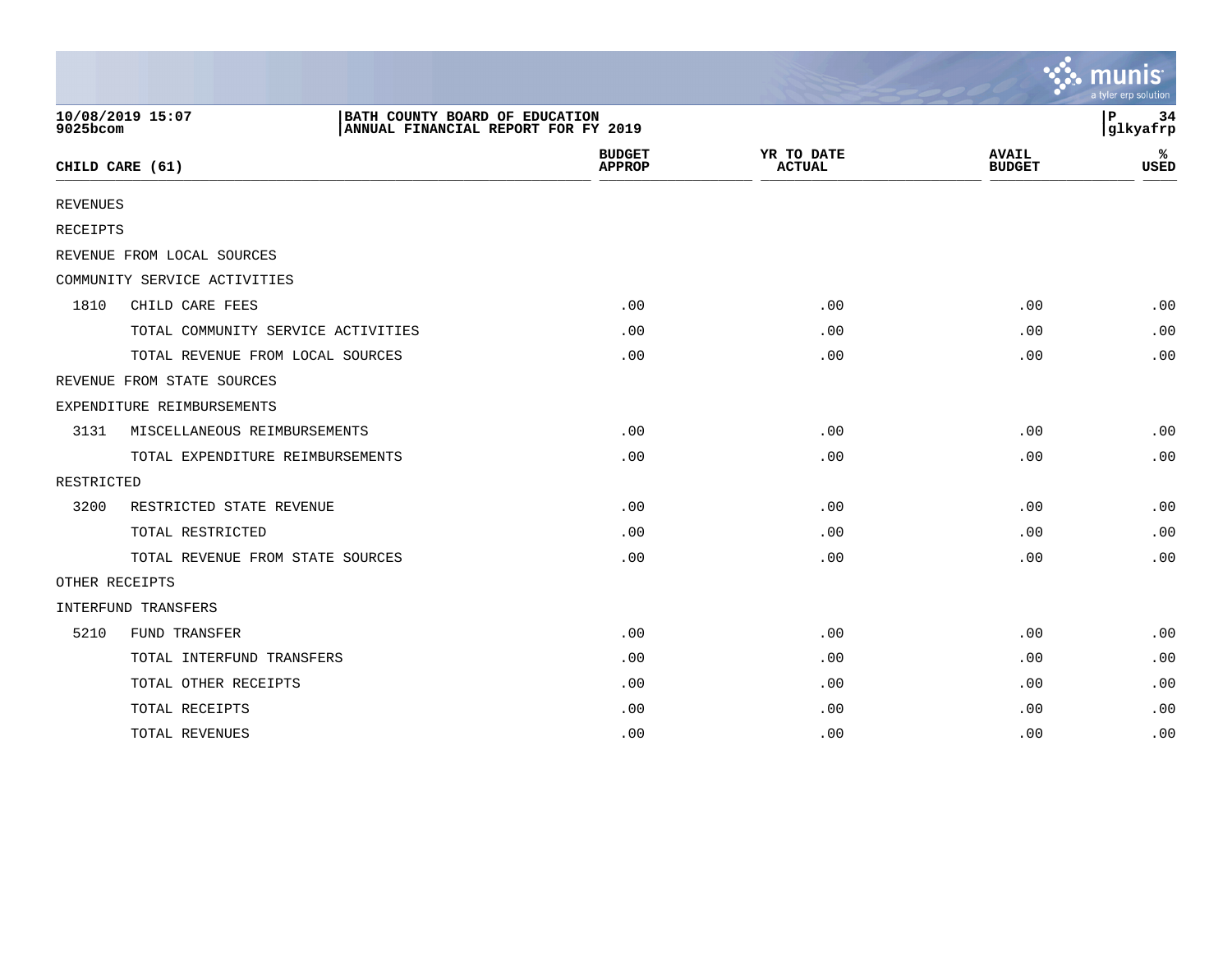![](_page_34_Picture_0.jpeg)

| 10/08/2019 15:07<br>9025bcom                                                                                                                                                                                    | BATH COUNTY BOARD OF EDUCATION<br>ANNUAL FINANCIAL REPORT FOR FY 2019 |                                        |                                        |                                        | 35<br>P<br> glkyafrp                   |  |
|-----------------------------------------------------------------------------------------------------------------------------------------------------------------------------------------------------------------|-----------------------------------------------------------------------|----------------------------------------|----------------------------------------|----------------------------------------|----------------------------------------|--|
| CHILD CARE (61)                                                                                                                                                                                                 |                                                                       | <b>BUDGET</b><br><b>APPROP</b>         | YR TO DATE<br><b>ACTUAL</b>            | <b>AVAIL</b><br><b>BUDGET</b>          | %ะ<br>USED                             |  |
| EXPENDITURES                                                                                                                                                                                                    |                                                                       |                                        |                                        |                                        |                                        |  |
| 3300 COMMUNITY SERVICES<br>0100<br>SALARIES PERSONNEL SERVICES<br>0200<br>EMPLOYEE BENEFITS<br>0300<br>PURCHASED PROF AND TECH SERV<br>0500<br>OTHER PURCHASED SERVICES<br>0600<br>SUPPLIES<br>0700<br>PROPERTY |                                                                       | .00<br>.00<br>.00<br>.00<br>.00<br>.00 | .00<br>.00<br>.00<br>.00<br>.00<br>.00 | .00<br>.00<br>.00<br>.00<br>.00<br>.00 | .00<br>.00<br>.00<br>.00<br>.00<br>.00 |  |
| TOTAL 3300                                                                                                                                                                                                      | COMMUNITY SERVICES                                                    | .00                                    | .00                                    | .00                                    | .00                                    |  |
| TOTAL EXPENDITURES                                                                                                                                                                                              |                                                                       | .00                                    | .00                                    | .00                                    | .00                                    |  |
| TOTAL FOR CHILD CARE (61)                                                                                                                                                                                       |                                                                       | .00                                    | .00                                    | .00                                    | .00                                    |  |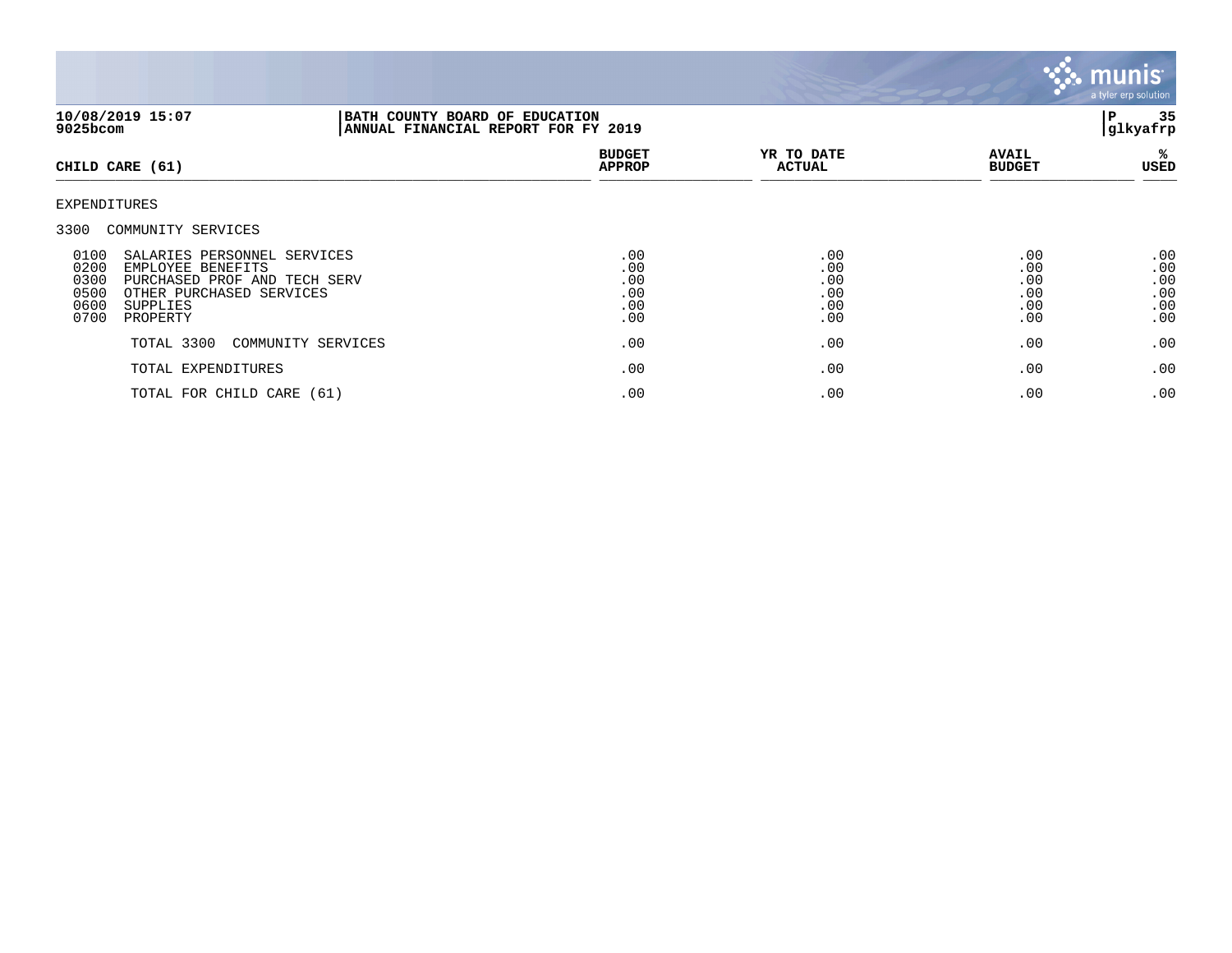|                                  |                                                                       |                                |                             |                               | $\sim$ munis<br>a tyler erp solution |
|----------------------------------|-----------------------------------------------------------------------|--------------------------------|-----------------------------|-------------------------------|--------------------------------------|
| 10/08/2019 15:07<br>9025bcom     | BATH COUNTY BOARD OF EDUCATION<br>ANNUAL FINANCIAL REPORT FOR FY 2019 |                                |                             |                               | 36<br>P<br>glkyafrp                  |
| PRESCHOOL (62)                   |                                                                       | <b>BUDGET</b><br><b>APPROP</b> | YR TO DATE<br><b>ACTUAL</b> | <b>AVAIL</b><br><b>BUDGET</b> | %ะ<br>USED                           |
| <b>REVENUES</b>                  |                                                                       |                                |                             |                               |                                      |
| 0999 BEGINNING BALANCE           |                                                                       |                                |                             |                               |                                      |
| TOTAL 0999 BEGINNING BALANCE     |                                                                       | .00                            | .00                         | .00                           | .00                                  |
| RECEIPTS                         |                                                                       |                                |                             |                               |                                      |
| REVENUE FROM LOCAL SOURCES       |                                                                       |                                |                             |                               |                                      |
| TUITION                          |                                                                       |                                |                             |                               |                                      |
| 1310<br>TUITION FROM INDIVIDUALS |                                                                       | .00                            | .00                         | .00                           | .00                                  |
| TOTAL TUITION                    |                                                                       | .00                            | .00                         | .00                           | .00                                  |
| TOTAL REVENUE FROM LOCAL SOURCES |                                                                       | .00                            | .00                         | .00                           | .00                                  |
| TOTAL RECEIPTS                   |                                                                       | .00                            | .00                         | .00                           | .00                                  |
| TOTAL REVENUES                   |                                                                       | .00                            | .00                         | .00                           | .00                                  |

 $\sim$   $\sim$   $\sim$   $\sim$   $\sim$   $\sim$   $\sim$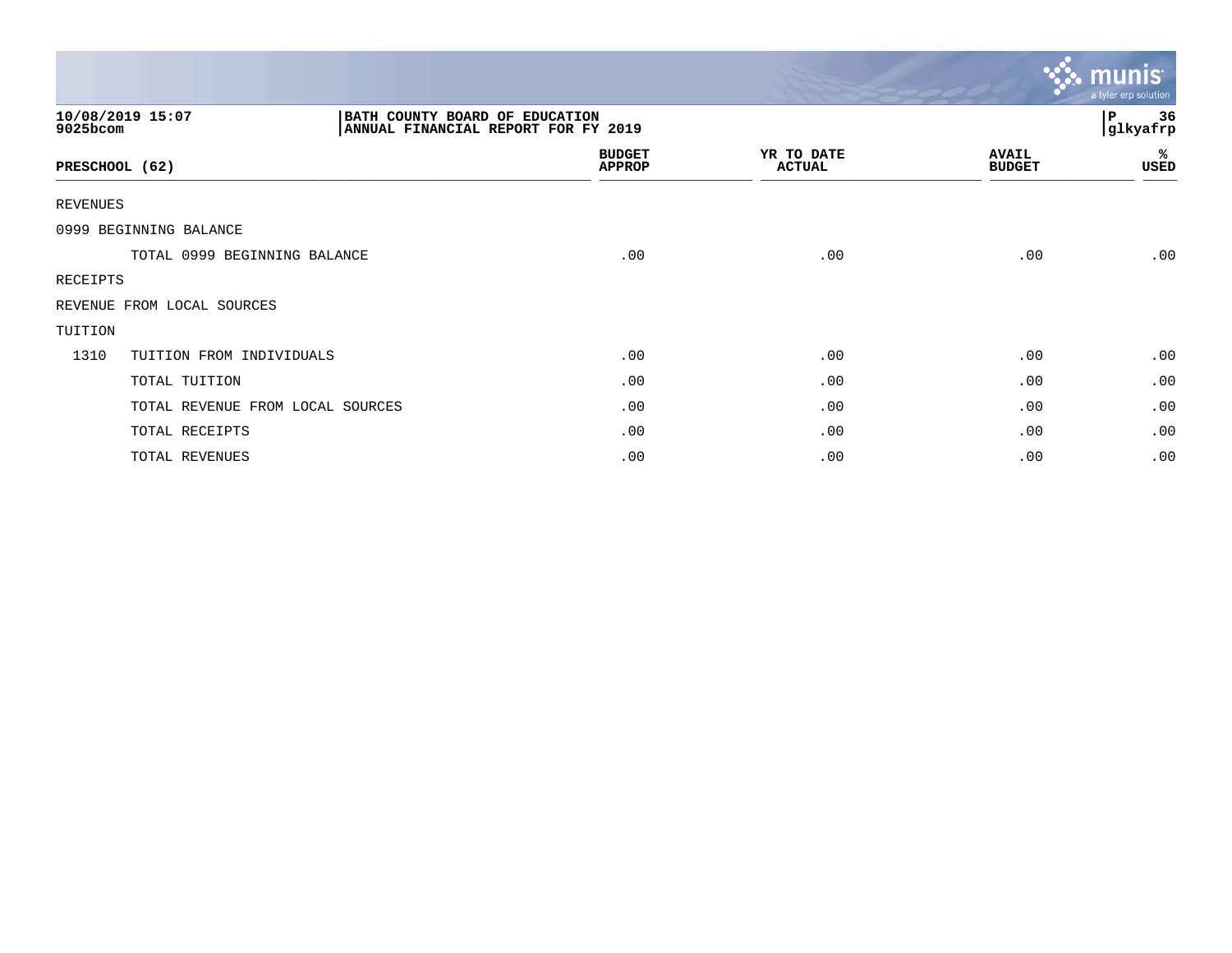![](_page_36_Picture_0.jpeg)

| 10/08/2019 15:07<br>9025bcom | BATH COUNTY BOARD OF EDUCATION<br> ANNUAL FINANCIAL REPORT FOR FY 2019 |                             |                               |            |  |  |
|------------------------------|------------------------------------------------------------------------|-----------------------------|-------------------------------|------------|--|--|
| PRESCHOOL (62)               | <b>BUDGET</b><br><b>APPROP</b>                                         | YR TO DATE<br><b>ACTUAL</b> | <b>AVAIL</b><br><b>BUDGET</b> | %ะ<br>USED |  |  |
| EXPENDITURES                 |                                                                        |                             |                               |            |  |  |
| 1000<br>INSTRUCTION          |                                                                        |                             |                               |            |  |  |
| 0600<br>SUPPLIES             | .00                                                                    | .00                         | .00                           | .00        |  |  |
| TOTAL 1000<br>INSTRUCTION    | .00                                                                    | .00                         | .00                           | .00        |  |  |
| TOTAL EXPENDITURES           | .00                                                                    | .00                         | .00                           | .00        |  |  |
| TOTAL FOR PRESCHOOL (62)     | .00                                                                    | .00                         | .00                           | .00        |  |  |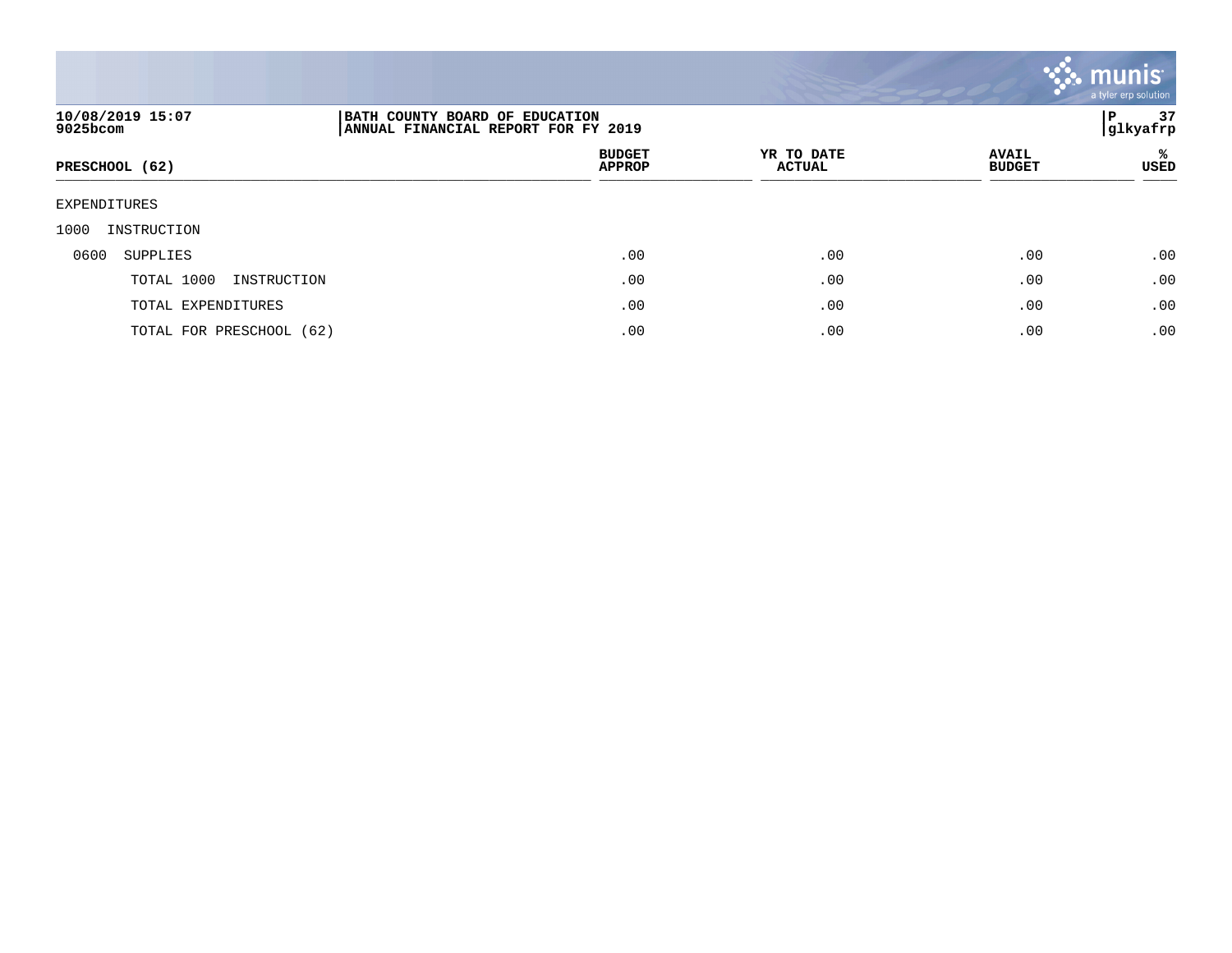|                 |                                                                                           |                                |                             |                               | mun<br>a tyler erp solution |
|-----------------|-------------------------------------------------------------------------------------------|--------------------------------|-----------------------------|-------------------------------|-----------------------------|
| 9025bcom        | 10/08/2019 15:07<br>BATH COUNTY BOARD OF EDUCATION<br>ANNUAL FINANCIAL REPORT FOR FY 2019 |                                |                             |                               | P<br>38<br>glkyafrp         |
|                 | TRUST/AGENCY FUNDS (7000)                                                                 | <b>BUDGET</b><br><b>APPROP</b> | YR TO DATE<br><b>ACTUAL</b> | <b>AVAIL</b><br><b>BUDGET</b> | ℁<br>USED                   |
| <b>REVENUES</b> |                                                                                           |                                |                             |                               |                             |
|                 | 0999 BEGINNING BALANCE                                                                    |                                |                             |                               |                             |
|                 | TOTAL 0999 BEGINNING BALANCE                                                              | .00                            | .00                         | .00                           | .00                         |
| <b>RECEIPTS</b> |                                                                                           |                                |                             |                               |                             |
|                 | REVENUE FROM LOCAL SOURCES                                                                |                                |                             |                               |                             |
|                 | OTHER REVENUE FROM LOCAL SOURCES                                                          |                                |                             |                               |                             |
| 1920            | CONTRIBUTIONS/DONATIONS                                                                   | .00                            | 136.00                      | $-136.00$                     | .00                         |
|                 | TOTAL OTHER REVENUE FROM LOCAL SOURCES                                                    | .00                            | 136.00                      | $-136.00$                     | .00                         |
|                 | TOTAL REVENUE FROM LOCAL SOURCES                                                          | .00                            | 136.00                      | $-136.00$                     | .00                         |
|                 | OTHER RECEIPTS                                                                            |                                |                             |                               |                             |
|                 | <b>INTERFUND TRANSFERS</b>                                                                |                                |                             |                               |                             |
| 5210            | <b>FUND TRANSFER</b>                                                                      | .00                            | .00                         | .00                           | .00                         |
|                 | TOTAL INTERFUND TRANSFERS                                                                 | .00                            | .00                         | .00                           | .00                         |
|                 | TOTAL OTHER RECEIPTS                                                                      | .00                            | .00                         | .00                           | .00                         |
|                 | TOTAL RECEIPTS                                                                            | .00                            | 136.00                      | $-136.00$                     | .00                         |
|                 | TOTAL REVENUES                                                                            | .00                            | 136.00                      | $-136.00$                     | .00                         |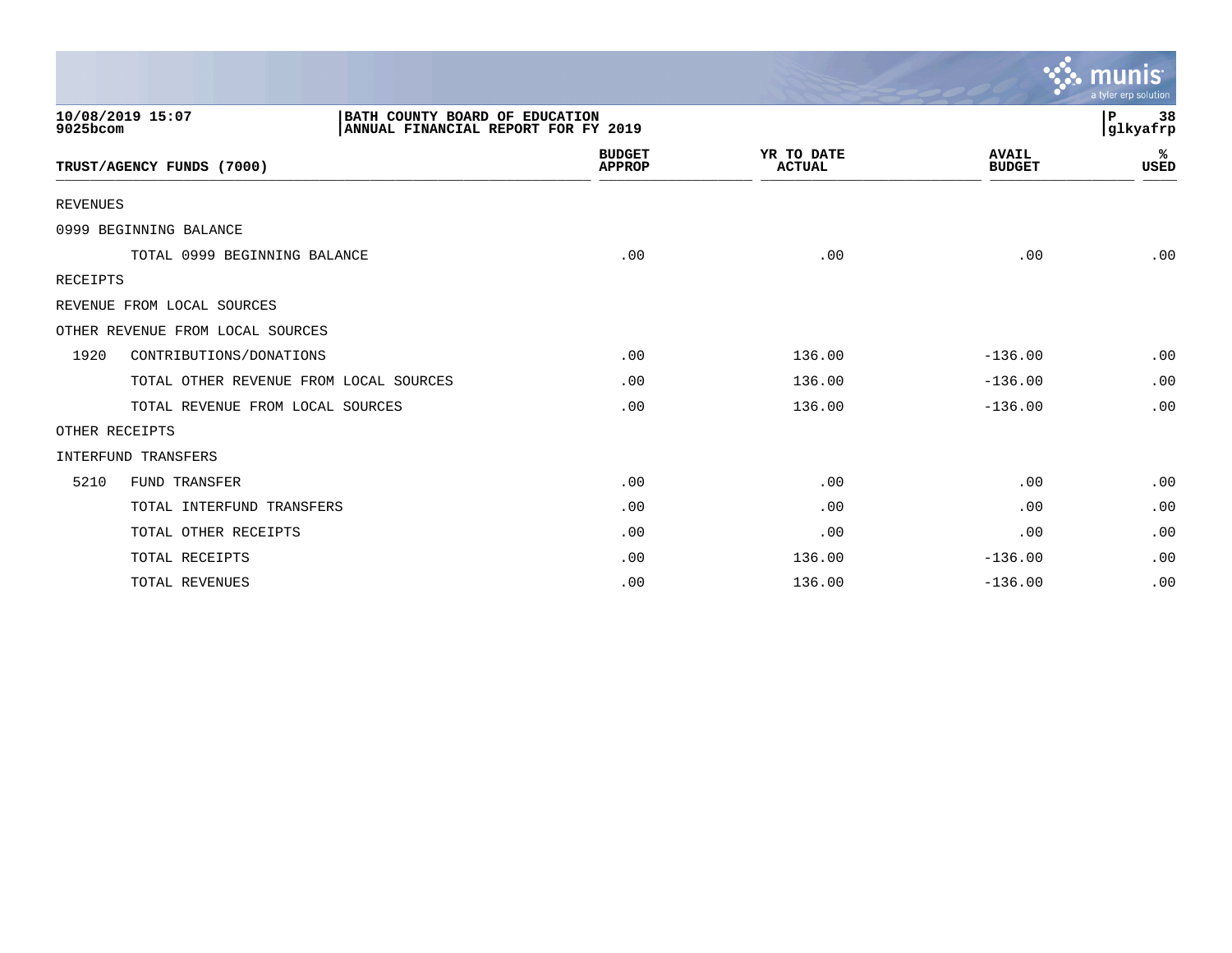![](_page_38_Picture_0.jpeg)

| 10/08/2019 15:07<br>9025bcom        | BATH COUNTY BOARD OF EDUCATION<br>ANNUAL FINANCIAL REPORT FOR FY 2019 |                                |                      |                               | 39<br>P<br>gllkyafrp |
|-------------------------------------|-----------------------------------------------------------------------|--------------------------------|----------------------|-------------------------------|----------------------|
| TRUST/AGENCY FUNDS (7000)           |                                                                       | <b>BUDGET</b><br><b>APPROP</b> | YR TO DATE<br>ACTUAL | <b>AVAIL</b><br><b>BUDGET</b> | ℁<br>USED            |
| EXPENDITURES                        |                                                                       |                                |                      |                               |                      |
| 3300<br>COMMUNITY SERVICES          |                                                                       |                                |                      |                               |                      |
| 0600<br>SUPPLIES                    |                                                                       | .00                            | 1,000.00             | $-1,000.00$                   | .00                  |
| TOTAL 3300<br>COMMUNITY SERVICES    |                                                                       | .00                            | 1,000.00             | $-1,000.00$                   | .00                  |
| TOTAL EXPENDITURES                  |                                                                       | .00                            | 1,000.00             | $-1,000.00$                   | .00                  |
| TOTAL FOR TRUST/AGENCY FUNDS (7000) |                                                                       | .00                            | $-864.00$            | 864.00                        | .00                  |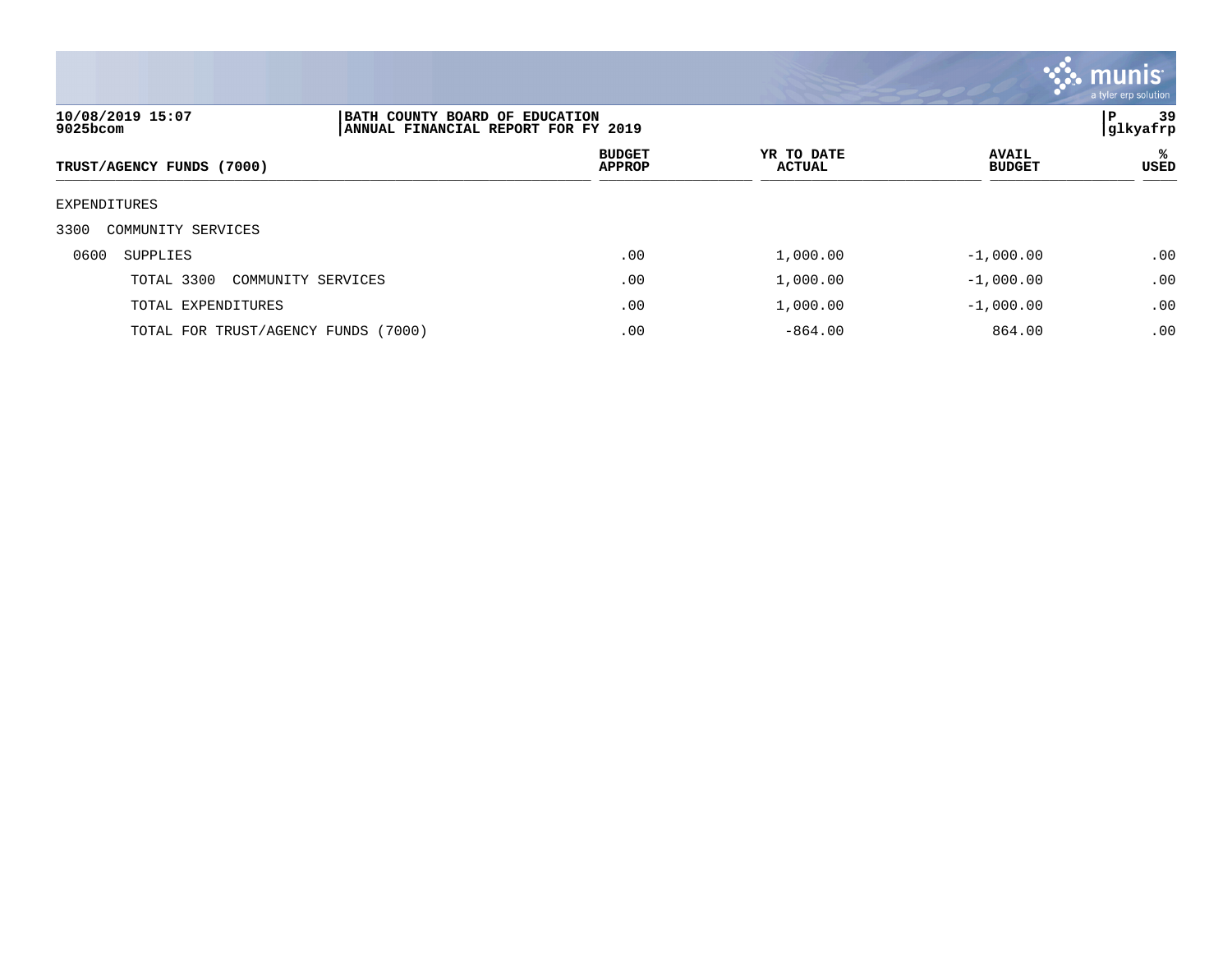|                      |                                                                                           |                                |                             |                               | munis<br>a tyler erp solution |
|----------------------|-------------------------------------------------------------------------------------------|--------------------------------|-----------------------------|-------------------------------|-------------------------------|
| 9025bcom             | 10/08/2019 15:07<br>BATH COUNTY BOARD OF EDUCATION<br>ANNUAL FINANCIAL REPORT FOR FY 2019 |                                |                             |                               | 40<br>P.<br> glkyafrp         |
|                      | <b>GOVERNMENTAL ASSETS (8)</b>                                                            | <b>BUDGET</b><br><b>APPROP</b> | YR TO DATE<br><b>ACTUAL</b> | <b>AVAIL</b><br><b>BUDGET</b> | %<br><b>USED</b>              |
| <b>REVENUES</b>      |                                                                                           |                                |                             |                               |                               |
| <b>RECEIPTS</b>      |                                                                                           |                                |                             |                               |                               |
|                      | REVENUE FROM LOCAL SOURCES                                                                |                                |                             |                               |                               |
|                      | OTHER REVENUE FROM LOCAL SOURCES                                                          |                                |                             |                               |                               |
| 1930                 | GAIN/LOSS ON SALE OF ASSETS                                                               | .00                            | .00                         | .00                           | .00                           |
|                      | TOTAL OTHER REVENUE FROM LOCAL SOURCES                                                    | .00                            | .00                         | .00                           | .00                           |
|                      | TOTAL REVENUE FROM LOCAL SOURCES                                                          | .00                            | .00                         | .00                           | .00                           |
|                      | OTHER RECEIPTS                                                                            |                                |                             |                               |                               |
|                      | SALE OR COMP FOR LOSS OF ASSETS                                                           |                                |                             |                               |                               |
| 5311<br>5331<br>5341 | SALE OF LAND & IMPROVEMENTS<br>SALE OF BUILDINGS<br>SALE OF EQUIPMENT ETC                 | .00<br>.00<br>.00              | .00<br>.00<br>.00           | .00<br>.00<br>.00             | .00<br>.00<br>.00             |
|                      | TOTAL SALE OR COMP FOR LOSS OF ASSETS                                                     | .00                            | .00                         | .00                           | .00                           |
|                      | TOTAL OTHER RECEIPTS                                                                      | .00                            | .00                         | .00                           | .00                           |
|                      | TOTAL RECEIPTS                                                                            | .00                            | .00                         | .00                           | .00                           |
|                      | TOTAL REVENUES                                                                            | .00                            | .00                         | .00                           | .00                           |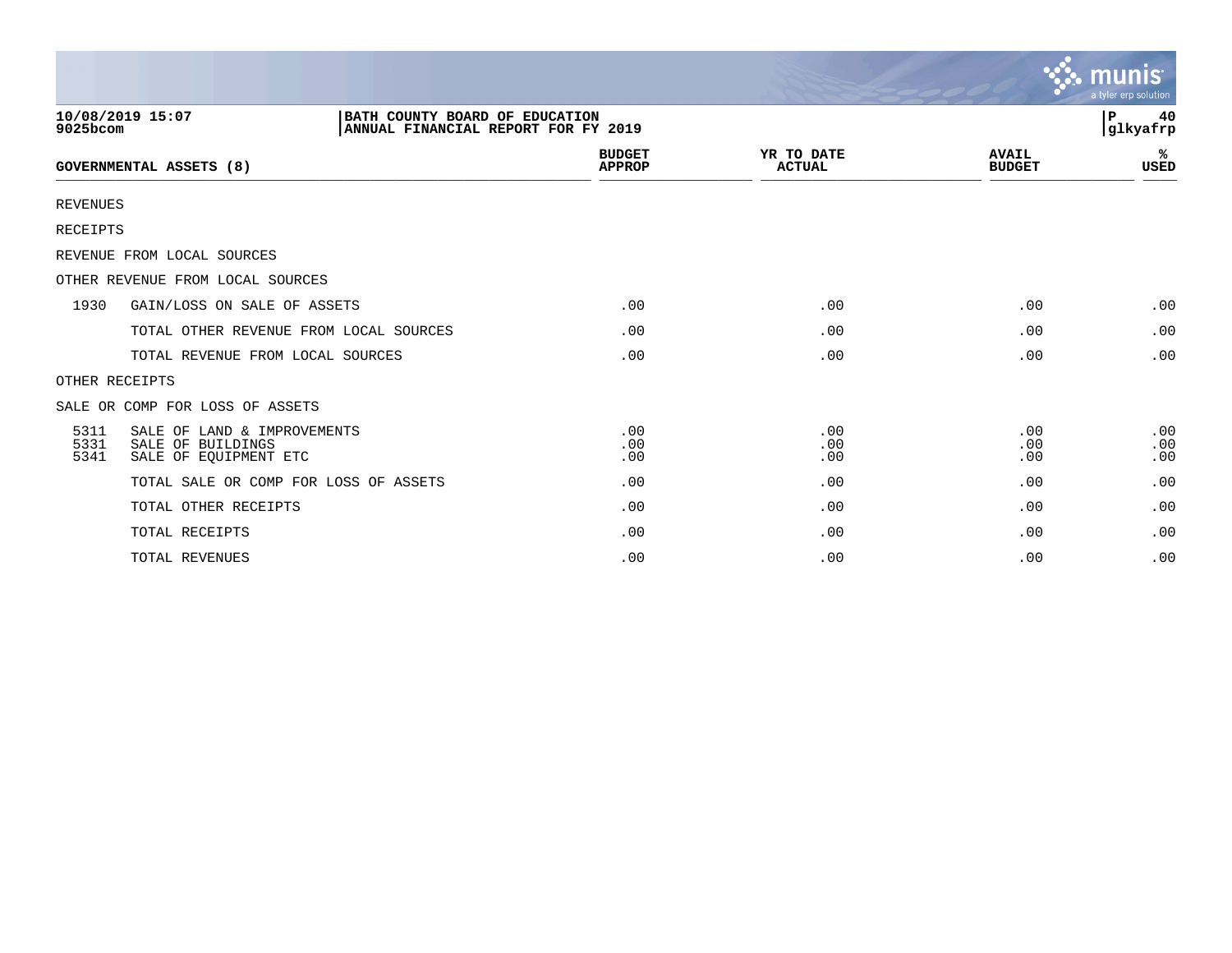![](_page_40_Picture_0.jpeg)

| 10/08/2019 15:07<br>$9025$ bcom       | BATH COUNTY BOARD OF EDUCATION<br>ANNUAL FINANCIAL REPORT FOR FY 2019 |                                |                             |                               | $\mathbf P$<br>41<br>glkyafrp |
|---------------------------------------|-----------------------------------------------------------------------|--------------------------------|-----------------------------|-------------------------------|-------------------------------|
| GOVERNMENTAL ASSETS (8)               |                                                                       | <b>BUDGET</b><br><b>APPROP</b> | YR TO DATE<br><b>ACTUAL</b> | <b>AVAIL</b><br><b>BUDGET</b> | ℁<br><b>USED</b>              |
| <b>EXPENDITURES</b>                   |                                                                       |                                |                             |                               |                               |
| 1000 INSTRUCTION                      |                                                                       |                                |                             |                               |                               |
| 0700 PROPERTY                         |                                                                       | .00                            | 273, 359.17                 | $-273, 359.17$                | .00                           |
| TOTAL 1000<br>INSTRUCTION             |                                                                       | .00                            | 273,359.17                  | $-273, 359.17$                | .00                           |
| 2100 STUDENT SUPPORT SERVICES         |                                                                       |                                |                             |                               |                               |
| 0700 PROPERTY                         |                                                                       | .00                            | 13,265.97                   | $-13, 265.97$                 | .00                           |
| TOTAL 2100                            | STUDENT SUPPORT SERVICES                                              | .00                            | 13,265.97                   | $-13, 265.97$                 | .00                           |
| INSTRUCTIONAL STAFF SUPP SERV<br>2200 |                                                                       |                                |                             |                               |                               |
| 0700 PROPERTY                         |                                                                       | .00                            | 23,824.84                   | $-23,824.84$                  | .00                           |
| TOTAL 2200                            | INSTRUCTIONAL STAFF SUPP SERV                                         | .00                            | 23,824.84                   | $-23,824.84$                  | .00                           |
| 2300 DISTRICT ADMIN SUPPORT           |                                                                       |                                |                             |                               |                               |
| 0700 PROPERTY                         |                                                                       | .00                            | 27, 162.53                  | $-27,162.53$                  | .00                           |
| TOTAL 2300 DISTRICT ADMIN SUPPORT     |                                                                       | .00                            | 27, 162.53                  | $-27, 162.53$                 | .00                           |
| 2400 SCHOOL ADMIN SUPPORT             |                                                                       |                                |                             |                               |                               |
| 0700 PROPERTY                         |                                                                       | .00                            | 5,434.88                    | $-5,434.88$                   | .00                           |
| TOTAL 2400 SCHOOL ADMIN SUPPORT       |                                                                       | .00                            | 5,434.88                    | $-5,434.88$                   | .00                           |
| 2500 BUSINESS SUPPORT SERVICES        |                                                                       |                                |                             |                               |                               |
| 0700 PROPERTY                         |                                                                       | .00                            | 228.54                      | $-228.54$                     | .00                           |
|                                       | TOTAL 2500 BUSINESS SUPPORT SERVICES                                  | .00                            | 228.54                      | $-228.54$                     | .00                           |
| 2600 PLANT OPERATIONS & MAINTENANCE   |                                                                       |                                |                             |                               |                               |
| 0700 PROPERTY                         |                                                                       | .00                            | 648,428.10                  | $-648, 428.10$                | .00                           |
|                                       | TOTAL 2600 PLANT OPERATIONS & MAINTENANCE                             | .00                            | 648,428.10                  | $-648, 428.10$                | .00                           |
| 2700 STUDENT TRANSPORTATION           |                                                                       |                                |                             |                               |                               |
| 0700 PROPERTY                         |                                                                       | .00                            | 166,973.20                  | $-166, 973.20$                | .00                           |
| TOTAL 2700 STUDENT TRANSPORTATION     |                                                                       | .00                            | 166,973.20                  | $-166,973.20$                 | .00                           |
| 3300 COMMUNITY SERVICES               |                                                                       |                                |                             |                               |                               |
| 0700 PROPERTY                         |                                                                       | .00                            | .00                         | .00                           | .00                           |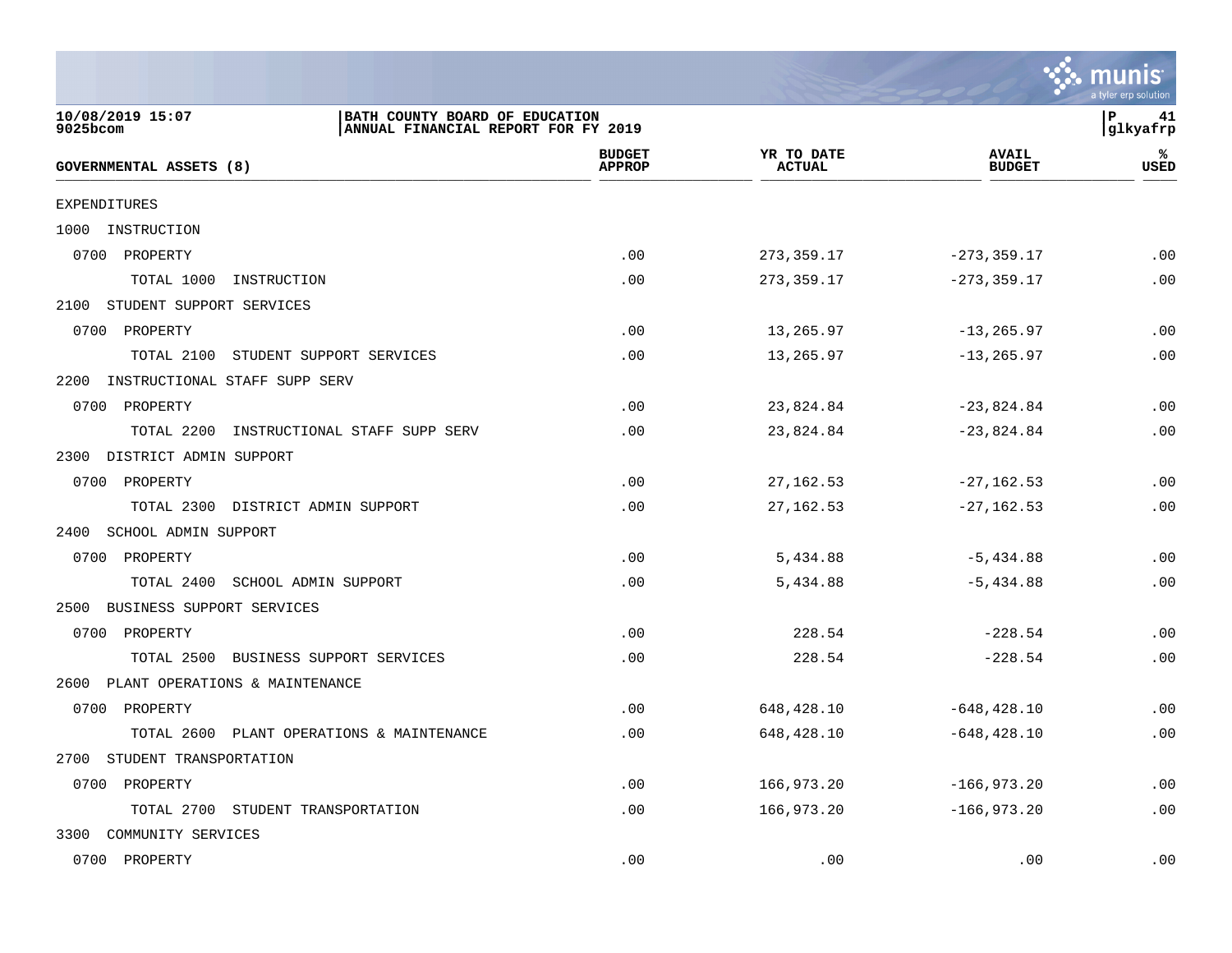|                                   |                                                                       |                                |                             |                               | . munis<br>a tyler erp solution |
|-----------------------------------|-----------------------------------------------------------------------|--------------------------------|-----------------------------|-------------------------------|---------------------------------|
| 10/08/2019 15:07<br>9025bcom      | BATH COUNTY BOARD OF EDUCATION<br>ANNUAL FINANCIAL REPORT FOR FY 2019 |                                |                             |                               | 42<br>P<br> glkyafrp            |
| GOVERNMENTAL ASSETS (8)           |                                                                       | <b>BUDGET</b><br><b>APPROP</b> | YR TO DATE<br><b>ACTUAL</b> | <b>AVAIL</b><br><b>BUDGET</b> | ℁<br>USED                       |
| TOTAL 3300                        | COMMUNITY SERVICES                                                    | .00                            | .00                         | .00                           | .00                             |
| TOTAL EXPENDITURES                |                                                                       | .00                            | 1,158,677.23                | $-1,158,677.23$               | .00                             |
| TOTAL FOR GOVERNMENTAL ASSETS (8) |                                                                       | .00                            | $-1,158,677.23$             | 1, 158, 677. 23               | .00                             |

and the contract of the contract of the contract of the contract of the contract of the contract of the contract of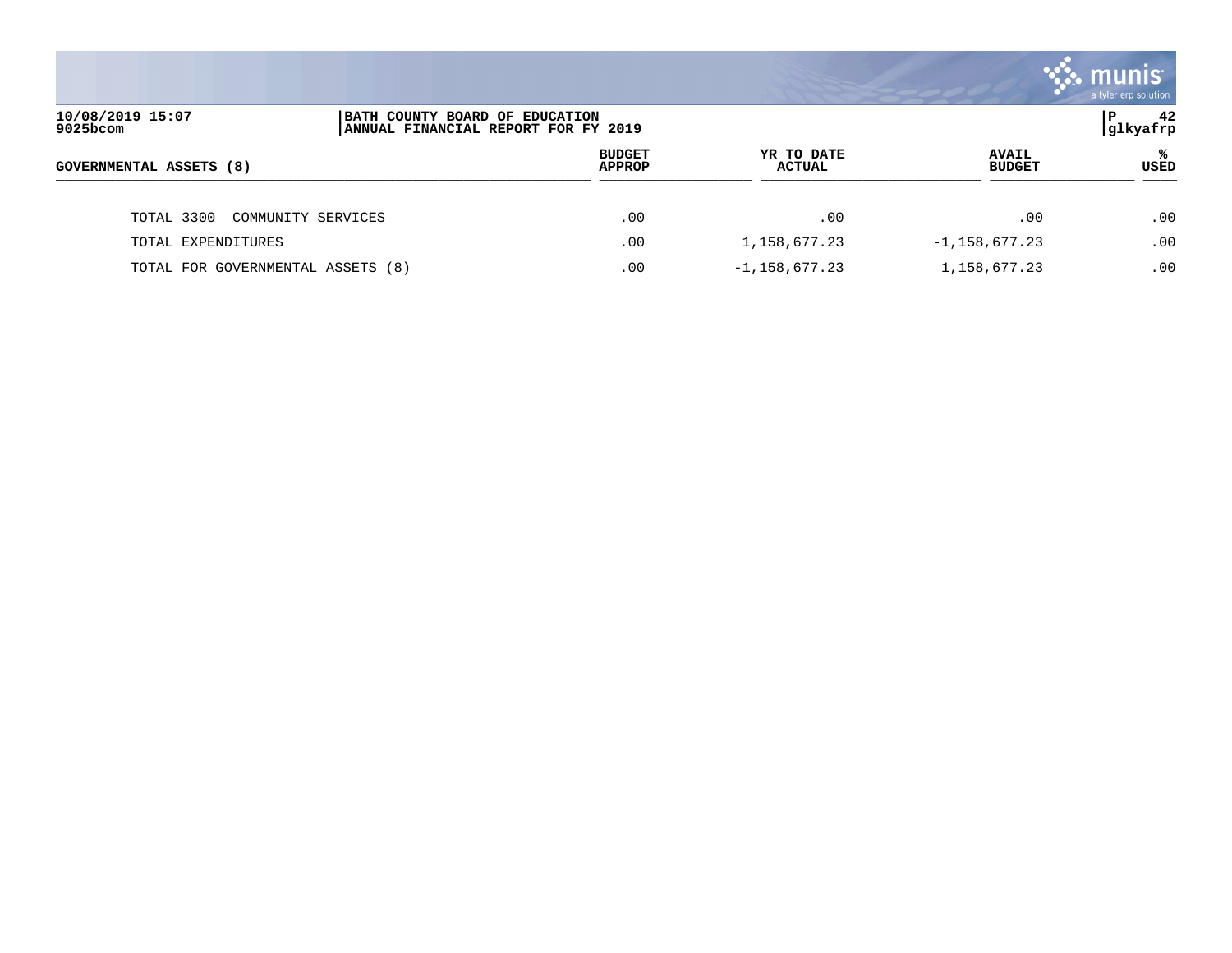|          |                                                                                           |                                |                             |                               | $\mathbb{C}\mathbb{C}$ munis $\mathbb{C}$<br>a tyler erp solution |
|----------|-------------------------------------------------------------------------------------------|--------------------------------|-----------------------------|-------------------------------|-------------------------------------------------------------------|
| 9025bcom | 10/08/2019 15:07<br>BATH COUNTY BOARD OF EDUCATION<br>ANNUAL FINANCIAL REPORT FOR FY 2019 |                                |                             |                               | 43<br>P<br>glkyafrp                                               |
|          | FOOD SERVICE ASSETS (81)                                                                  | <b>BUDGET</b><br><b>APPROP</b> | YR TO DATE<br><b>ACTUAL</b> | <b>AVAIL</b><br><b>BUDGET</b> | ℁<br>USED                                                         |
| REVENUES |                                                                                           |                                |                             |                               |                                                                   |
| RECEIPTS |                                                                                           |                                |                             |                               |                                                                   |
|          | REVENUE FROM LOCAL SOURCES                                                                |                                |                             |                               |                                                                   |
|          | OTHER REVENUE FROM LOCAL SOURCES                                                          |                                |                             |                               |                                                                   |
| 1930     | GAIN/LOSS ON SALE OF ASSETS                                                               | .00                            | .00                         | .00                           | .00                                                               |
|          | TOTAL OTHER REVENUE FROM LOCAL SOURCES                                                    | $.00 \,$                       | .00                         | .00                           | .00                                                               |
|          | TOTAL REVENUE FROM LOCAL SOURCES                                                          | .00                            | .00                         | .00                           | .00                                                               |
|          | TOTAL RECEIPTS                                                                            | .00                            | .00                         | .00                           | .00                                                               |
|          | TOTAL REVENUES                                                                            | .00                            | .00                         | .00                           | .00                                                               |

and the contract of the contract of the contract of the contract of the contract of the contract of the contract of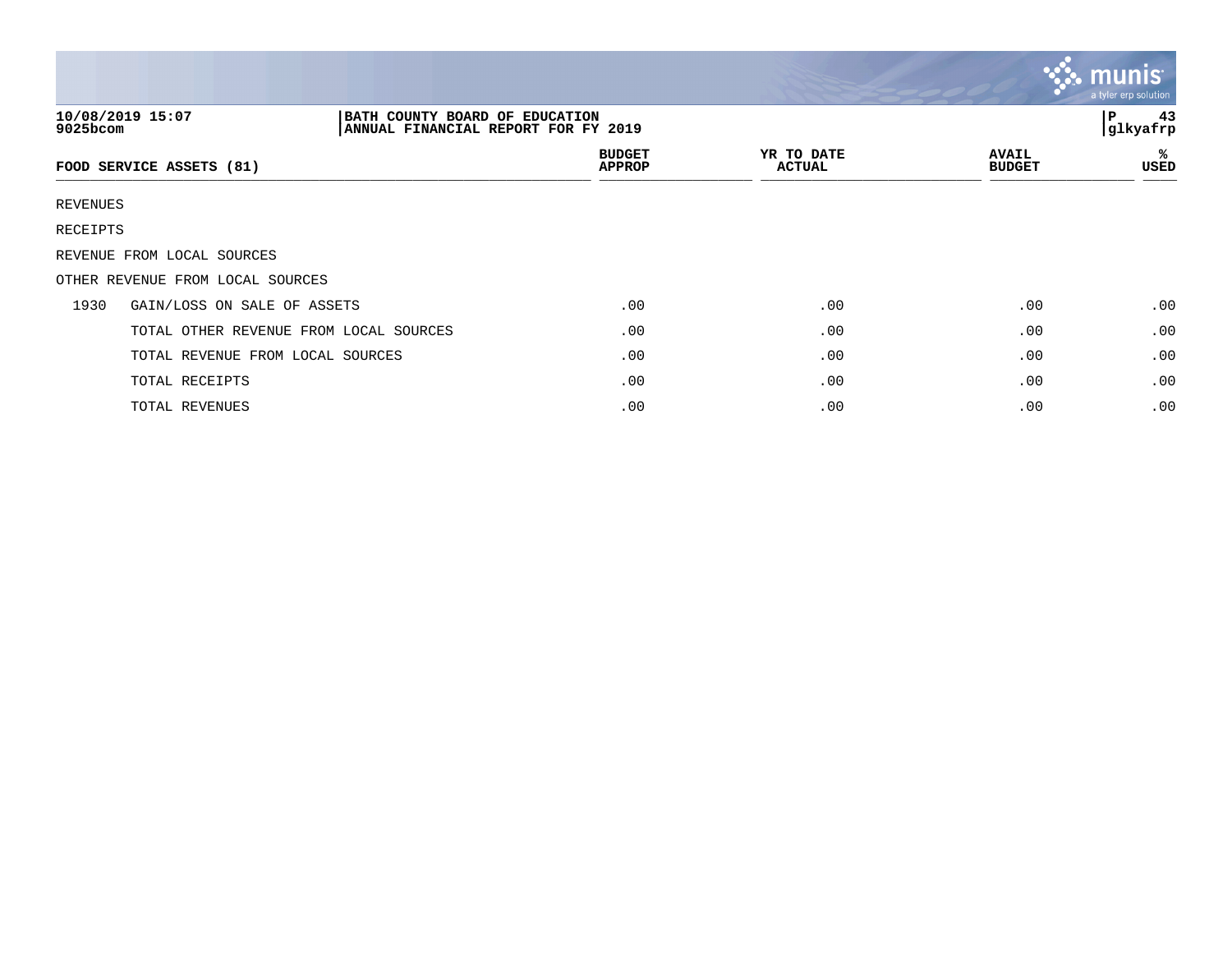![](_page_43_Picture_0.jpeg)

| 10/08/2019 15:07<br>9025bcom         | BATH COUNTY BOARD OF EDUCATION<br>ANNUAL FINANCIAL REPORT FOR FY 2019 |                                |                             |                               | 44<br>P<br> glkyafrp |
|--------------------------------------|-----------------------------------------------------------------------|--------------------------------|-----------------------------|-------------------------------|----------------------|
| FOOD SERVICE ASSETS (81)             |                                                                       | <b>BUDGET</b><br><b>APPROP</b> | YR TO DATE<br><b>ACTUAL</b> | <b>AVAIL</b><br><b>BUDGET</b> | ℁<br><b>USED</b>     |
| EXPENDITURES                         |                                                                       |                                |                             |                               |                      |
| 3100<br>FOOD SERVICE OPERATION       |                                                                       |                                |                             |                               |                      |
| 0700<br>PROPERTY                     |                                                                       | .00                            | 41,993.27                   | $-41,993.27$                  | .00                  |
| TOTAL 3100<br>FOOD SERVICE OPERATION |                                                                       | .00                            | 41,993.27                   | $-41,993.27$                  | .00                  |
| TOTAL EXPENDITURES                   |                                                                       | .00                            | 41,993.27                   | $-41,993.27$                  | .00                  |
| TOTAL FOR FOOD SERVICE ASSETS (81)   |                                                                       | .00                            | $-41,993.27$                | 41,993.27                     | .00                  |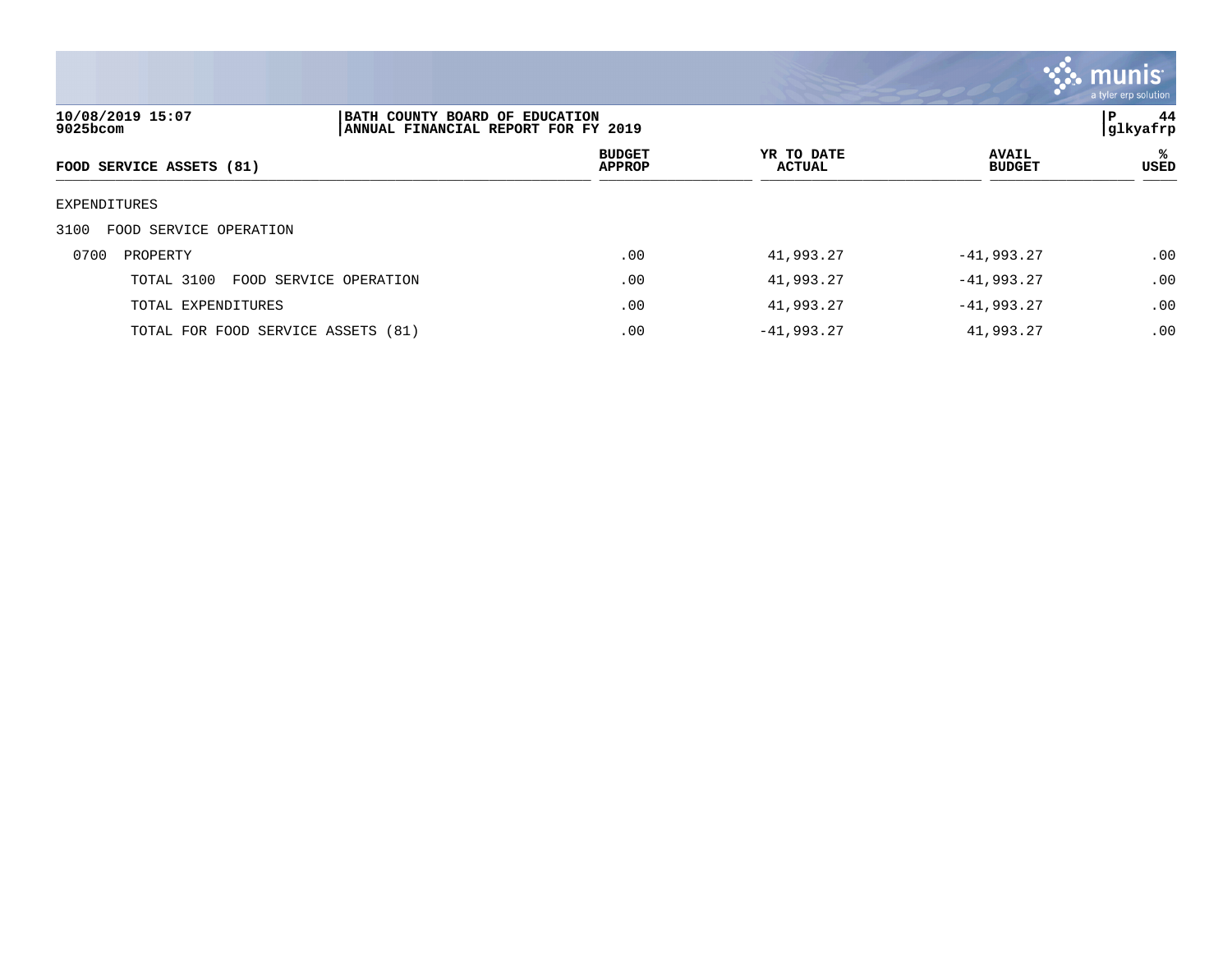|          |                                                                                           |                                |                             |                               | $\mathbb{C}$ . munist<br>a tyler erp solution |
|----------|-------------------------------------------------------------------------------------------|--------------------------------|-----------------------------|-------------------------------|-----------------------------------------------|
| 9025bcom | 10/08/2019 15:07<br>BATH COUNTY BOARD OF EDUCATION<br>ANNUAL FINANCIAL REPORT FOR FY 2019 |                                |                             |                               | 45<br>l P<br> glkyafrp                        |
|          | DAY CARE ASSERTS (82)                                                                     | <b>BUDGET</b><br><b>APPROP</b> | YR TO DATE<br><b>ACTUAL</b> | <b>AVAIL</b><br><b>BUDGET</b> | %<br>USED                                     |
| REVENUES |                                                                                           |                                |                             |                               |                                               |
| RECEIPTS |                                                                                           |                                |                             |                               |                                               |
|          | REVENUE FROM LOCAL SOURCES                                                                |                                |                             |                               |                                               |
|          | OTHER REVENUE FROM LOCAL SOURCES                                                          |                                |                             |                               |                                               |
| 1930     | GAIN/LOSS ON SALE OF ASSETS                                                               | .00                            | .00                         | .00                           | .00                                           |
|          | TOTAL OTHER REVENUE FROM LOCAL SOURCES                                                    | .00                            | .00                         | .00                           | .00                                           |
|          | TOTAL REVENUE FROM LOCAL SOURCES                                                          | .00                            | .00                         | .00                           | .00                                           |
|          | TOTAL RECEIPTS                                                                            | .00                            | .00                         | .00                           | .00                                           |
|          | TOTAL REVENUES                                                                            | .00                            | .00                         | .00                           | .00                                           |
|          | TOTAL FOR DAY CARE ASSERTS (82)                                                           | .00                            | .00                         | .00                           | .00                                           |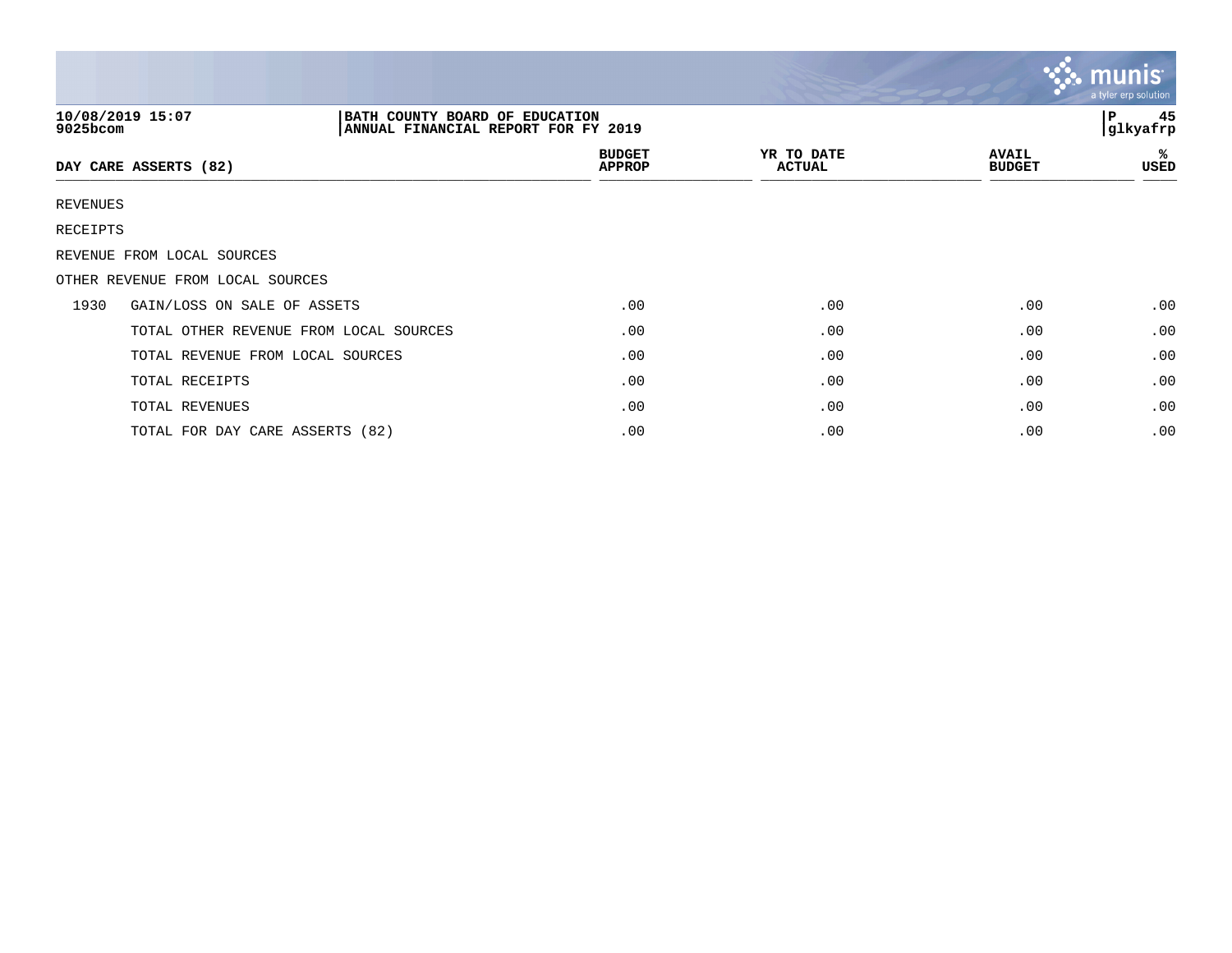|             |                                                                                           |                                |                             |                               | <b>W. Munis</b><br>a tyler erp solution |
|-------------|-------------------------------------------------------------------------------------------|--------------------------------|-----------------------------|-------------------------------|-----------------------------------------|
| $9025$ bcom | 10/08/2019 15:07<br>BATH COUNTY BOARD OF EDUCATION<br>ANNUAL FINANCIAL REPORT FOR FY 2019 |                                |                             |                               | 46<br>P<br>glkyafrp                     |
|             | ADULT EDUCATION ASSETS (84)                                                               | <b>BUDGET</b><br><b>APPROP</b> | YR TO DATE<br><b>ACTUAL</b> | <b>AVAIL</b><br><b>BUDGET</b> | ℁<br>USED                               |
| REVENUES    |                                                                                           |                                |                             |                               |                                         |
| RECEIPTS    |                                                                                           |                                |                             |                               |                                         |
|             | REVENUE FROM LOCAL SOURCES                                                                |                                |                             |                               |                                         |
|             | OTHER REVENUE FROM LOCAL SOURCES                                                          |                                |                             |                               |                                         |
| 1930        | GAIN/LOSS ON SALE OF ASSETS                                                               | .00                            | .00                         | .00                           | .00                                     |
|             | TOTAL OTHER REVENUE FROM LOCAL SOURCES                                                    | .00                            | .00                         | .00                           | .00                                     |
|             | TOTAL REVENUE FROM LOCAL SOURCES                                                          | .00                            | .00                         | .00                           | .00                                     |
|             | TOTAL RECEIPTS                                                                            | .00                            | .00                         | .00                           | .00                                     |
|             | TOTAL REVENUES                                                                            | .00                            | .00                         | .00                           | .00                                     |

 $\sim$   $\sim$   $\sim$   $\sim$   $\sim$   $\sim$   $\sim$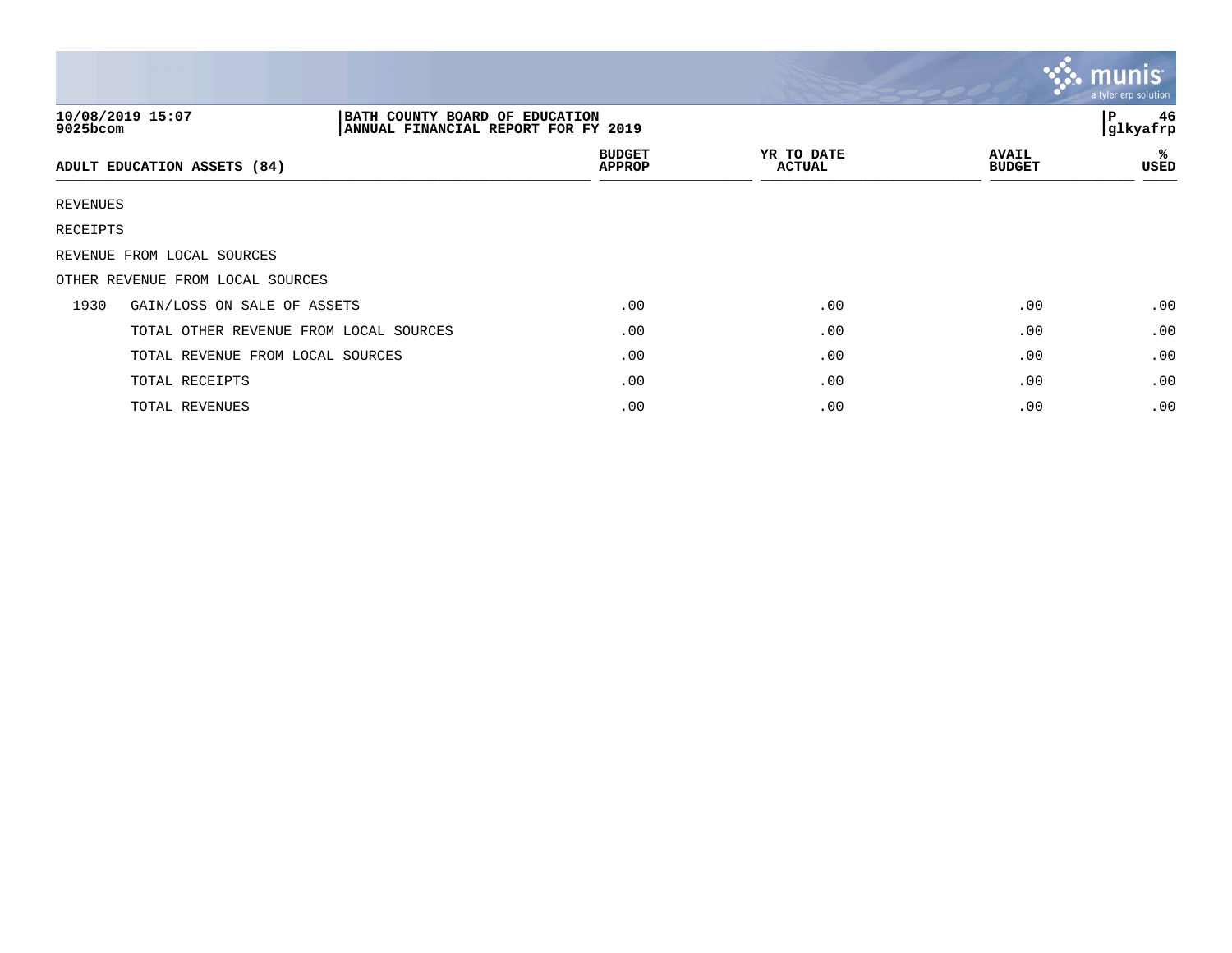![](_page_46_Picture_0.jpeg)

| 10/08/2019 15:07<br>9025bcom          | BATH COUNTY BOARD OF EDUCATION<br>ANNUAL FINANCIAL REPORT FOR FY 2019 |                                |                             |                               | 47<br>P<br> glkyafrp |
|---------------------------------------|-----------------------------------------------------------------------|--------------------------------|-----------------------------|-------------------------------|----------------------|
| ADULT EDUCATION ASSETS (84)           |                                                                       | <b>BUDGET</b><br><b>APPROP</b> | YR TO DATE<br><b>ACTUAL</b> | <b>AVAIL</b><br><b>BUDGET</b> | ℁<br>USED            |
| EXPENDITURES                          |                                                                       |                                |                             |                               |                      |
| 3400<br>ADULT EDUCATION OPERATIONS    |                                                                       |                                |                             |                               |                      |
| 0700<br>PROPERTY                      |                                                                       | .00                            | .00                         | .00                           | .00                  |
| TOTAL 3400                            | ADULT EDUCATION OPERATIONS                                            | .00                            | .00                         | .00                           | .00                  |
| TOTAL EXPENDITURES                    |                                                                       | .00                            | .00                         | .00                           | .00                  |
| TOTAL FOR ADULT EDUCATION ASSETS (84) |                                                                       | .00                            | .00                         | .00                           | .00                  |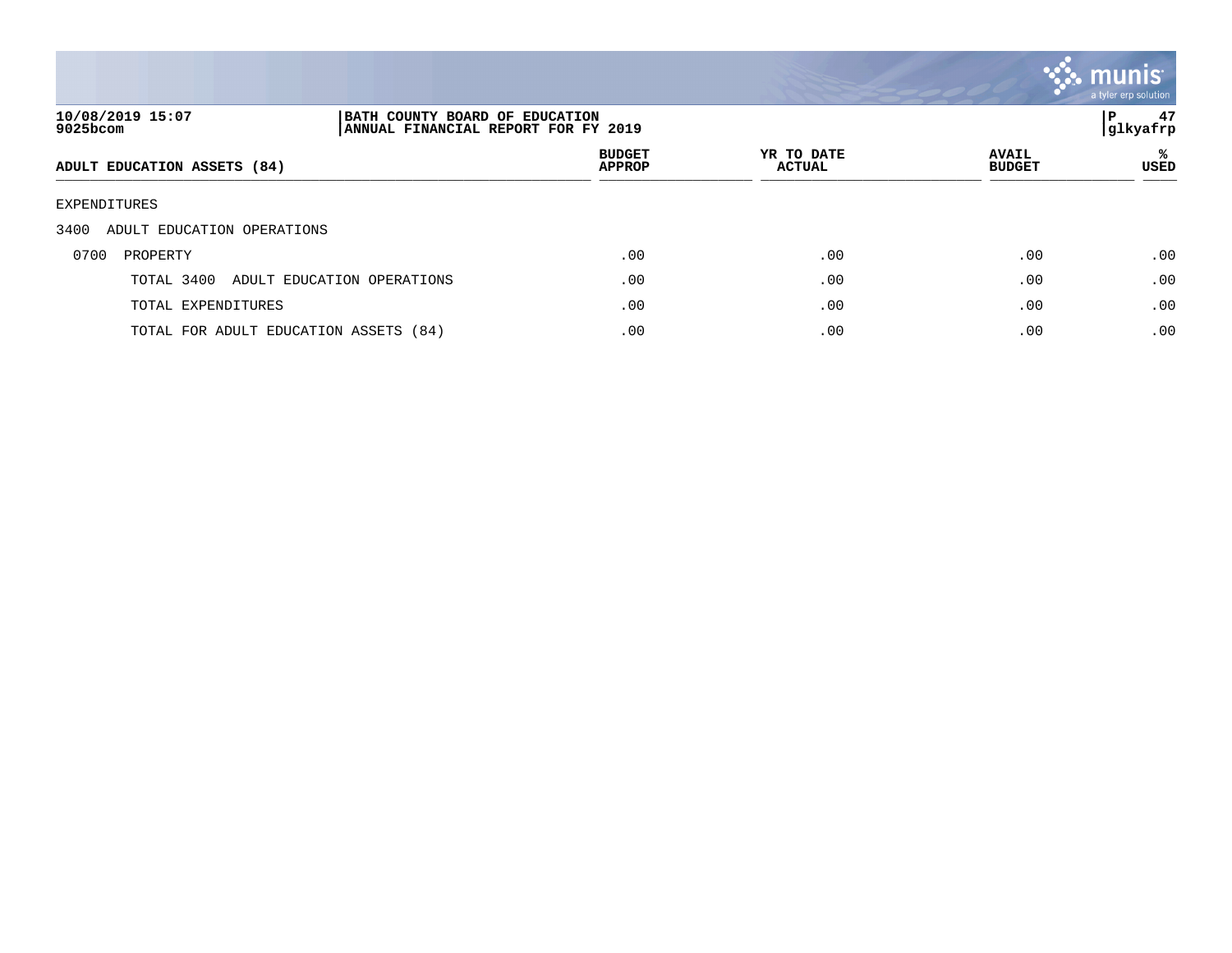![](_page_47_Picture_0.jpeg)

## **10/08/2019 15:07 |BATH COUNTY BOARD OF EDUCATION |P 48 9025bcom |ANNUAL FINANCIAL REPORT FOR FY 2019 |glkyafrp**

|                                                                                    | <b>BUDGET</b>                       | YR TO DATE                                | <b>AVAIL</b>                            | %                      |
|------------------------------------------------------------------------------------|-------------------------------------|-------------------------------------------|-----------------------------------------|------------------------|
|                                                                                    | <b>APPROP</b>                       | <b>ACTUAL</b>                             | <b>BUDGET</b>                           | USED                   |
| SUMMARY PAGE                                                                       |                                     |                                           |                                         |                        |
| TOTAL OF REVENUES FUND 1                                                           | 14,344,708.86                       | 20,916,327.36                             | $-6,571,618.50$                         | 145.81                 |
| TOTAL OF EXPENDITURES FUND 1                                                       | 14,344,708.86                       | 16,679,530.44                             | $-2, 334, 821.58$                       | 116.28                 |
| TOTAL FOR FUND 1                                                                   | .00                                 | 4,236,796.92                              | $-4,236,796.92$                         | .00                    |
| TOTAL OF REVENUES FUND 2                                                           | 3, 268, 958. 79                     | 3,250,199.85                              | 18,758.94                               | 99.43                  |
| TOTAL OF EXPENDITURES FUND 2                                                       | 3, 268, 958. 79                     | 3, 250, 199.85                            | 18,758.94                               | 99.43                  |
| TOTAL FOR FUND 2                                                                   | .00                                 | .00                                       | .00                                     | .00                    |
| TOTAL OF REVENUES FUND 21                                                          | 186, 375. 25                        | 177,828.71                                | 8,546.54                                | 95.41                  |
| TOTAL OF EXPENDITURES FUND 21                                                      | 186, 375. 25                        | 83,207.20                                 | 103,168.05                              | 44.64                  |
| TOTAL FOR FUND 21                                                                  | .00                                 | 94,621.51                                 | $-94,621.51$                            | .00                    |
| TOTAL OF REVENUES FUND 310                                                         | 342, 143.86                         | 342, 143.86                               | .00                                     | 100.00                 |
| TOTAL OF EXPENDITURES FUND 310                                                     | 342, 143.86                         | 342, 143.86                               | .00                                     | 100.00                 |
| TOTAL FOR FUND 310                                                                 | .00                                 | .00                                       | .00                                     | .00                    |
| TOTAL OF REVENUES FUND 320<br>TOTAL OF EXPENDITURES FUND 320<br>TOTAL FOR FUND 320 | 1,484,283.06<br>1,484,283.06<br>.00 | 1,484,283.06<br>1,384,703.44<br>99,579.62 | 99, 579. 62<br>53. فتحت<br>$-99,579.62$ | 100.00<br>93.29<br>.00 |
| TOTAL OF REVENUES FUND 360                                                         | .00                                 | .00                                       | .00                                     | .00                    |
| TOTAL OF EXPENDITURES FUND 360                                                     | .00                                 | 5,733,217.63                              | $-5, 733, 217.63$                       | .00                    |
| TOTAL FOR FUND 360                                                                 | .00                                 | $-5,733,217.63$                           | 5,733,217.63                            | .00                    |
| TOTAL OF REVENUES FUND 400                                                         | 1,341,397.25                        | 2, 132, 462.82                            | $-791,065.57$                           | 158.97                 |
| TOTAL OF EXPENDITURES FUND 400                                                     | 1,341,397.25                        | 2,132,462.82                              | $-791,065.57$                           | 158.97                 |
| TOTAL FOR FUND 400                                                                 | .00                                 | $.00 \,$                                  | .00                                     | .00                    |
| TOTAL OF REVENUES FUND 51                                                          | 2,603,888.48                        | 3, 184, 368.88                            | $-580, 480.40$                          | 122.29                 |
| TOTAL OF EXPENDITURES FUND 51                                                      | 2,603,888.48                        | 1,715,748.56                              | 888,139.92                              | 65.89                  |
| TOTAL FOR FUND 51                                                                  | .00                                 | 1,468,620.32                              | $-1,468,620.32$                         | .00                    |
| TOTAL OF REVENUES FUND 52                                                          | 168,515.24                          | 142,080.05                                | 26, 435. 19                             | 84.31                  |
| TOTAL OF EXPENDITURES FUND 52                                                      | 168,515.24                          | 154,326.78                                | 14,188.46                               | 91.58                  |
| TOTAL FOR FUND 52                                                                  | .00                                 | $-12, 246.73$                             | 12,246.73                               | .00                    |
| TOTAL OF REVENUES FUND 53                                                          | 18,316.42                           | 9,379.19                                  | 8,937.23                                | 51.21                  |
| TOTAL OF EXPENDITURES FUND 53                                                      | 18,316.42                           | 7,477.28                                  | 10,839.14                               | 40.82                  |
| TOTAL FOR FUND 53                                                                  | .00                                 | 1,901.91                                  | $-1,901.91$                             | .00                    |
| TOTAL OF REVENUES FUND 61                                                          | .00                                 | .00                                       | .00                                     | .00                    |
| TOTAL OF EXPENDITURES FUND 61                                                      | .00                                 | .00                                       | .00                                     | .00                    |
| TOTAL FOR FUND 61                                                                  | .00                                 | $.00 \,$                                  | .00                                     | .00                    |
| TOTAL OF REVENUES FUND 62                                                          | .00                                 | $.00 \,$                                  | .00                                     | .00                    |
| TOTAL OF EXPENDITURES FUND 62                                                      | .00                                 | $.00 \,$                                  | .00                                     | .00                    |
| TOTAL FOR FUND 62                                                                  | .00                                 | $.00 \,$                                  | .00                                     | .00                    |
| TOTAL OF REVENUES FUND 7000                                                        | .00                                 | 136.00                                    | $-136.00$                               | .00                    |
| TOTAL OF EXPENDITURES FUND 7000                                                    | .00                                 | 1,000.00                                  | $-1,000.00$                             | .00                    |
| TOTAL FOR FUND 7000                                                                | .00                                 | $-864.00$                                 | 864.00                                  | .00                    |